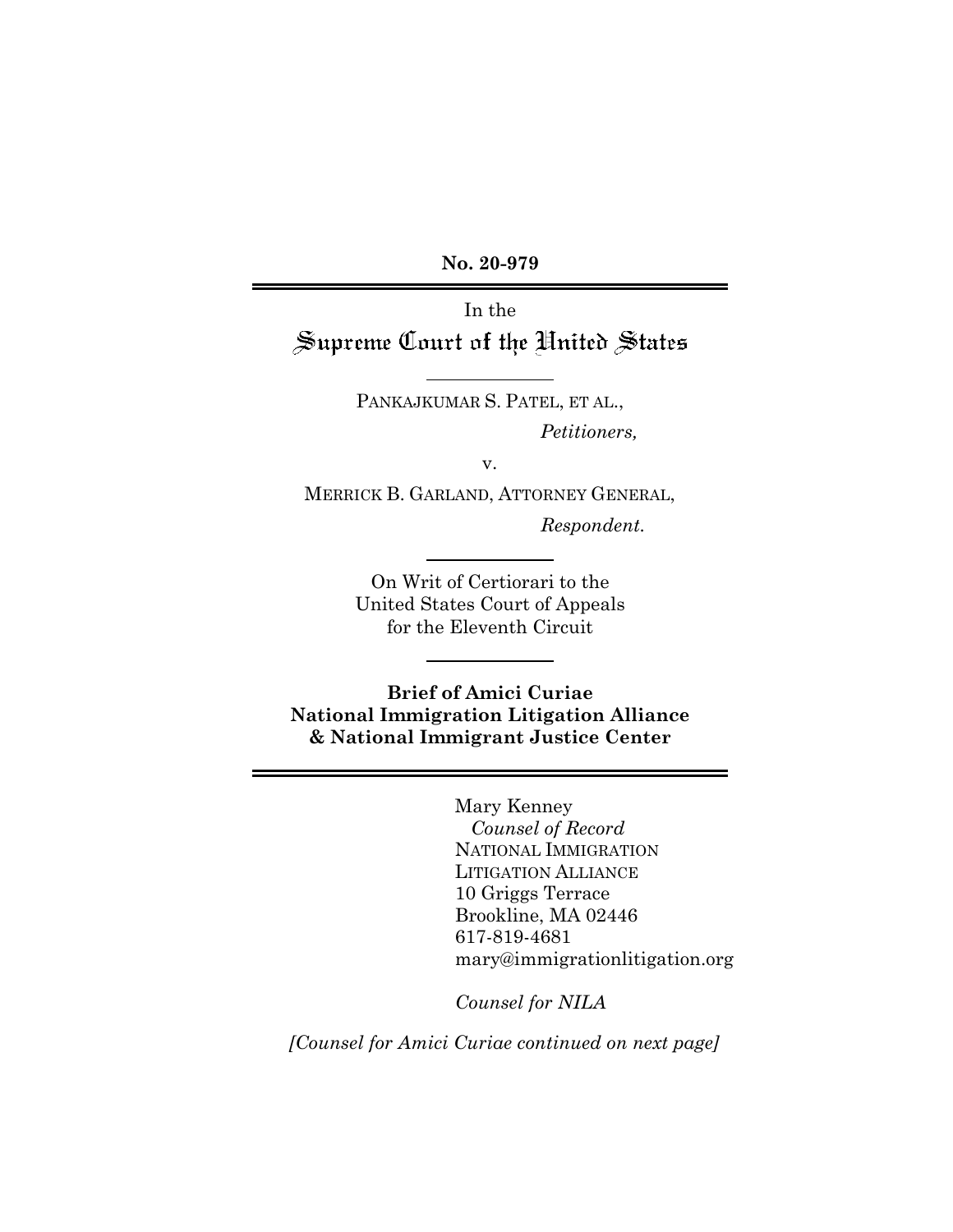Charles Roth NATIONAL IMMIGRANT JUSTICE CENTER 224 S. Michigan Ave. Ste. 600 Chicago, IL 60604

Matthew P. Gordon Rachel Dallal PERKINS COIE LLP 1201 Third Ave. Ste. 4900 Seattle, WA 98101

*Counsel for NIJC* 

Sopen B. Shah Will M. Conley PERKINS COIE LLP 33 E. Main St. Ste. 201 Madison, WI 53703

*Counsel for NILA & NIJC*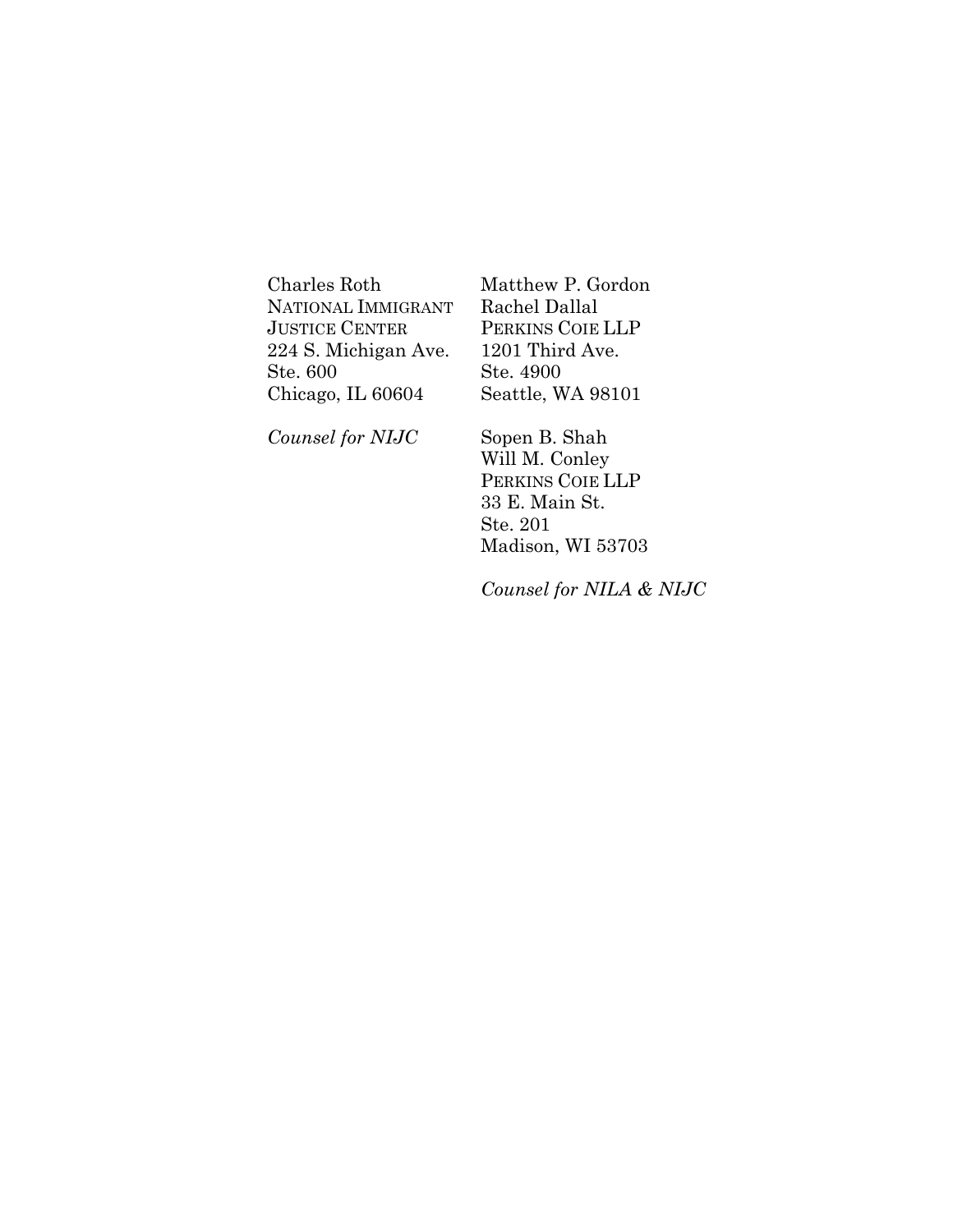i

## **TABLE OF CONTENTS**

# **Page**

| $\mathbf{A}$ | "Adjustment of status" allows<br>eligible noncitizens to become                                                                                                                 |
|--------------|---------------------------------------------------------------------------------------------------------------------------------------------------------------------------------|
| В.           |                                                                                                                                                                                 |
| C.           | Individuals who apply for AOS<br>outside of removal proceedings<br>must sue in district court to<br>obtain any review of the denial                                             |
| D.           | Congress altered the courts'<br>jurisdiction over certain aspects                                                                                                               |
| Ε.           | The Eleventh Circuit's inter-<br>pretation of the jurisdiction-<br>limiting provision leaves some<br>individuals without <i>any</i> review<br>of the denial of their adjustment |
|              |                                                                                                                                                                                 |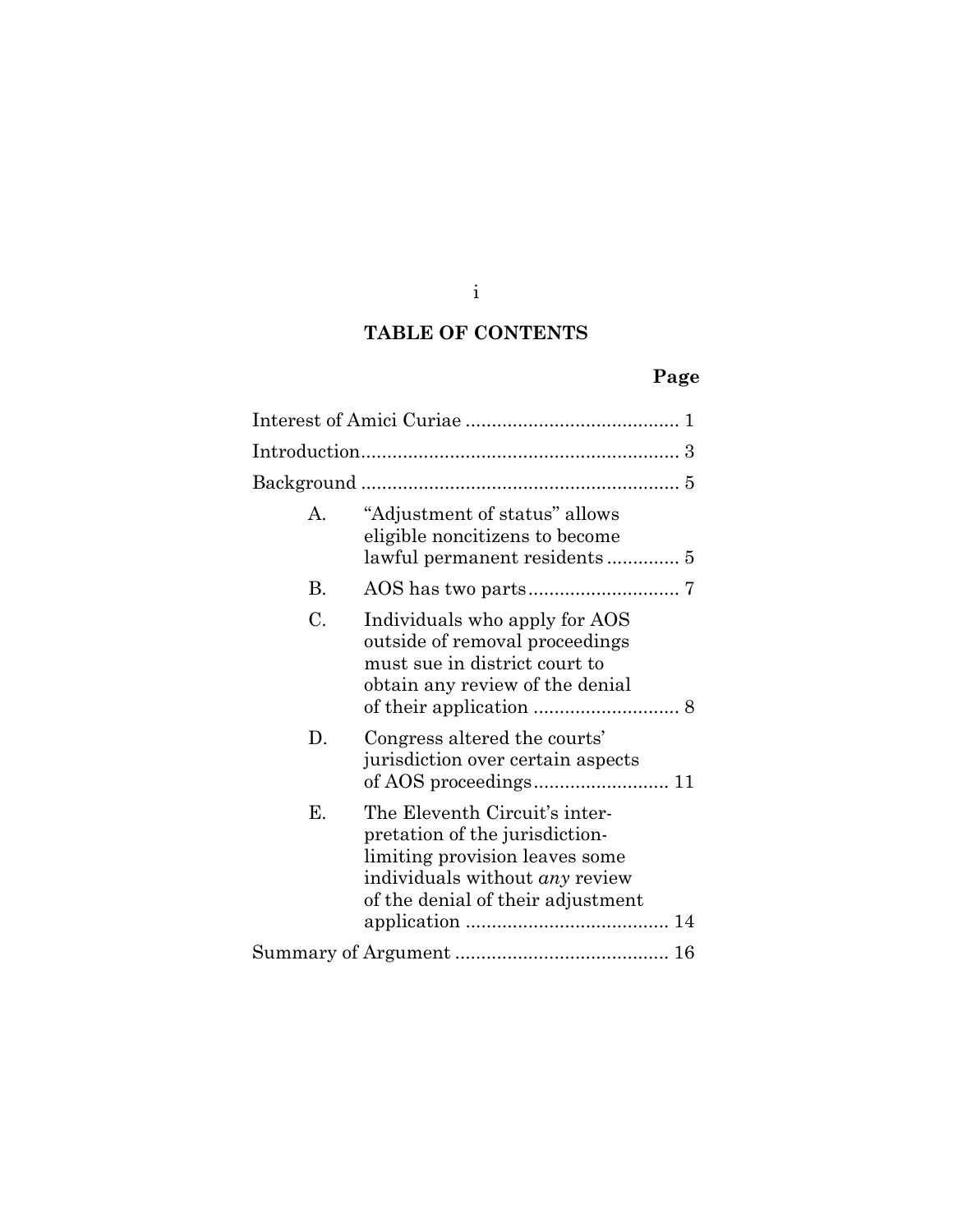## **TABLE OF CONTENTS (continued)**

**Page**

| I. |              | The effect of the Eleventh Circuit's<br>incorrect interpretation of subsection<br>(B)(i) on individuals who are denied a<br>Green Card outside of removal<br>proceedings highlights the decision's |
|----|--------------|----------------------------------------------------------------------------------------------------------------------------------------------------------------------------------------------------|
| H. |              | The Eleventh Circuit's decision is                                                                                                                                                                 |
|    | $\mathsf{A}$ | Precluding review of legally<br>erroneous decisions will cause<br>significant personal and societal                                                                                                |
|    | B.           | The Eleventh Circuit's<br>interpretation encourages                                                                                                                                                |
|    | C.           | The personal and societal<br>effects of the Eleventh Circuit's                                                                                                                                     |
|    |              |                                                                                                                                                                                                    |

ii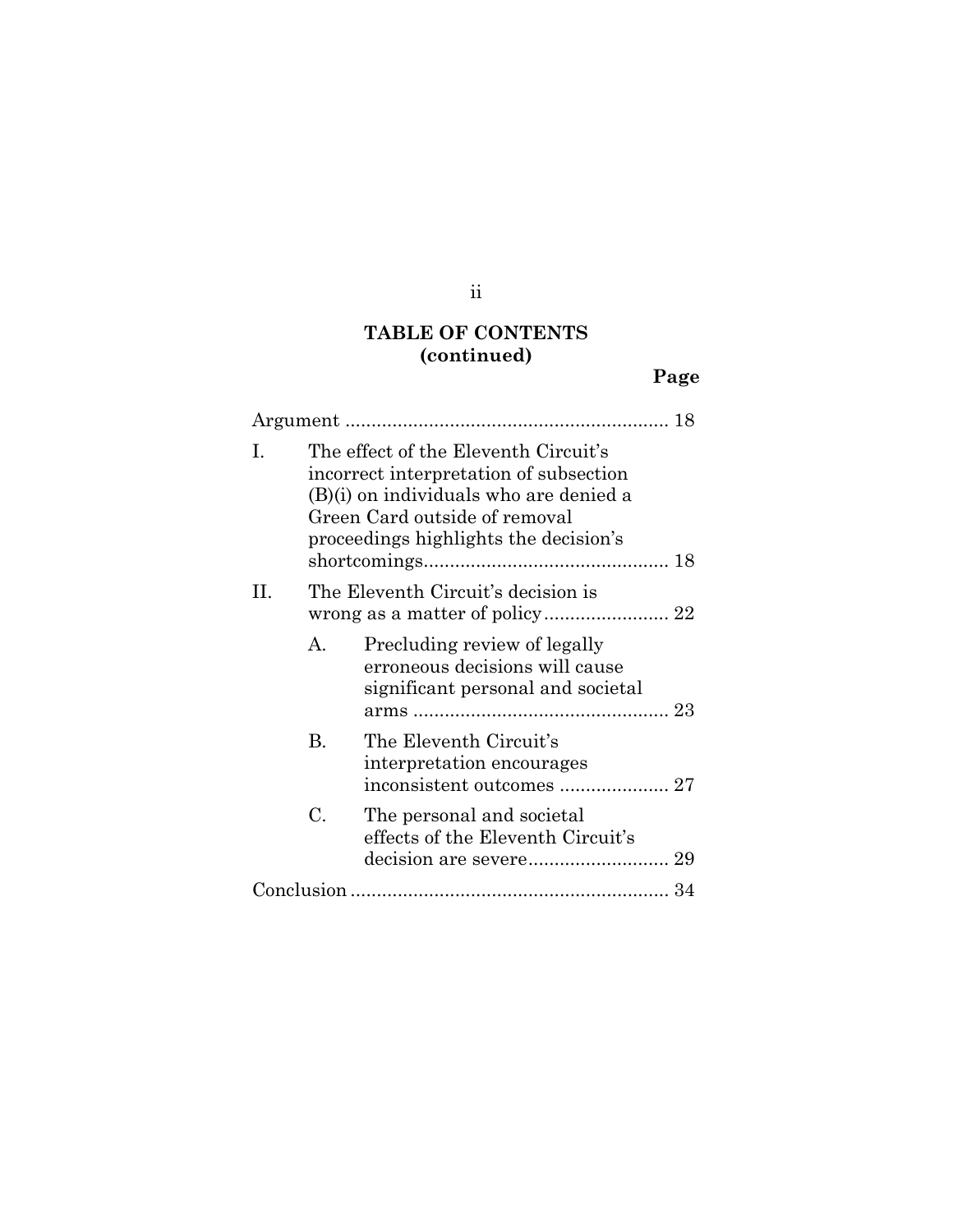### iii

## **TABLE OF AUTHORITIES**

# **Page(s)**

### **CASES**

| Alimoradi v. USCIS,                    |
|----------------------------------------|
| No. CV 08-02529, 2008 WL               |
| 11336668 (C.D. Cal. Aug. 29, 2008)  24 |
|                                        |
| Duron v. Nielsen,                      |
| 491 F. Supp. 3d 256                    |
|                                        |
|                                        |
| Freeman v. Gonzales,                   |
|                                        |
|                                        |
| Gomillion v. Lightfoot,                |
|                                        |
|                                        |
| Guerrero-Lasprilla v. Barr,            |
|                                        |
| <i>Iddir v. INS,</i>                   |
|                                        |
|                                        |
| INS v. St. Cyr,                        |
|                                        |
|                                        |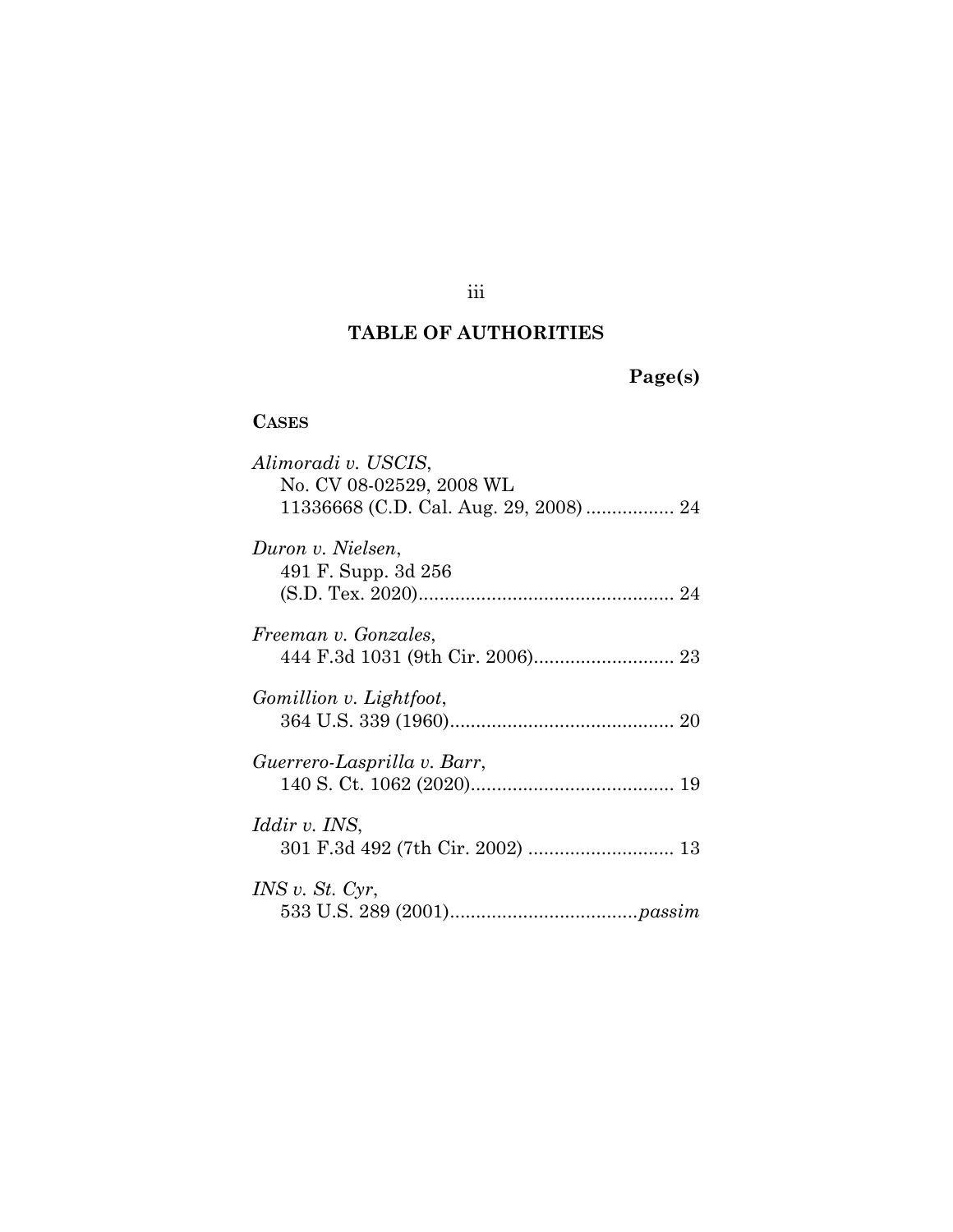**Page(s)**

| Kucana v. Holder,                                               |
|-----------------------------------------------------------------|
| Lockhart v. Napolitano,                                         |
| Mamigonian v. Biggs,                                            |
| McNary v. Haitian Refugee Ctr., Inc.,                           |
| Mendez-Moranchel v. Ashcroft,<br>338 F.3d 176 (3d Cir. 2003) 12 |
| Mireles-Valdez v. Ashcroft,                                     |
| Montero-Martinez v. Ashcroft,                                   |
| Morton v. Ruiz,                                                 |
| Neang Chea Taing v. Napolitano,                                 |

iv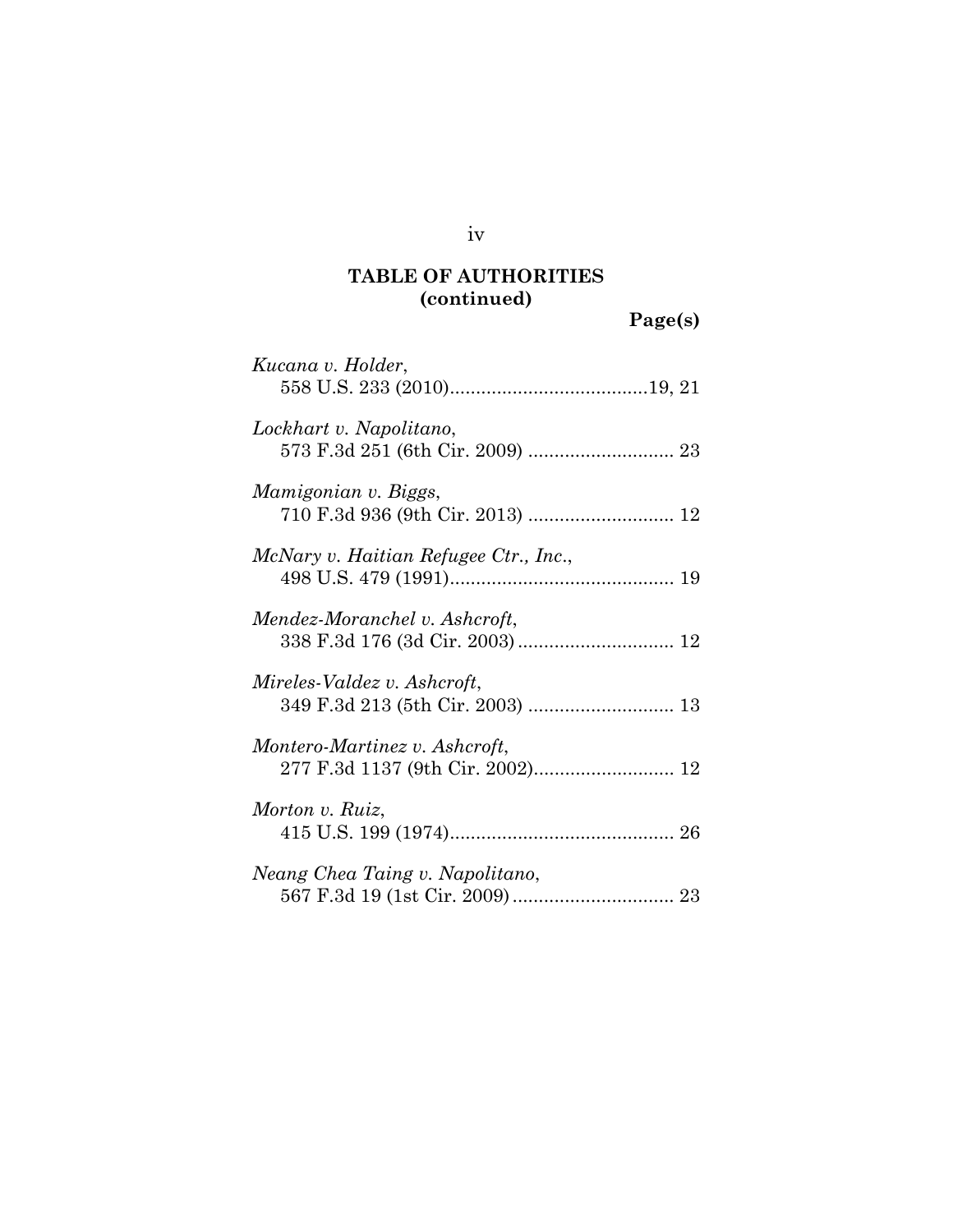**Page(s)**

| N.Y. Legal Assistance Grp. v. Bd. of<br>Immigr. Appeals, |
|----------------------------------------------------------|
| Ornelas v. United States,                                |
| Patel v. Garland,                                        |
| Patel v. INS,                                            |
| Pinho v. Gonzales,                                       |
| Reno v. Am.-Arab Anti-Discrimination<br>Comm.            |
| Reyes-Vasquez v. Ashcroft,                               |
| Robinson v. Napolitano,                                  |
| Sabido Valdivia v. Gonzales,                             |

v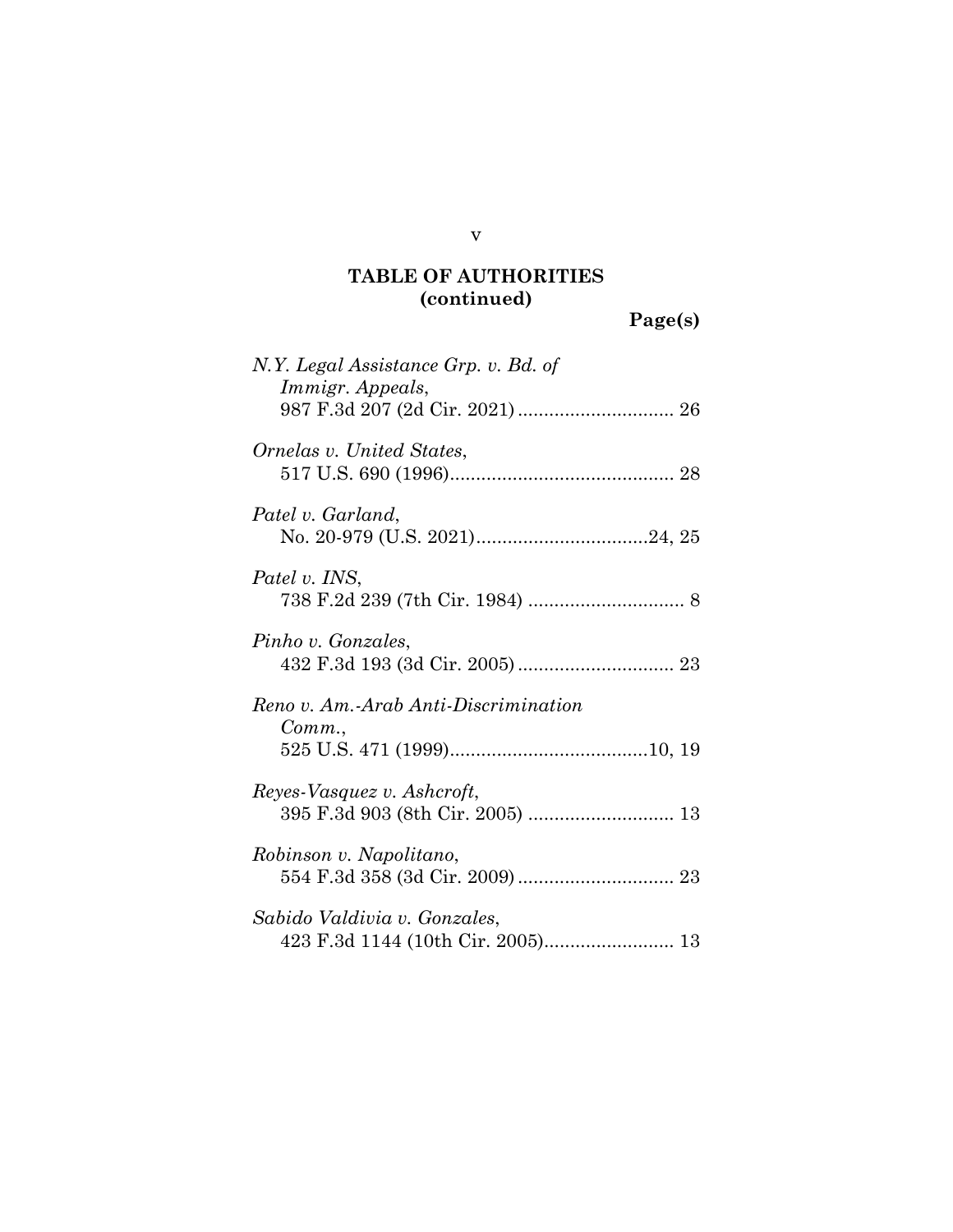**Page(s)**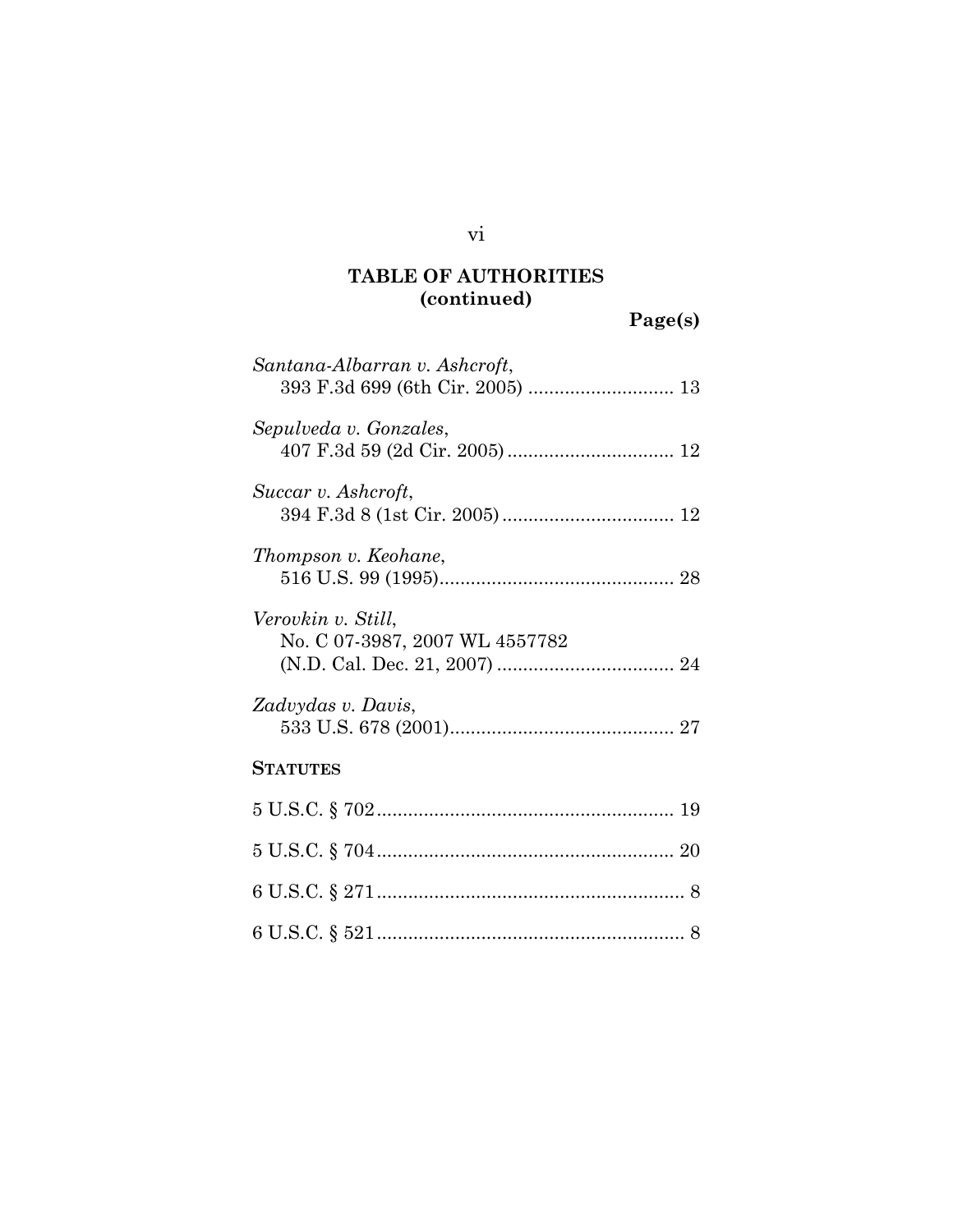### vii

# **TABLE OF AUTHORITIES** (continued)

Page(s)

| <b>OTHER AUTHORITIES</b> |
|--------------------------|
|                          |
|                          |
|                          |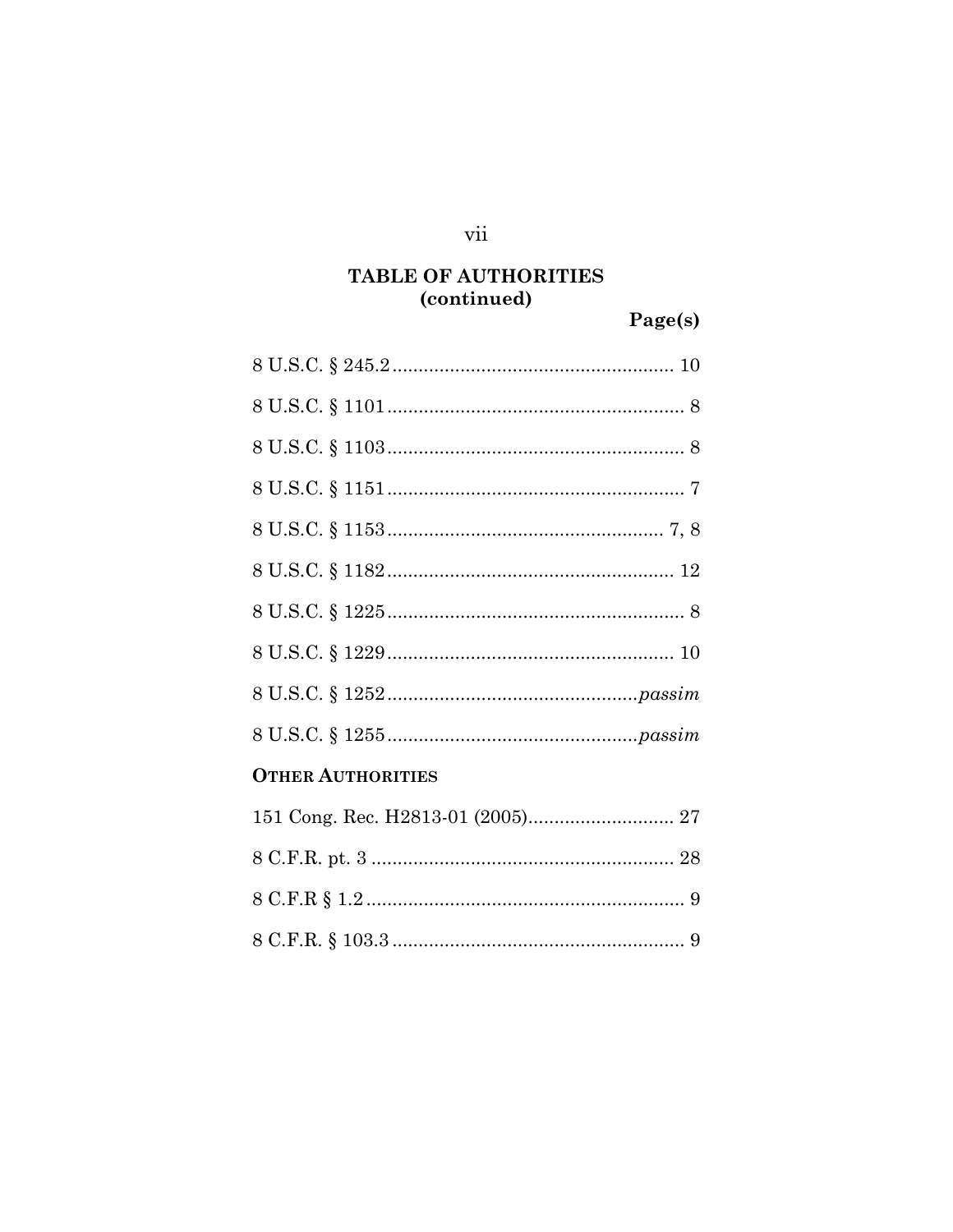## viii

# **TABLE OF AUTHORITIES (continued)**

# **Page(s)**

| Aaron G. Leiderman, <i>Preserving the</i><br>Constitution's Most Important Hu-<br>man Right: Judicial Review of<br>Mixed Questions Under the REAL<br>ID Act,<br>106 Colum. L. Rev. 1367 (2006)  28 |
|----------------------------------------------------------------------------------------------------------------------------------------------------------------------------------------------------|
| Career Opportunities, USCIS,<br>https://www.uscis.gov/about-us/ca-<br>9                                                                                                                            |
| Dep't of Homeland Sec., Legal Immi-<br>gration and Adjustment of Status<br>Report Fiscal Year 2020, Quarter 4,<br>https://www.dhs.gov/immigration-<br>statistics/special-reports/legal-im-<br>6    |
| Examining the Importance of the H-1B<br>Visa to the American Economy,<br><i>Hearing Before the Committee on</i><br>the Judiciary of the United States<br>Senate, One Hundred Eighth Con-           |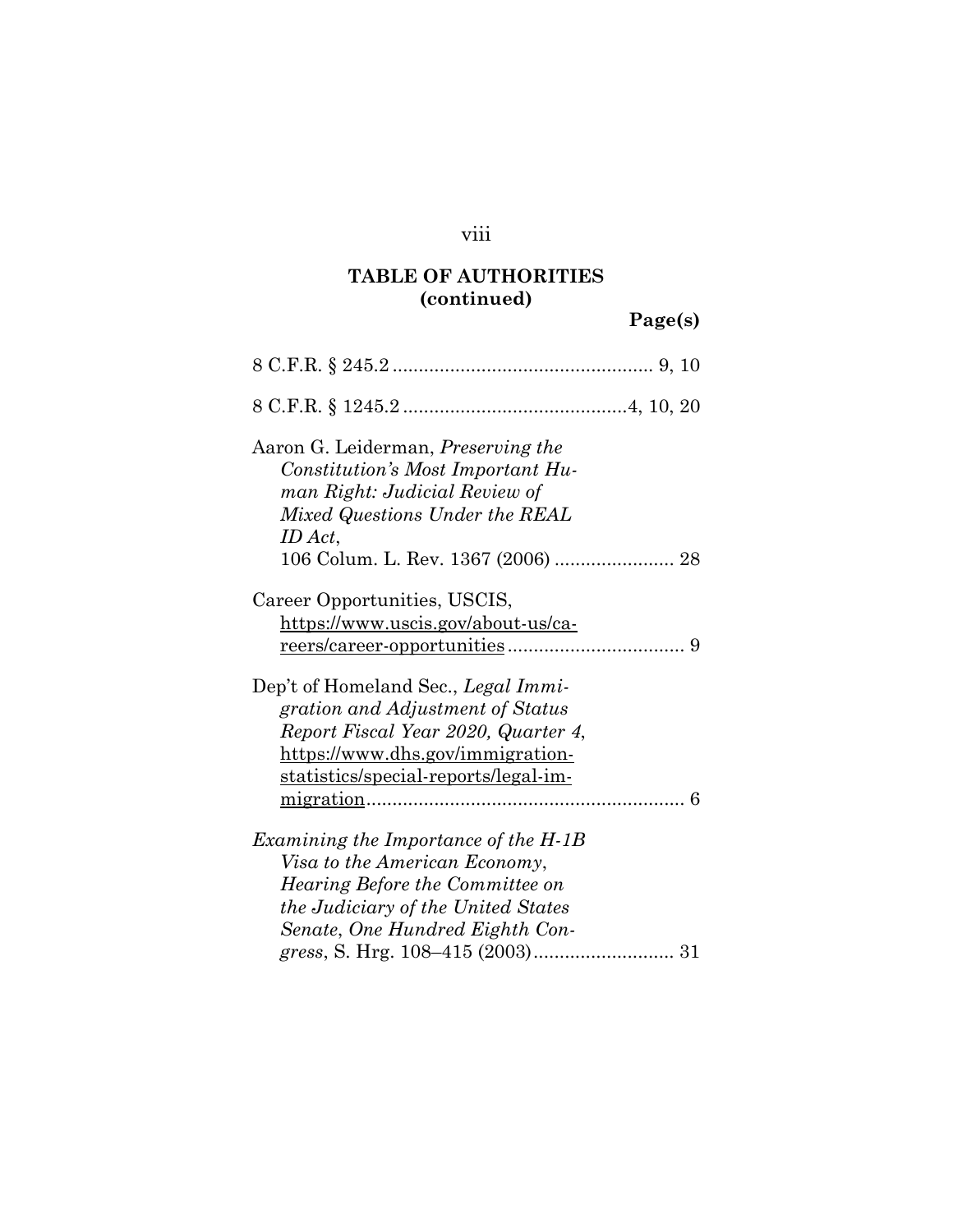**Page(s)**

### ix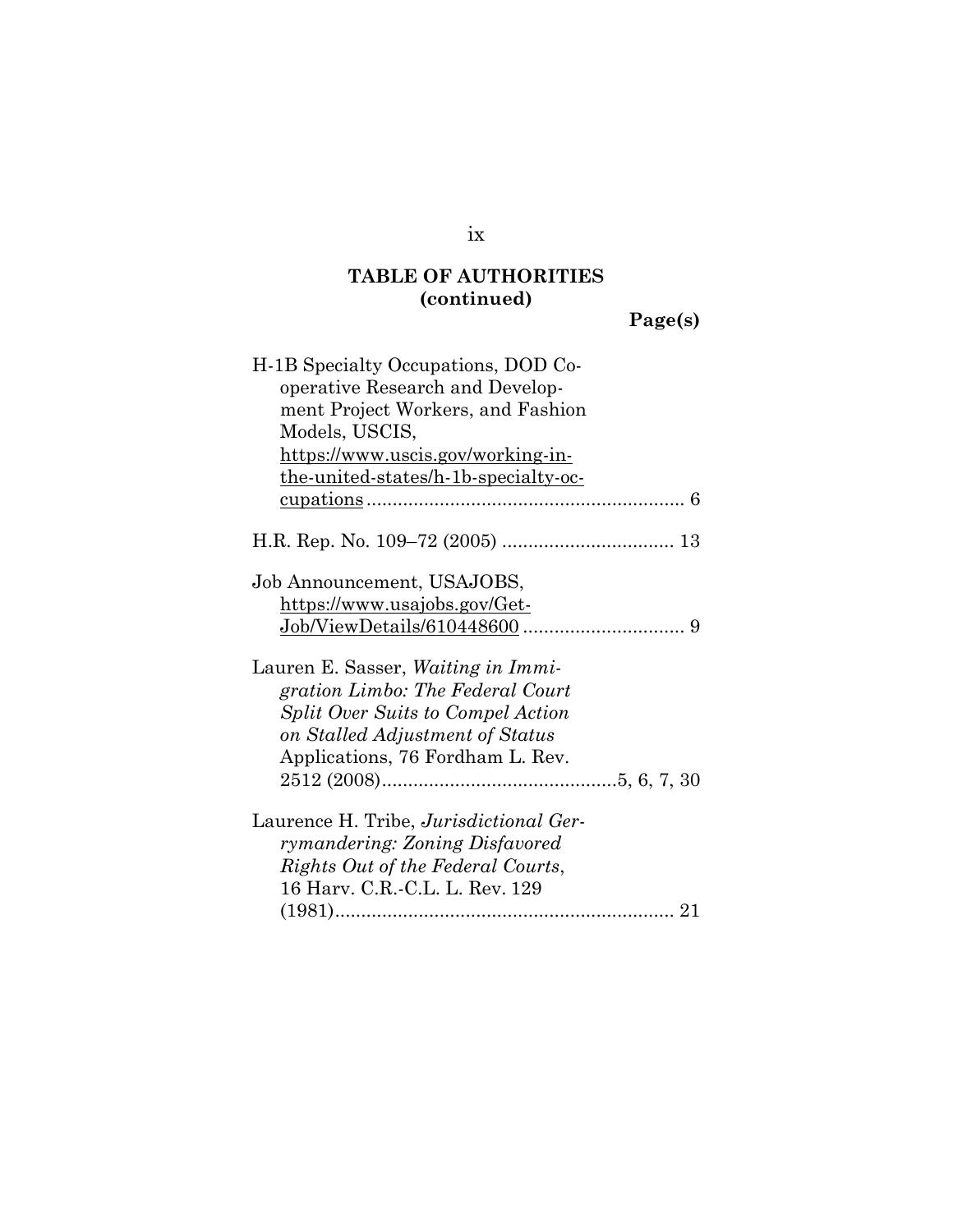**Page(s)**

| Lawful Permanent Residents (LPR),           |
|---------------------------------------------|
| DHS, https://www.dhs.gov/immi-              |
| <u>gration-statistics/lawful-perma-</u>     |
|                                             |
| Madeleine Sumption & Sarah Flamm,           |
| The Economic Value of Citizenship           |
| for Immigrants in the United                |
| <i>States, Migration Pol'y Inst. (Sept.</i> |
| 2012), https://www.migrationpol-            |
| icy.org/pubs/citizenship-pre-               |
|                                             |
| Number of I-485 Applications to Regis-      |
| ter Permanent Residence or Adjust           |
| Status by Category of Admission             |
| Case Status, and USCIS Field Of-            |
| <i>fice or Service Center Location Jan-</i> |
| uary 1 - March 31, 2021, U.S. Citi-         |
| zenship and Immigration Servs.,             |
| <u>https://www.uscis.gov/sites/de-</u>      |
| <u>fault/files/document/re-</u>             |
| <u>ports/I485_performance-</u>              |
|                                             |

x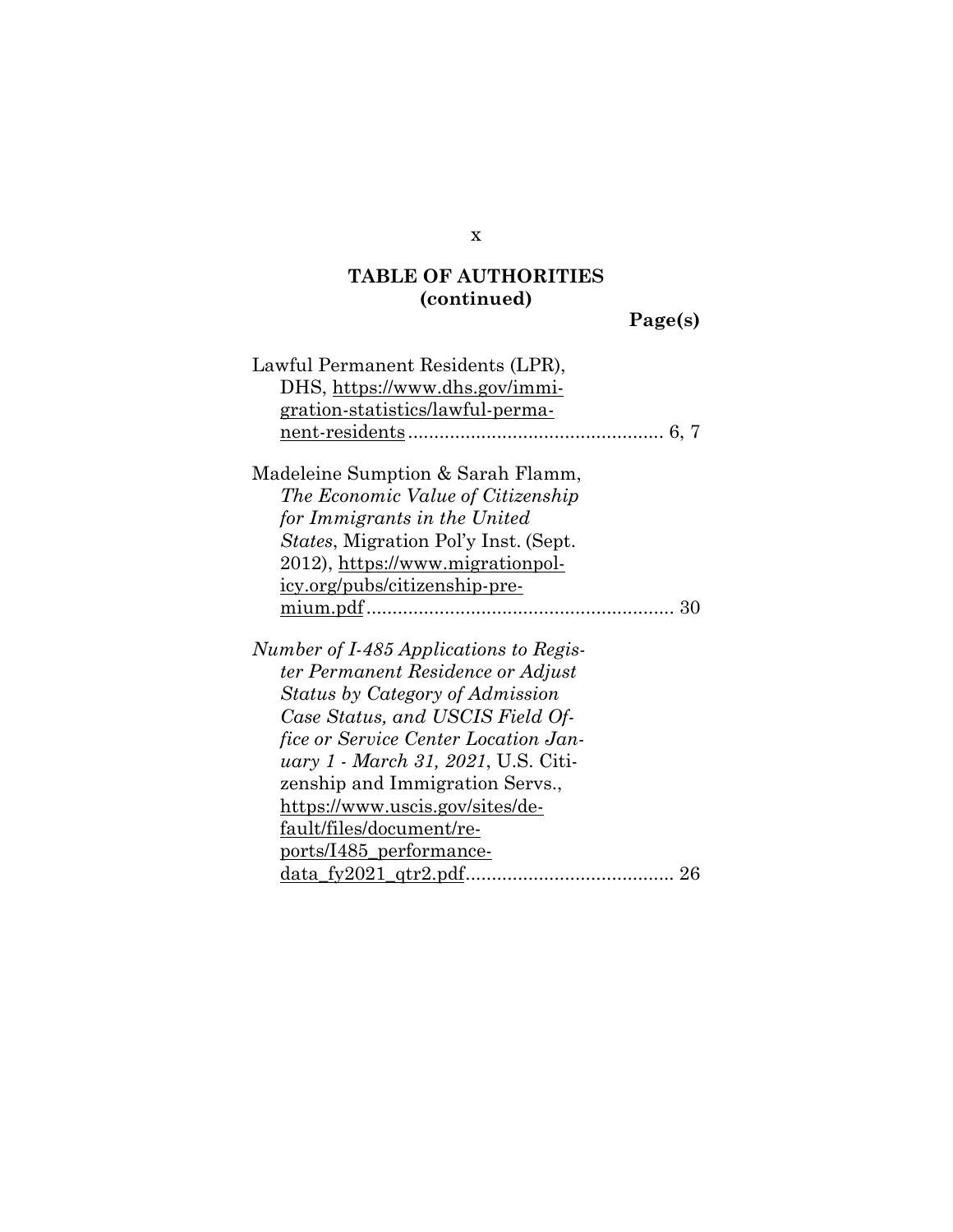**Page(s)**

| Oxford Essential Quotations, Franklin |  |
|---------------------------------------|--|
| D. Roosevelt, Daughters of the        |  |
| American Revolution Convention,       |  |
| Washington, D.C., 21 April 1938       |  |
| (4th ed. 2016), https://www.oxfor-    |  |
| drefer-                               |  |
| ence.com/view/10.1093/acref/97801     |  |
| 91826719.001.0001/q-oro-ed4-          |  |
|                                       |  |
| Patrick C. Wohlfarth, How the Pro-    |  |
| spect of Judicial Review Shapes       |  |
| Bureaucratic Decision Making,         |  |
| $(2010)$ (Ph.D. dissertation, Univer- |  |
| sity of North Carolina), available at |  |
| 25                                    |  |

xi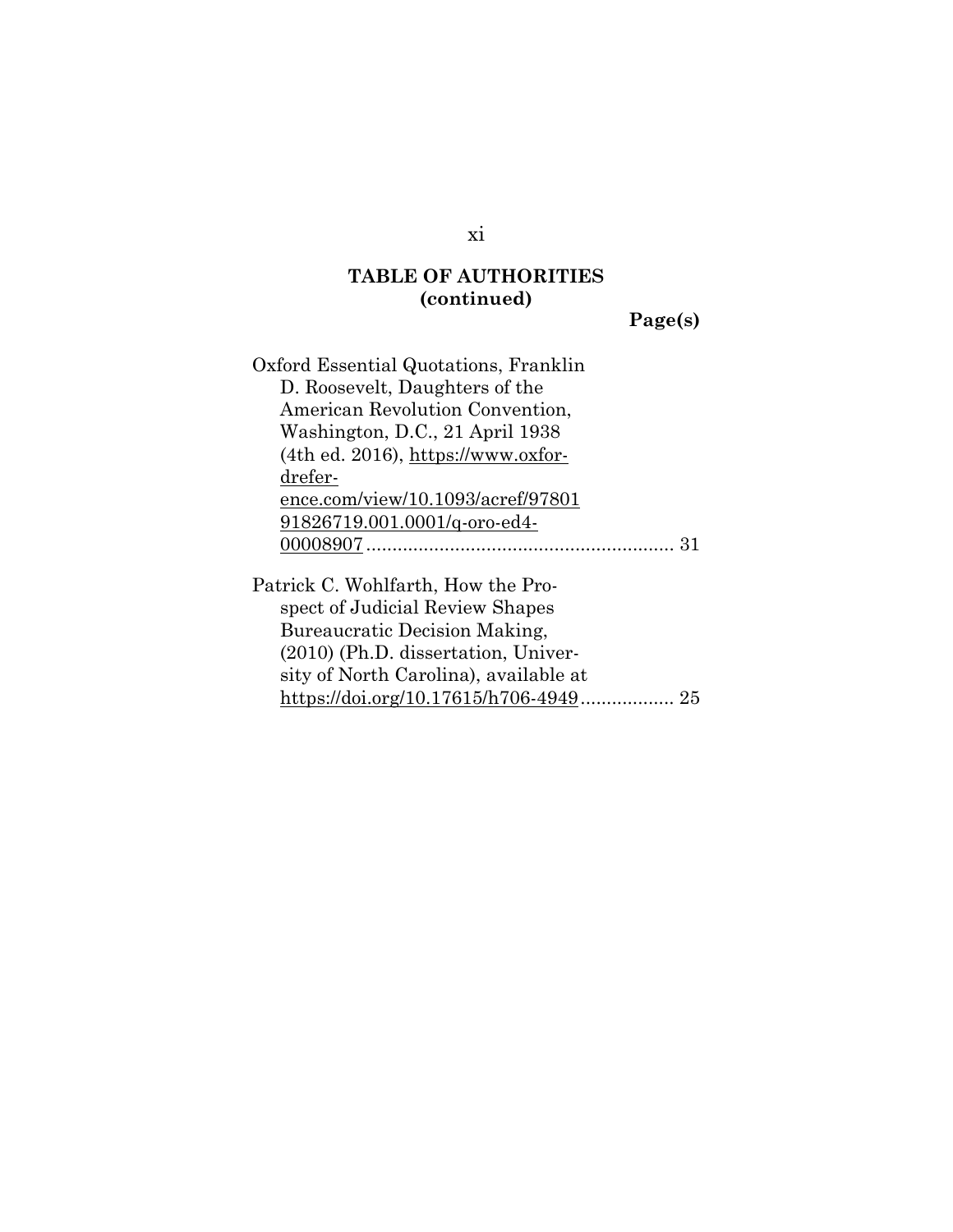**Page(s)**

| Pooja B. Vijayakumar & Christopher<br>J. L. Cunningham, An Indentured<br>Servant - The Impact of Green Card<br><i>Waiting Time on the Life of Highly</i><br>Skilled Indian Immigrants in the<br>United States of America, Indus.<br>and Organizational Psych. Transla-<br>tional Rsch. and Working Papers |
|-----------------------------------------------------------------------------------------------------------------------------------------------------------------------------------------------------------------------------------------------------------------------------------------------------------|
|                                                                                                                                                                                                                                                                                                           |
| (2019),<br>https://scholar.utc.edu/cgi/viewcon-                                                                                                                                                                                                                                                           |
| <u>tent.cgi?article=1002&amp;con-</u>                                                                                                                                                                                                                                                                     |
|                                                                                                                                                                                                                                                                                                           |
|                                                                                                                                                                                                                                                                                                           |
| Stephen H. Legomsky, Fear and                                                                                                                                                                                                                                                                             |
| Loathing in Congress and the                                                                                                                                                                                                                                                                              |
| Courts: Immigration and Judicial                                                                                                                                                                                                                                                                          |
| Review, 78 Tex. L. Rev. 1615 (2000)  27                                                                                                                                                                                                                                                                   |
| Stuart Anderson, Immigrants and Bil-                                                                                                                                                                                                                                                                      |
| lion Dollar Startups, Nat'l Found.                                                                                                                                                                                                                                                                        |
| for Am. Pol'y (Mar. 2016),                                                                                                                                                                                                                                                                                |
| https://www.immigrationre-                                                                                                                                                                                                                                                                                |
| <u>search.org/system/files/Immi-</u>                                                                                                                                                                                                                                                                      |
| <u>grants-and-Billion-Dollar-</u>                                                                                                                                                                                                                                                                         |
| Startups.NFAP-Policy-                                                                                                                                                                                                                                                                                     |
|                                                                                                                                                                                                                                                                                                           |

xii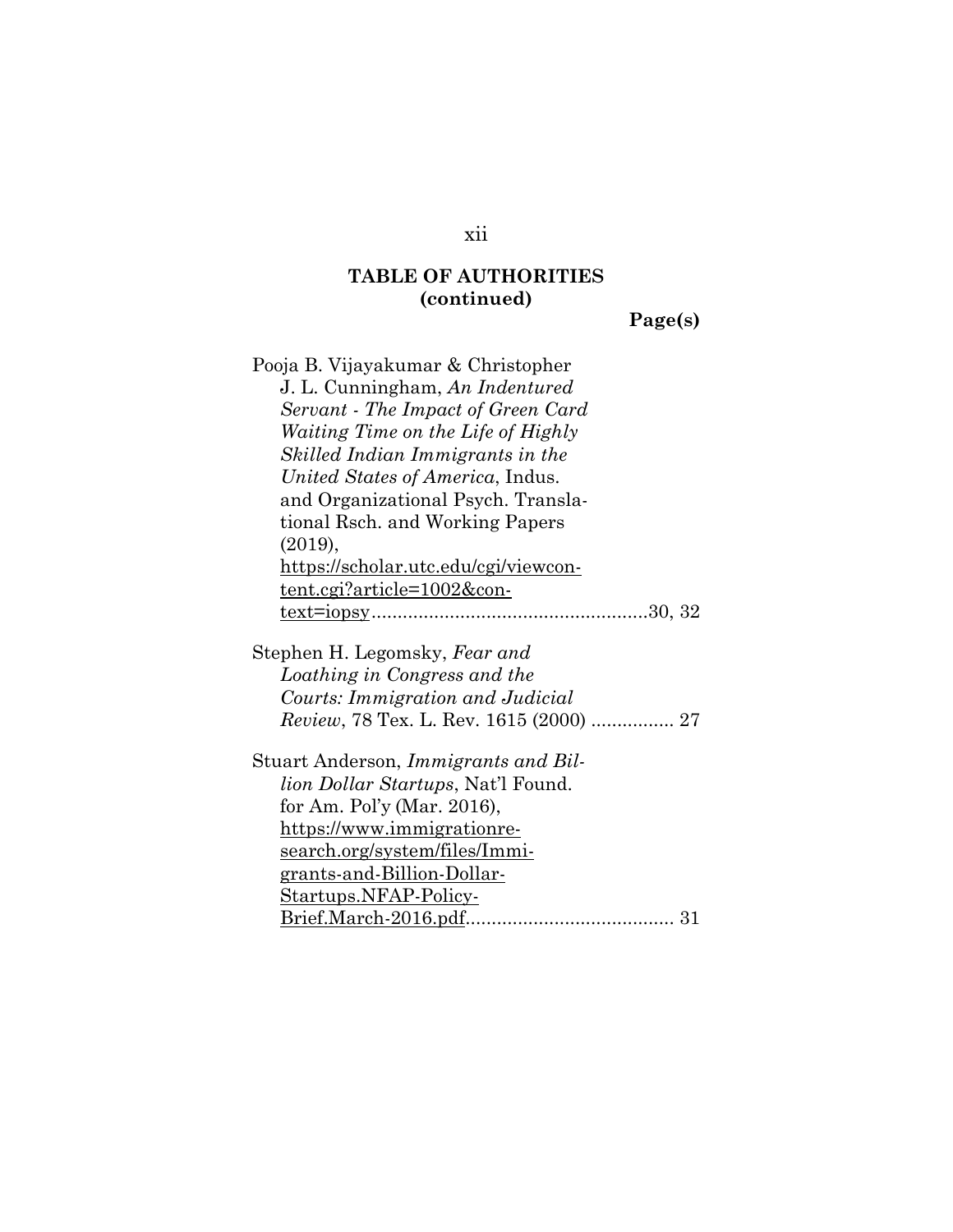# xiii

# **TABLE OF AUTHORITIES (continued)**

**Page(s)**

| U.S. Dep't of Labor, "H-1B Program,"           |
|------------------------------------------------|
| available at https://www.dol.gov               |
|                                                |
|                                                |
| V. Vivek Wadhwa, A Reverse Brain               |
| <i>Drain</i> , Issues in Sci. & Tech.          |
| $(2009)$ , https://pa-                         |
| <u>pers.ssrn.com/sol3/papers.cfm?ab-</u>       |
|                                                |
|                                                |
| Visas for Fiancé(e)s of U.S. Citizens,         |
| USCIS, https://www.uscis.gov/fam-              |
| <u>ily/family-of-us-citizens/visas-for-fi-</u> |
|                                                |
|                                                |
| Working with Immigrant-Origin Cli-             |
| ents - An Update for Mental                    |
| Health Professionals, Am. Psych.               |
| Ass'n 2 (2013),                                |
| https://www.apa.org/topics/immi-               |
| <u>gration-refugees/report-profession-</u>     |
|                                                |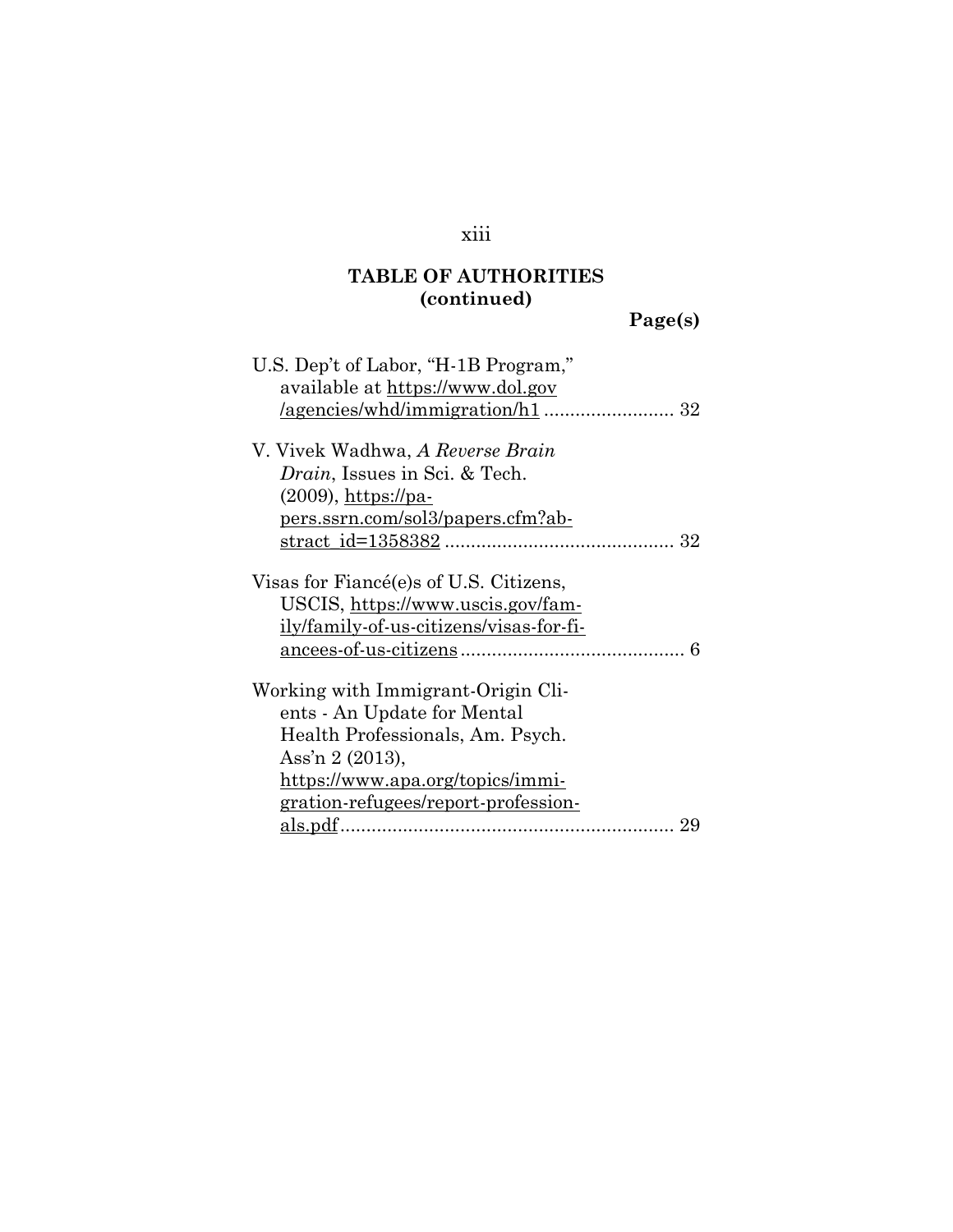#### **Interest of Amici Curiae1**

The National Immigration Litigation Alliance ("NILA") is a not-for-profit organization dedicated to championing the rights of noncitizens and to elevating the capacity and quality of those who represent them. NILA engages in impact litigation to extend the rights of noncitizens and to eliminate systemic obstacles noncitizens routinely face. In addition, NILA builds the capacity of immigration attorneys to litigate in federal court by co-counseling individual federal court cases and by providing strategic advice and assistance. NILA has a direct interest in ensuring that noncitizens who are not in removal proceedings have a federal court forum to challenge erroneous agency denials of their applications for immigration benefits.

The National Immigrant Justice Center ("NIJC"), a program of the Heartland Alliance for Human Needs and Human Rights, is a Chicagobased not-for-profit organization that provides legal representation and consultation to immigrants,

1

<sup>&</sup>lt;sup>1</sup> No counsel for a party authored this brief in whole or in part, and no such counsel or party made a monetary contribution intended to fund the preparation or submission of this brief. No person other than the amici curiae or its counsel made a monetary contribution to its preparation or submission. All parties have consented to the filing of this brief.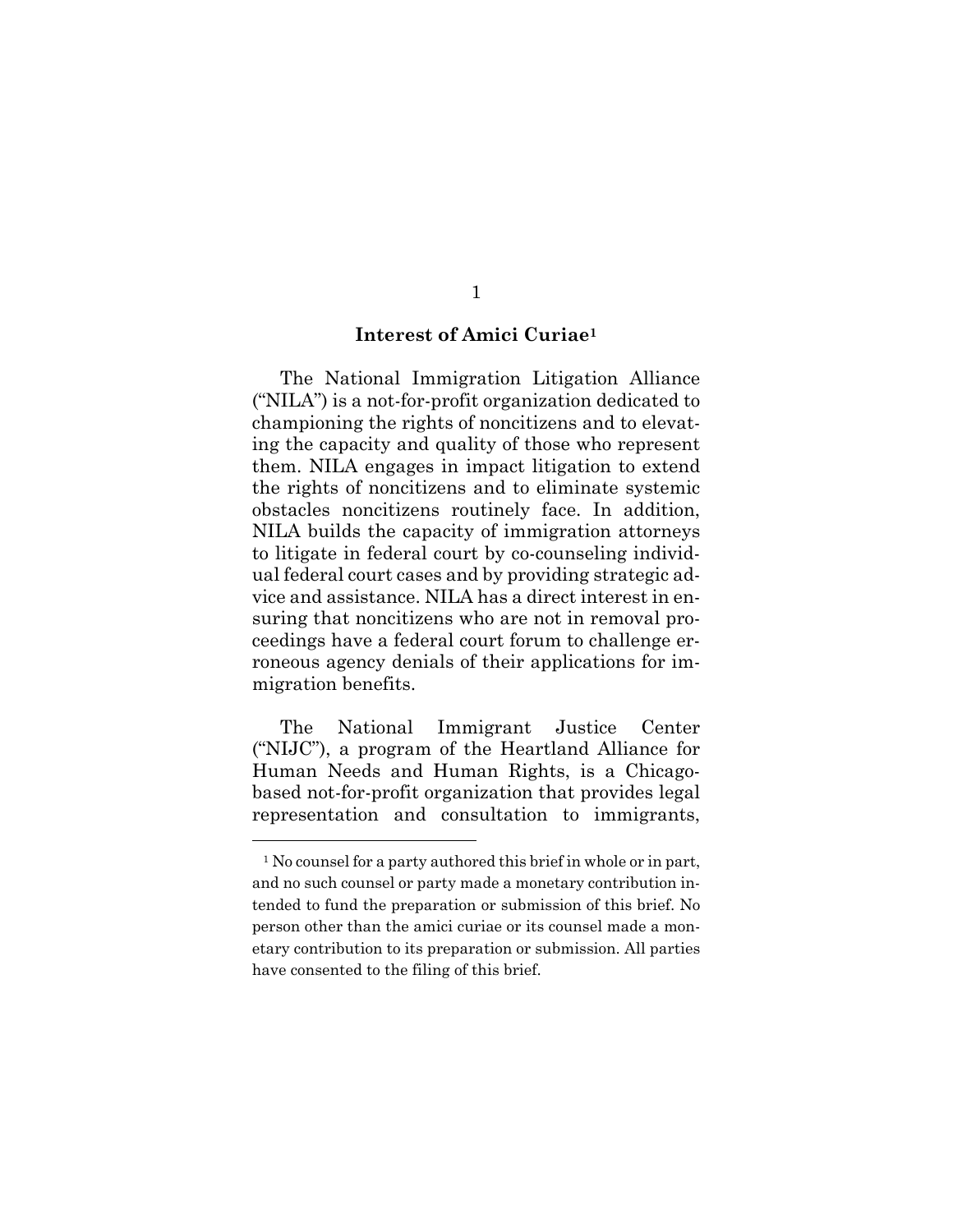refugees and asylum-seekers of low-income backgrounds. Each year, NIJC represents thousands of individuals before the immigration courts, Board of Immigration Appeals, and the U.S. Courts of Appeals, through its offices in Illinois, Indiana, and California and through its network of nearly 1,500 pro bono attorneys. NIJC's case load includes hundreds of individuals and families seeking adjustment of status before USCIS. Those adjustment cases include family-based immigration cases, asylees and refugees seeking to adjust to permanent resident status, individuals with "special immigrant juvenile status" in the U.S. after having been abused, abandoned, or neglected by their parents, victims of crime who obtain U-visa status after cooperating with police or prosecutors, and survivors of human trafficking adjusting status from T visa status to permanent resident status. When NIJC attorneys observe errors in USCIS adjudication, they employ a variety of techniques to attempt to resolve the errors, including motions to reopen with the agency, advocacy with the agency, and requests for Congressional intervention. In NIJC's experience, due to agency workload and bureaucratic inertia, those informal means are insufficient to correct agency errors in adjudicating adjustment of status applications. Thus, NIJC has an interest in ensuring judicial review of erroneous denials of adjustment of status applications.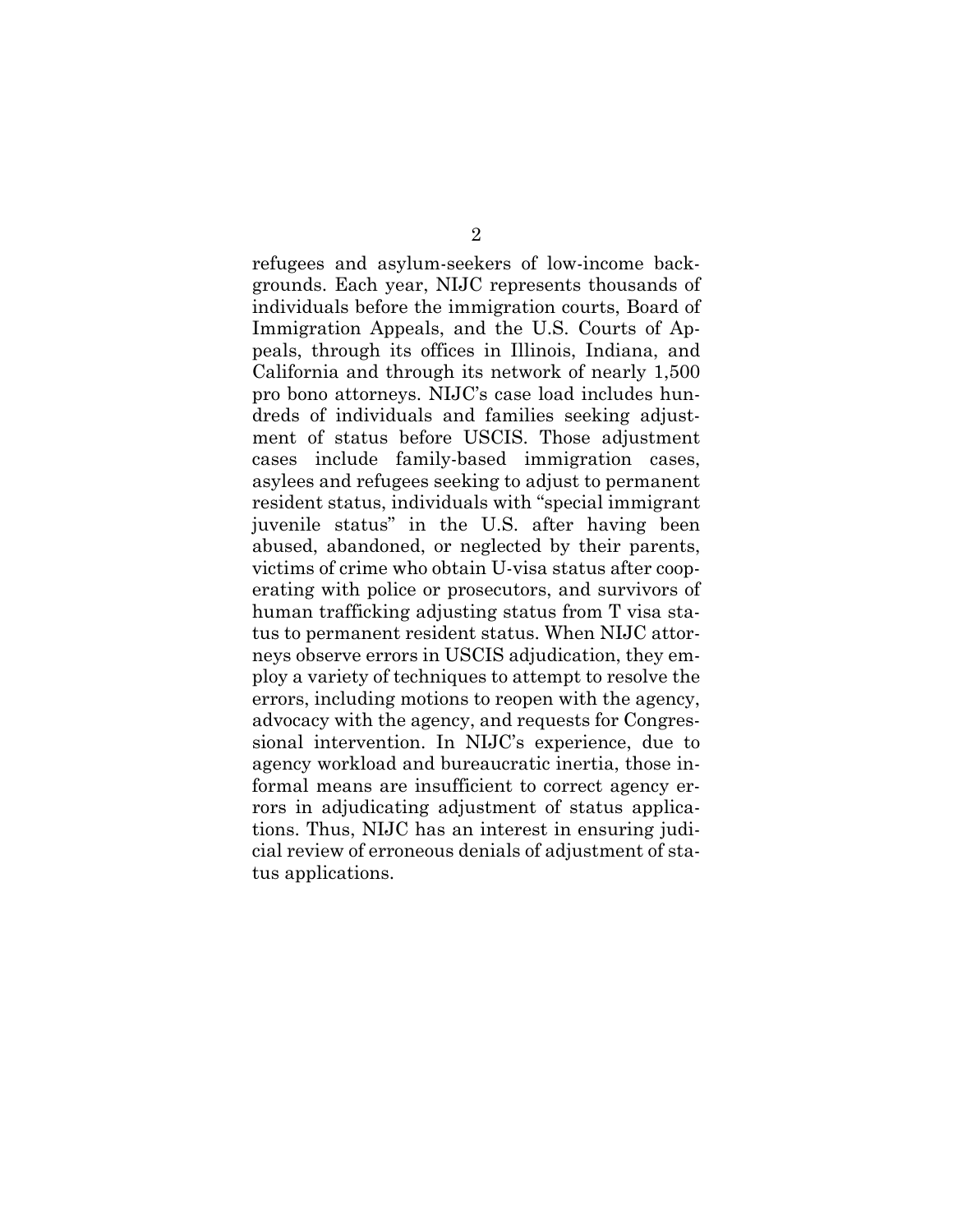#### **Introduction**

The *Patel* court's overbroad and incorrect interpretation of 8 U.S.C.  $\S 1252(a)(2)(B)(i)$  will foreclose *all judicial review of all issues*, including constitutional claims and questions of law, for noncitizens whose only option for challenging adverse immigration rulings is in federal district court, raising constitutional, statutory, and policy concerns.

The *Patel* court interpreted subsection (B)(i)'s jurisdiction-limiting provision through the lens of 8 U.S.C. § 1252(a)(2)(D), which allows *courts of appeals* to review questions of law and constitutional claims related to adjustment of status *in removal proceedings*.2 But subsection (D) does not apply to the many tens of thousands—or more—noncitizens who apply for adjustment of status with U.S. Citizenship and Immigration Services ("USCIS") because they are not in removal proceedings, including those sponsored by U.S. employers, immediate relatives of U.S. citizens, and victims of human trafficking, among other categories, and who are never placed in such proceedings, either because they have lawful status or because immigration officials

<sup>2 &</sup>quot;[W]e determine that we lack jurisdiction to review Patel's challenges to 'any judgment regarding the granting of relief' under § 1255 unless such challenges involve a viable constitutional or legal claim." Pet. App. 29a (referencing 8 U.S.C. §  $1252(a)(2)(D)$ ).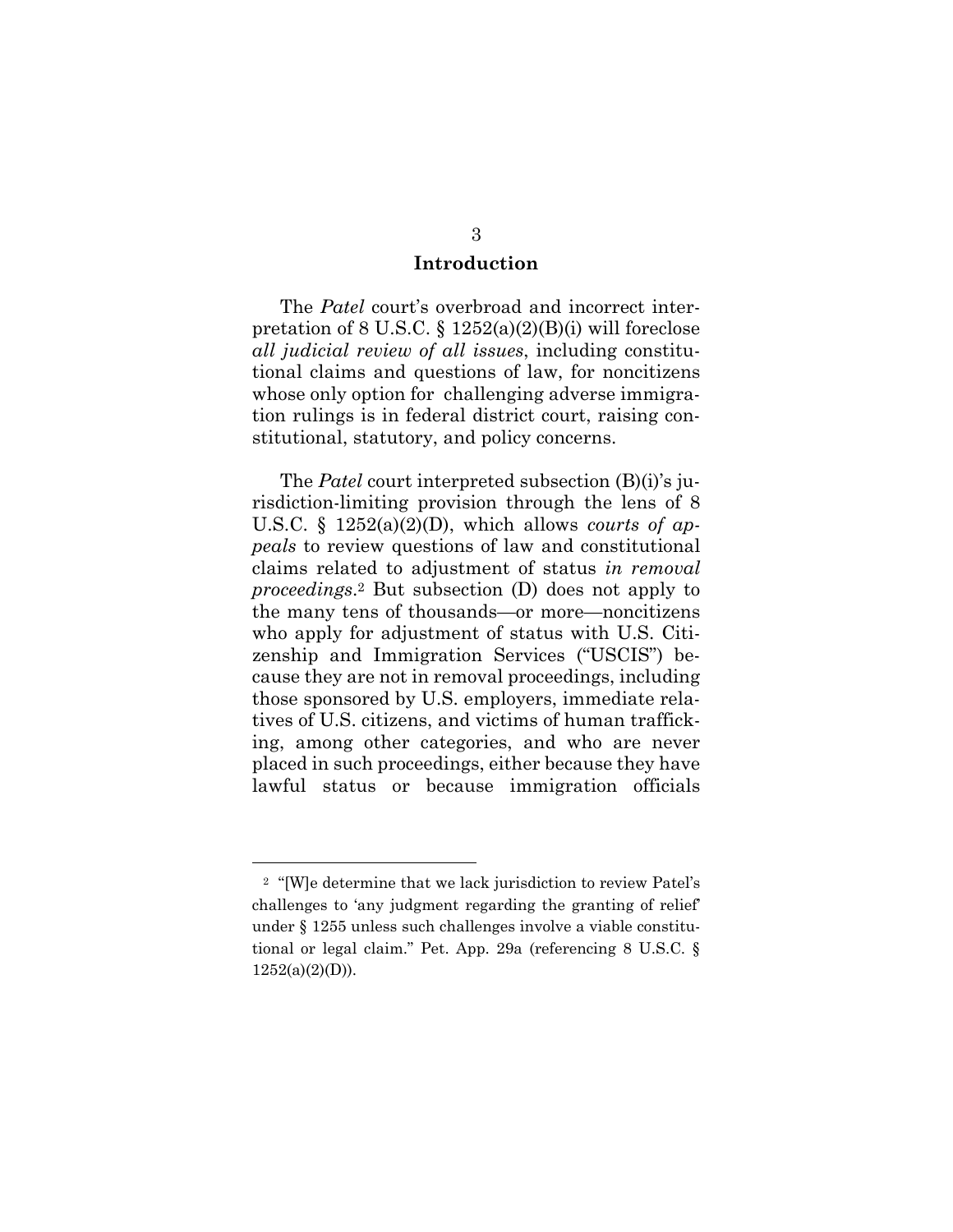exercise discretion not to do so.3 These individuals can challenge denials of their adjustment of status applications—made by non-judge, non-lawyer officials—only in district court under the Administrative Procedure Act ("APA") or the Declaratory Judgment Act ("DJA"). But if the Eleventh Circuit's interpretation were adopted, there would be no avenue for review of any such denials, no matter how erroneous or capricious.

Congress did not intend this result. As Petitioners and the Eleventh Circuit dissent below point out, the Eleventh Circuit's interpretation violates basic rules of statutory construction. Moreover, the Eleventh Circuit's interpretation is particularly problematic when applied to individuals whose adjustment applications are denied by USCIS and who are not placed in removal proceedings, as it would foreclose *all review* of applications for discretionary relief, even for questions of law or constitutional challenges. Congress is more explicit when it intends to foreclose *all review* of any agency action.

The Eleventh Circuit's erroneous interpretation is also poor policy, with significant negative consequences. Shielding the clearly erroneous—and unpublished—decisions of administrative officers from judicial review allows the law to be repeatedly misapplied without any recourse for those adversely

<sup>3</sup> In addition, in most cases, "arriving aliens" have no opportunity for review of this decision, even on removal. *See* 8 C.F.R.  $$1245.2(a)(1)(ii).$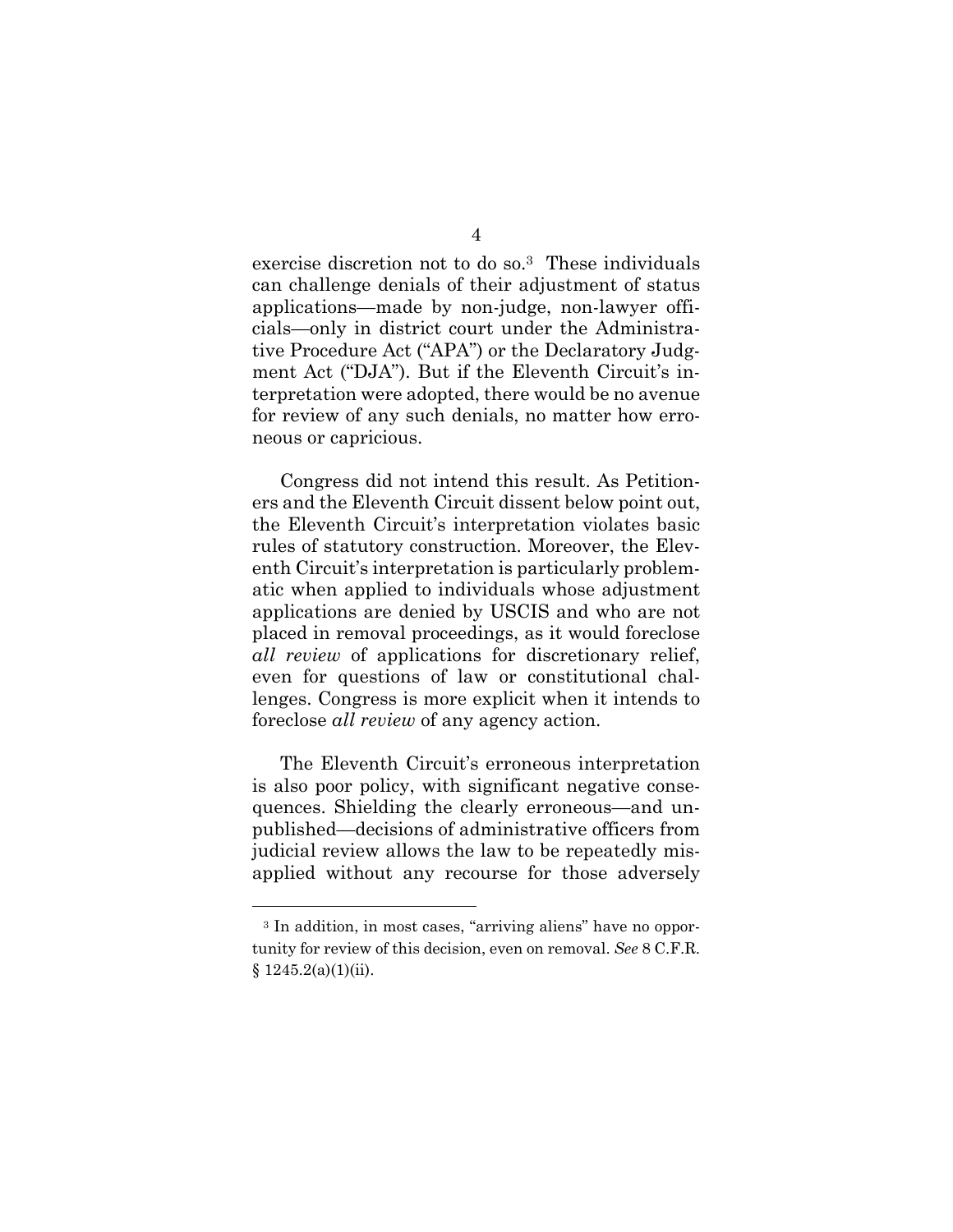affected and impairs the development of doctrinal coherence. Hundreds of thousands of affirmative applications for adjustment of status are pending with USCIS, and the consequences of wrongful denials are severe: financial and mental distress, employment difficulties, and relegation to immigration limbo, where applicants may be unable to secure permanent resident status and are left without a path to citizenship. As a result, as Congress and this Court have explained, such denials warrant judicial scrutiny.

#### **Background**

#### **A. "Adjustment of status" allows eligible noncitizens to become lawful permanent residents.**

Adjustment of Status ("AOS"), outlined at 8 U.S.C. § 1255, is the process allowing noncitizens already physically present in the United States to "adjust" their immigration status to "lawful permanent resident" ("LPR"), essentially "immigrating from within." Lauren E. Sasser, *Waiting in Immigration Limbo: The Federal Court Split Over Suits to Compel Action on Stalled Adjustment of Status Applications*, 76 Fordham L. Rev. 2512, 2514‒15 (2008)*.* LPRs are also known as "Green Card" holders.4 While some

<sup>4 &</sup>quot;AOS is an alternative to consular processing, the more traditional process requiring noncitizens to apply at U.S. consulates overseas before entering the United States." Sasser, *supra*, at 2514‒15.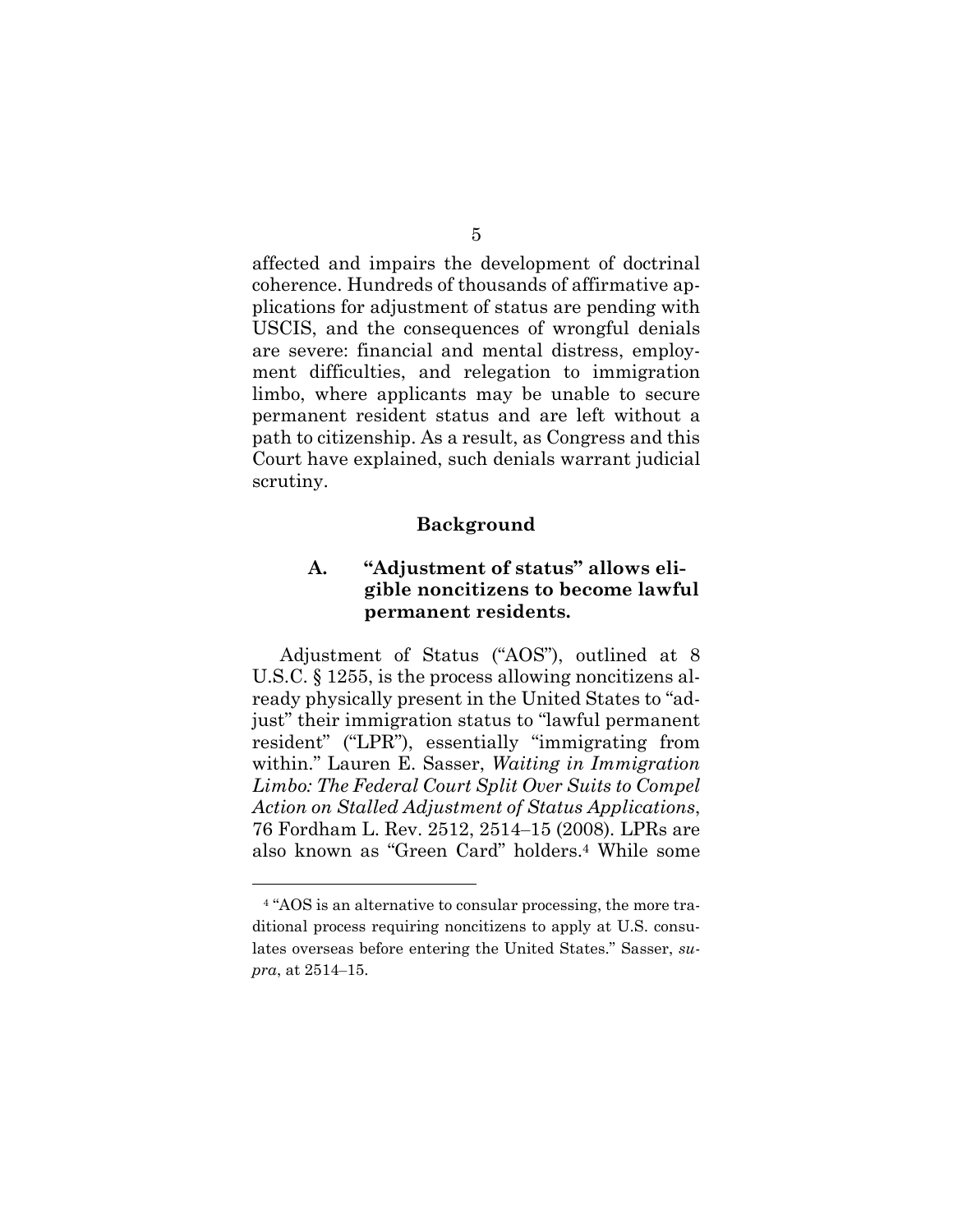noncitizens seek to adjust their status while in removal proceedings, many—if not most—applications for adjustment are filed outside of removal proceedings—by, for example, an individual in the United States on a work visa, an immediate relative of a U.S. citizen, or a victim of human trafficking.<sup>5</sup>

The benefits of permanent status are significant. Permanent resident status is a requisite step in the path to U.S. citizenship. Sasser, *supra*, at 2515. Permanent residents have the right to travel overseas freely, to leave the country for long periods, and to petition for close family members' immigration. *Id.*  In addition, permanent status grants freedom from restrictions on employment. Lawful Permanent Residents (LPR), DHS, https://www.dhs.gov/immigration-statistics/lawful-permanent-residents. For instance, H-1B nonimmigrant visas condition residency in the United States on employment with a certain employer. *See* H-1B Specialty Occupations, DOD Cooperative Research and Development Project Workers, and Fashion Models, USCIS, https://www.uscis.gov/working-in-the-unitedstates/h-1b-specialty-occupations. Other nonimmigrant visas (like a K-1 fiancé visa or other family visas) require the individual to apply for and regularly renew an employment authorization document, without which they cannot legally work. Visas for

<sup>5</sup> Dep't of Homeland Sec., *Legal Immigration and Adjustment of Status Report Fiscal Year 2020, Quarter 4*, https://www.dhs.gov/immigration-statistics/special-reports/legal-immigration.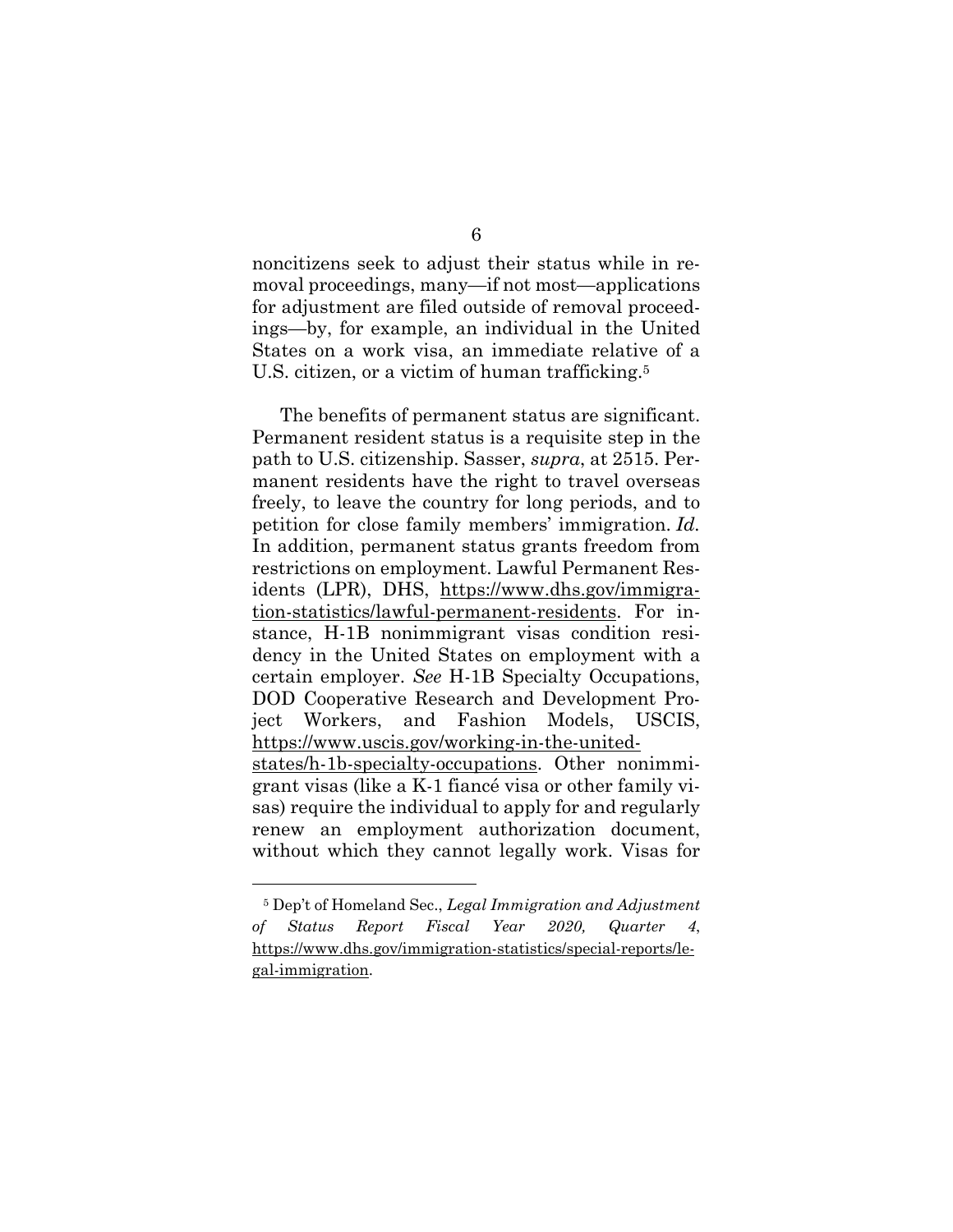Fiancé(e)s of U.S. Citizens, USCIS, https://www.uscis.gov/family/family-of-us-citizens/visas-for-fiancees-of-us-citizens. But permanent residents receive unrestricted work authorization and can change employers or quit their jobs without affecting their immigration status. Lawful Permanent Residents (LPR), DHS, https://www.dhs.gov/immigration-statistics/lawfulpermanent-residents.

#### **B. AOS has two parts.**

There are two parts to getting a Green Card—a preliminary determination of eligibility and, for those deemed eligible, a discretionary decision whether to adjust status. Part one asks whether the applicant meets statutorily described criteria for eligibility and whether there are any statutory bars to adjustment of status, *see* 8 U.S.C. § 1255(c). Briefly, and in general, the applicant must have been inspected and admitted or paroled into the United States, be eligible to receive an available immigrant visa and be admissible to the United States for permanent residence. 8 U.S.C. § 1255(a). The principal questions are whether the person is "eligible," "admissible," and not barred. The three major categories of immigrant visas are: family-sponsored, employment-based, or diversity. Sasser, *supra*, at 2515.

Most aspects of determining whether an individual is eligible and admissible are clear-cut. For example, whether an applicable visa—for instance, one based on family sponsorship, *see* 8 U.S.C. §§ 1151,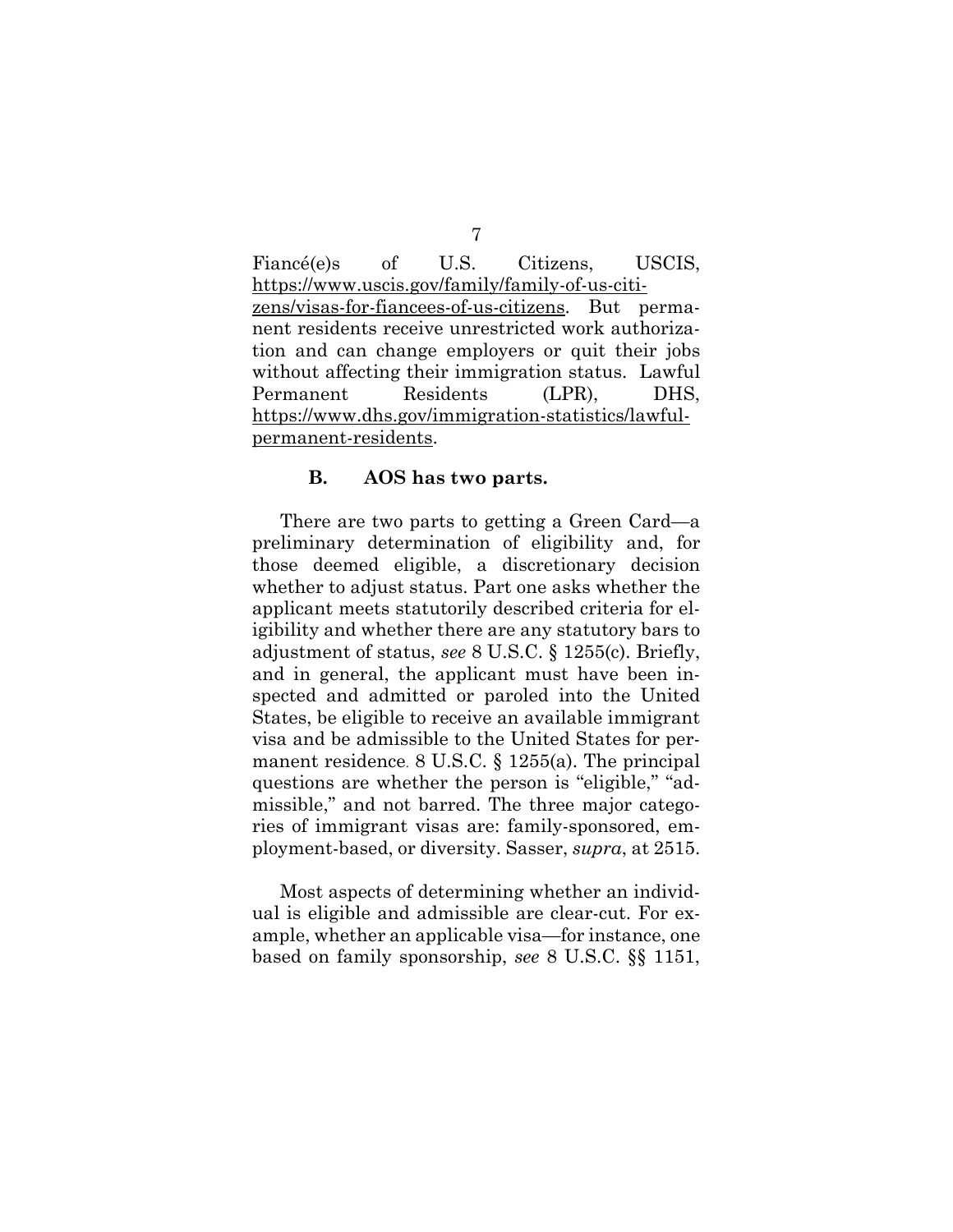1153(a)— is immediately available; whether the person has a sponsoring employer whose petition on their behalf has been approved, *see* 8 U.S.C. § 1153(b); or whether their entry to the United States was authorized by immigration officials. 8 U.S.C. §§ 1101(a)(13); 1225(a)(3).

Part two allows the Attorney General, through USCIS—a component of the Department of Homeland Security ("DHS"), *see* 6 U.S.C. § 271; 8 U.S.C. § 1103—or the Executive Office for Immigration Review ("EOIR"), 6 U.S.C. § 521, to decide who among those eligible should receive relief. The discretion delegated to the Attorney General is a "matter of grace." *Patel v. INS*, 738 F.2d 239, 242 (7th Cir. 1984). So an individual could meet the statutory eligibility criteria and avoid the statutory bars in Section 1255(c) in part one but still be denied relief.

> **C. Individuals who apply for AOS outside of removal proceedings must sue in district court to obtain any review of the denial of their application.**

The decision-maker for Green Card applications varies depending on whether an applicant is in removal proceedings—if they are, an immigration judge makes the initial call, subject to review by the Board of Immigration Appeals ("BIA"). If not, USCIS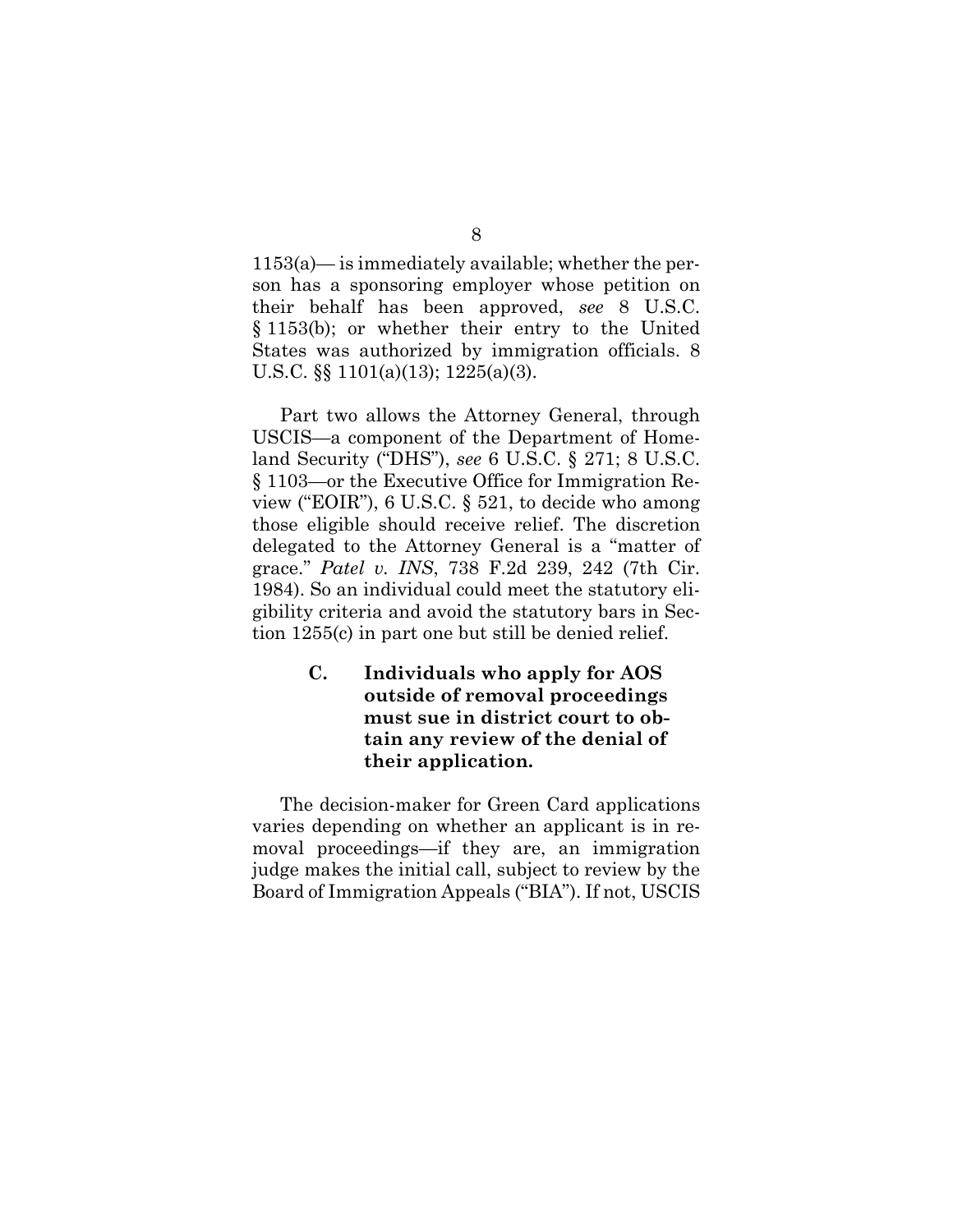makes the decision. 8 C.F.R.  $\S$  245.2(a)(1);  $1245.2(a)(1).6$ 

For applications submitted outside removal proceedings, a non-attorney, non-judge "Immigration Services Officer" ("Officer") at USCIS, decides the fate of Green Card applicants. Career Opportunities, USCIS, https://www.uscis.gov/about-us/careers/career-opportunities. The Officer, who need not be an attorney or other immigration specialist, is typically stationed at one of 88 field offices or a USCIS Service Center. *See* Job Announcement, USAJOBS, https://www.usajobs.gov/Get-

Job/ViewDetails/610448600 (requiring "one year of specialized experience" working in a federal government position at the GS-04 level or a bachelor's degree).

The Officer issues a letter to the applicant stating whether the application was granted or denied. 8 C.F.R.  $\S$  103.3(a)(1)(i). The letter is not published. *See* 8 C.F.R. § 103.3(c) (requiring only "precedent decisions" by USCIS's appeals office to be published).

<sup>6</sup> USCIS also has jurisdiction over most "arriving alien" applicants, regardless of whether the applicant is in removal proceedings. 8 C.F.R. §§ 245.2(a)(1); 1245.2(a)(1). An "arriving alien" is a noncitizen who applies for admission at a port of entry. 8 C.F.R § 1.2. Because an "arriving alien" may be paroled into the United States, *id*., he or she may be present in the country for many years.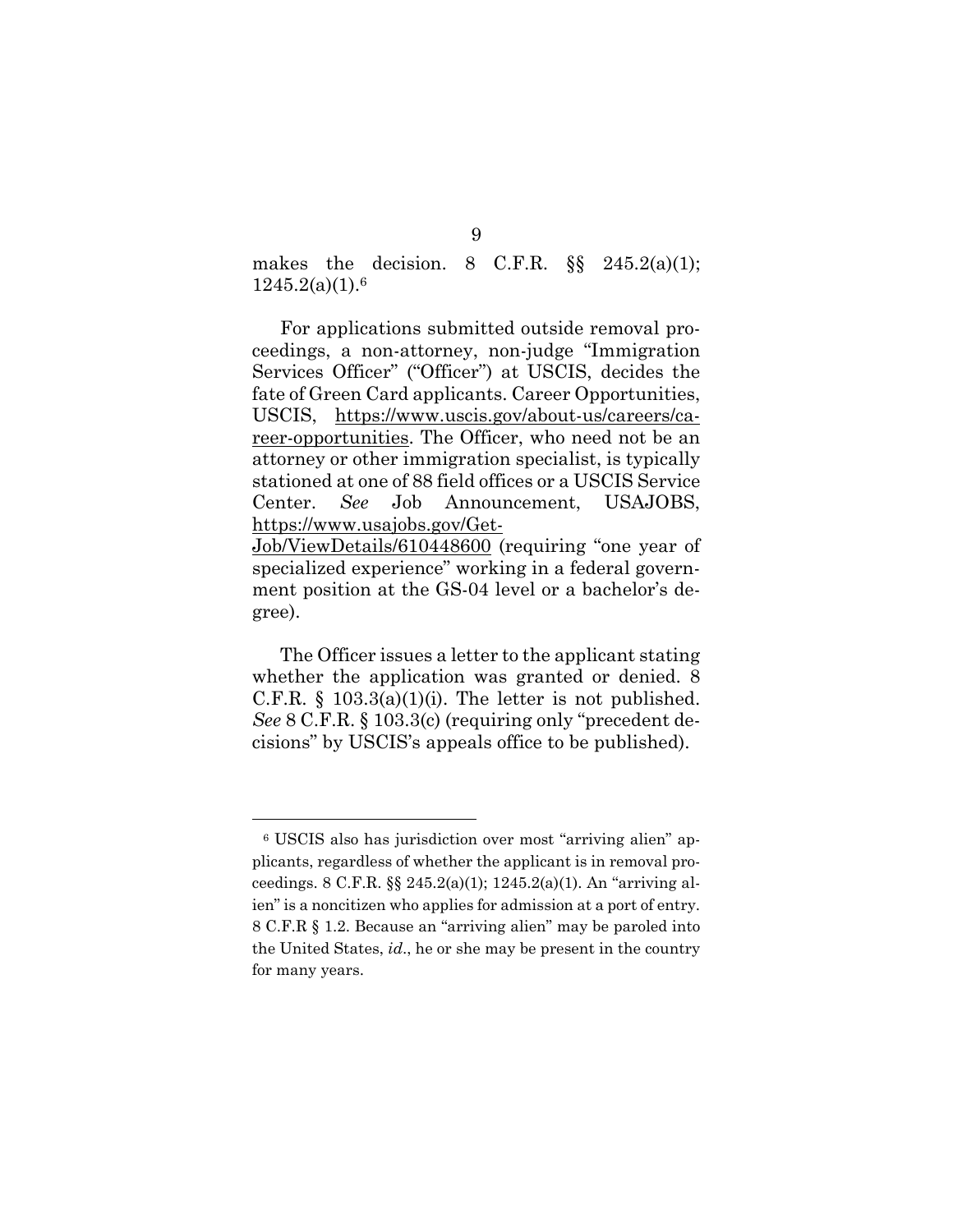A noncitizen whose adjustment application is denied by an Officer has no administrative appeal, and unless the United States seeks to remove the applicant, no administrative recourse. 8 U.S.C. § 245.2(a)(5)(ii). *If* the applicant is placed in removal proceedings, *then* the applicant can renew the adjustment application, in which case EOIR generally has jurisdiction.7 *Id*. But applicants have no control over if, or when, they are placed in removal proceedings. *See id*. And some adjustment applicants, such as noncitizens in valid student or temporary-work status, are not subject to removal at all because they are in lawful status when their application is denied by USCIS. *See* 8 U.S.C. § 1229a(a)(2) (specifying that removal proceedings are to determine a noncitizen's inadmissibility or deportability). For the remainder who are subject to removal, DHS has sole and unreviewable discretion whether—and when—to initiate removal proceedings. *Reno v. Am.-Arab Anti-Discrimination Comm.*, 525 U.S. 471, 483-85 (1999).

<sup>7</sup> The exception to this rule is if the applicant is an "arriving alien" in which case the applicant is *necessarily* deprived of any review by the Eleventh Circuit's interpretation—even if placed in removal proceedings—because (with limited exception) an immigration judge would have no jurisdiction over the application. *See* 8 C.F.R. § 245.2(a)(1). For an "arriving alien," the immigration judge "does not have jurisdiction to adjudicate any application for adjustment of status filed by the arriving alien" unless one narrow exception applies. See 8 C.F.R. § 1245.2(a)(1)(ii).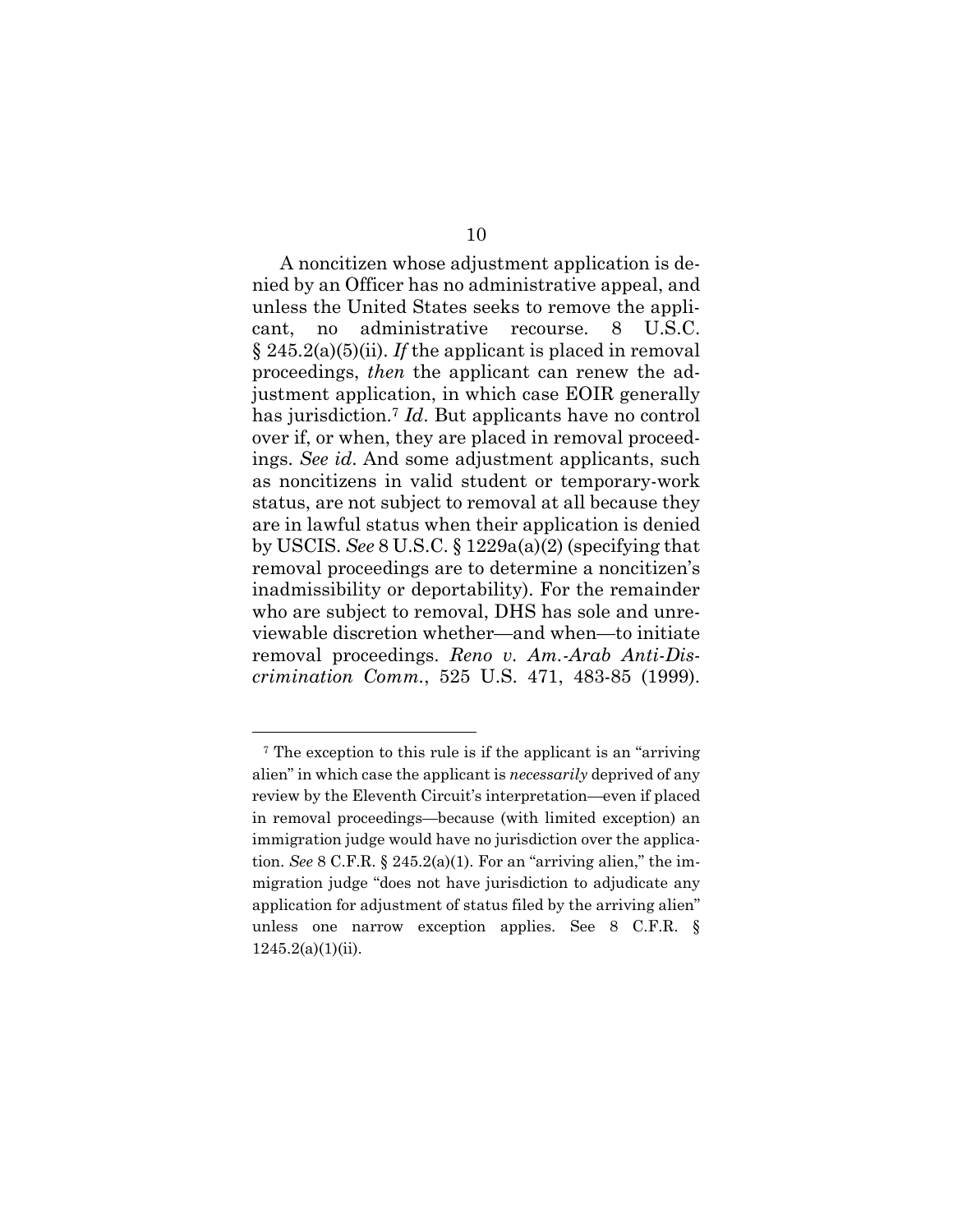And for "arriving aliens" (*supra* n.7), review is only ever available in district court.

A challenge to an AOS denial can be lodged in federal district court under the APA or the DJA by an applicant not in removal proceedings—this is the *only* means of obtaining *any* review, of any kind, over a USCIS Officer's denial outside of removal proceedings. In contrast, an individual whose adjustmentof-status application is denied in removal proceedings can obtain judicial review of that decision through a petition for review with the court of appeals of the removal order that follows. *See* 8 U.S.C.  $§ 1252(b).$ 

#### **D. Congress altered the courts' jurisdiction over certain aspects of AOS proceedings.**

In 1996, Congress passed the Illegal Immigration Reform and Immigrant Responsibility Act ("IIRIRA"), which limited federal courts' jurisdiction over certain aspects of immigration cases. Specifically,  $8 \text{ U.S.C.} \$  $1252(a)(2)(B)$ , titled "[d]enials of discretionary relief," states in relevant part that no court shall have jurisdiction to review "any judgment regarding the granting of relief under" section 1255, the AOS provision.<sup>8</sup> 8 U.S.C.  $\S 1252(a)(2)(B)(i)$ .

<sup>8</sup> This provision was first enacted in IIRIRA, and the language of the relevant subpart, subsection (B)(i), has not been amended (other than to update cross-references) since then.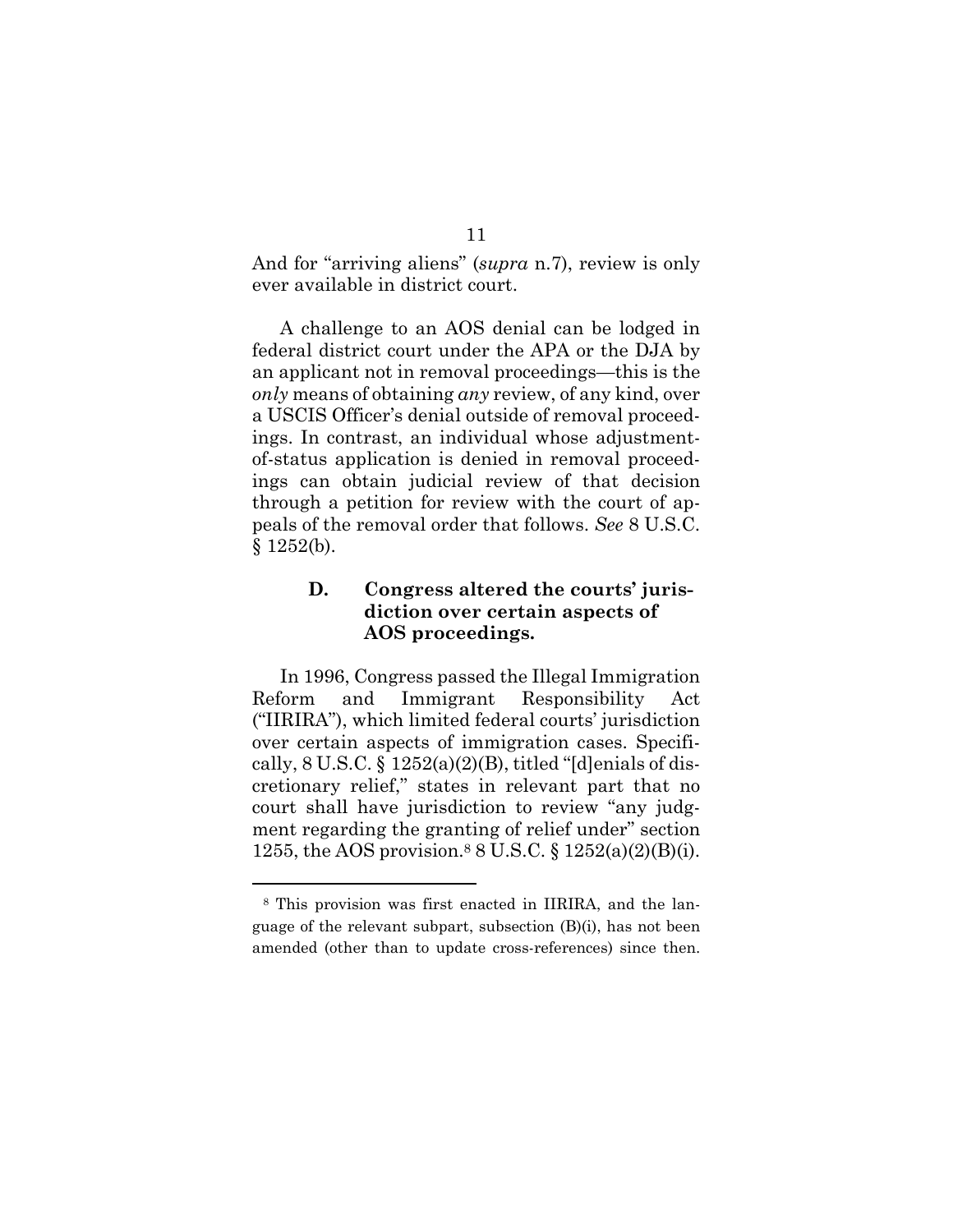Subsection (B) also prohibits review of "any other decision or action" that 8 U.S. Code Subchapter II specifies to be in the discretion of the Attorney General or Secretary of Homeland Security. 8 U.S.C.  $§ 1252(a)(2)(B)(ii).$ 

Before the enactment in 2005 of the REAL ID Act, courts did not interpret subsection (B)(i) to strip federal district or appellate courts' jurisdiction over nondiscretionary legal and factual issues, such as whether an individual was married to a U.S. citizen. *See Sepulveda v. Gonzales*, 407 F.3d 59, 63 (2d Cir. 2005) (holding that subsection (B)(i) does not bar judicial review of legal determination regarding noncitizen's eligibility for cancellation of removal and adjustment of status); *Mamigonian v. Biggs*, 710 F.3d 936, 946 (9th Cir. 2013) (reaffirming pre-REAL ID Act caselaw regarding subsection (B)(i) and holding that district court could review nondiscretionary aspects of USCIS's denial of adjustment of status); *Montero-Martinez v. Ashcroft*, 277 F.3d 1137, 1143 (9th Cir. 2002) (interpreting "judgment" in subsection (B)(i) to apply only to ultimate discretionary determination and not to nondiscretionary eligibility determinations); *see also Succar v. Ashcroft*, 394 F.3d 8, 19‒20 (1st Cir. 2005); *Mendez-Moranchel v. Ashcroft*, 338 F.3d 176, 178 (3d Cir. 2003);

*See* Pet. App. 18a-19a. The other specified sections all concern decisions that primarily arise in removal proceedings, and thus would not be reviewed in district court, or that have separate jurisdictional bars that prevent district court review. 8 U.S.C. §§ 1182(h)(2) and (i)(2).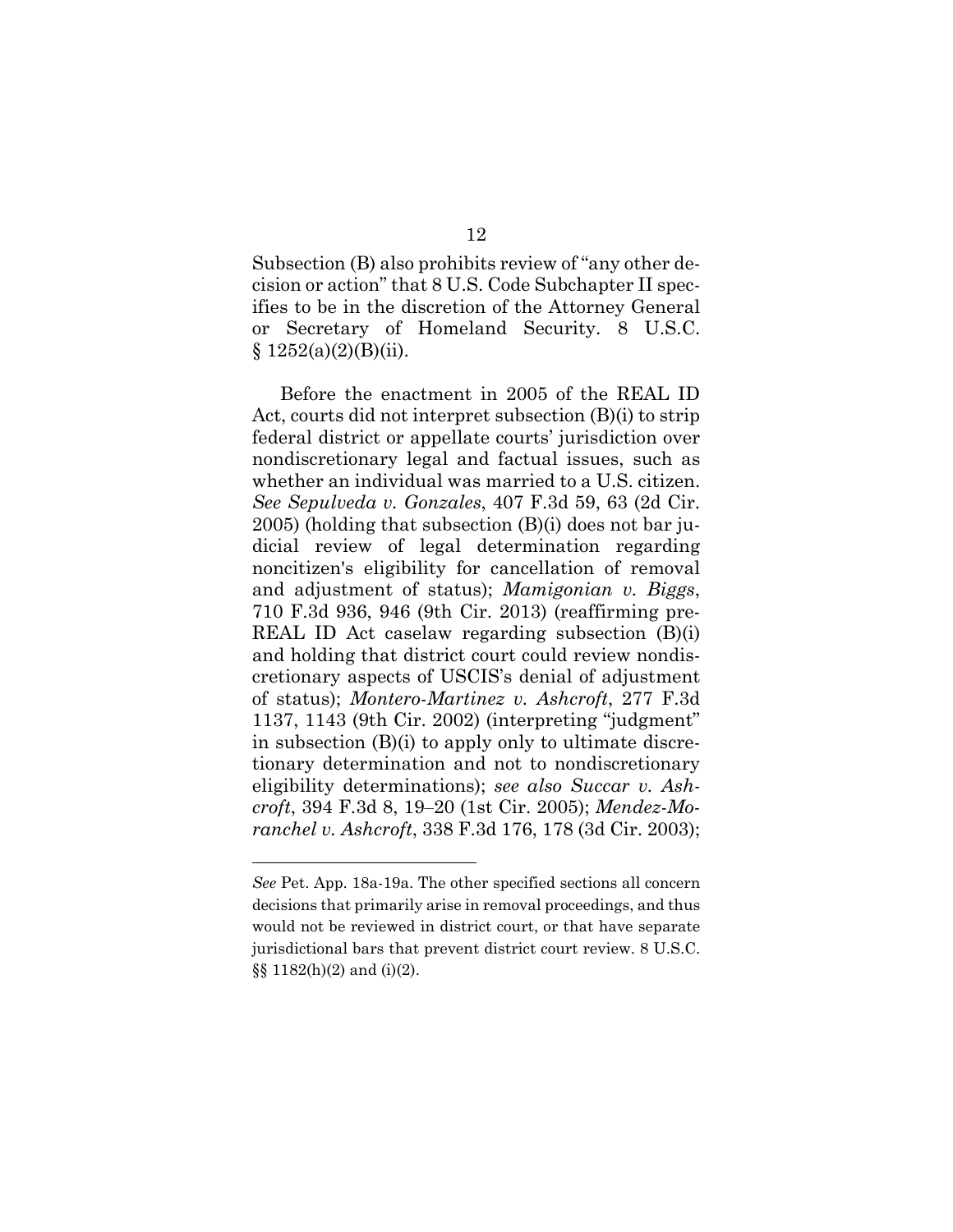*Mireles-Valdez v. Ashcroft*, 349 F.3d 213, 215 (5th Cir. 2003); *Santana-Albarran v. Ashcroft*, 393 F.3d 699, 703 (6th Cir. 2005); *Iddir v. INS*, 301 F.3d 492, 497‒98 (7th Cir. 2002); *Reyes-Vasquez v. Ashcroft*, 395 F.3d 903, 906 (8th Cir. 2005); *Sabido Valdivia v. Gonzales*, 423 F.3d 1144, 1149 (10th Cir. 2005) (decided after enactment of REAL ID Act but relying on other circuits' pre-REAL ID Act caselaw).

In 2005, Congress added a subsection (D) to Section 1252 through the REAL ID Act. Titled "[j]udicial review of certain legal claims," subsection (D) states that nothing in the jurisdiction-limiting provision "shall be construed as precluding review of constitutional claims or questions of law raised upon a petition for review filed with an appropriate court of appeals." *Id.*  $\S$  1252(a)(2)(D). Subsection (D) was enacted as a response to the Supreme Court's decision in *INS v. St. Cyr*, 533 U.S. 289 (2001), rejecting the government's argument that a jurisdiction-stripping provision of the IIRIRA precluded judicial review. "A construction of the [IIRIRA] amendments at issue that would entirely preclude review of a pure question of law by any court would give rise to substantial constitutional questions." 533 U.S. at 300. Congress enacted subsection (D) for the express purpose of giving "every alien a fair opportunity to obtain judicial review while restoring order and common sense to the judicial review process." H.R. Rep. No. 109–72, at 174 (2005), as reprinted in 2005 U.S.C.C.A.N. 240, 299.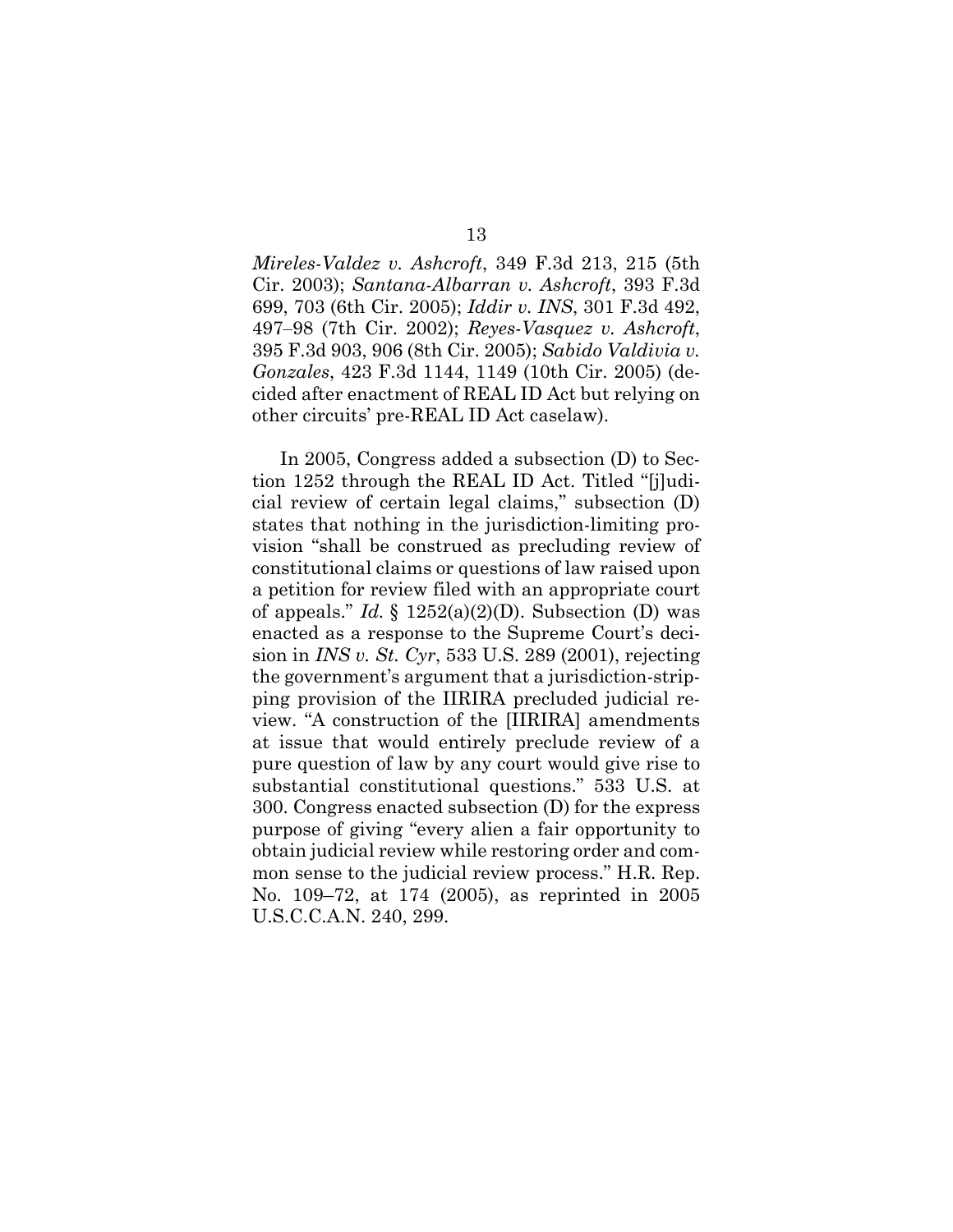14

By its plain language, subsection (D) does not save judicial review of legal or constitutional questions arising in APA or DJA claims brought by AOS applicants to challenge denials by USCIS Officers, since those arise in federal district court, not the courts of appeals.

#### **E. The Eleventh Circuit's interpretation of the jurisdiction-limiting provision leaves some individuals without** *any* **review of the denial of their adjustment application.**

The Eleventh Circuit's interpretation of subsection (B)(i) in *Patel* involved an appeal of a final order of removal from the BIA—*not* an appeal from a district court review of a USCIS Officer's determination. Pet. App. 8a. Patel applied for adjustment prior to removal, was denied, and then renewed his application after being placed in removal proceedings. Pet. Br. 12-14. An immigration judge denied his second application, and the BIA affirmed. *Id*. at 14-15. On review, the court interpreted subsection (B)(i) to bar review of any part of the decision to deny Patel's adjustment of status under Section 1255—except, because of subsection (D), for viable constitutional or legal claims. "[W]e determine that we lack jurisdiction to review Patel's challenges to 'any judgment regarding the granting of relief' under § 1255 unless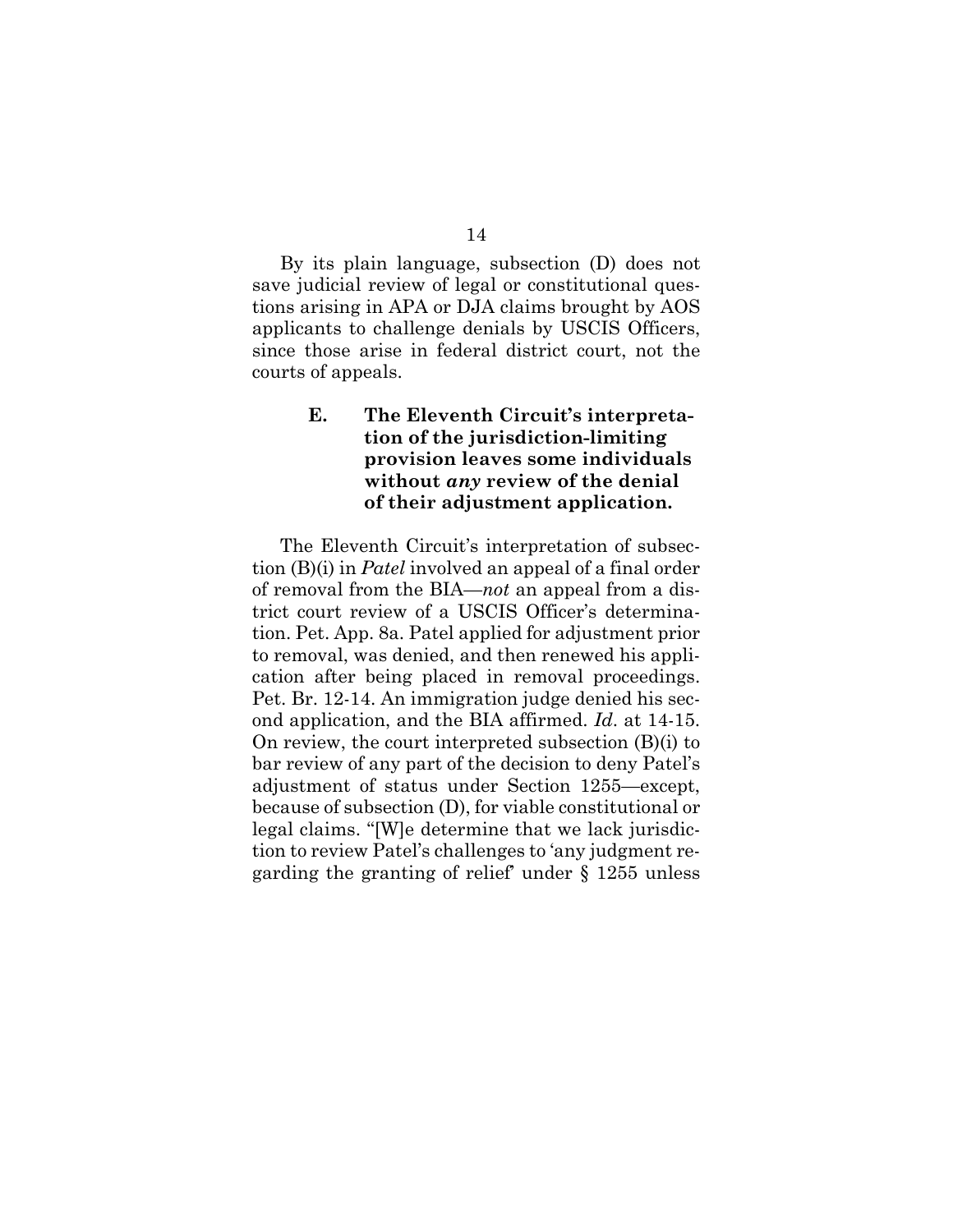such challenges involve a viable constitutional or legal claim." Pet. App*.* 29a.

In so doing, the court chose the broadest of multiple definitions of the word "judgment," *id.* at 25a-28a, despite multiple canons of statutory interpretation militating against that choice, *id.* at 48a (Martin, J., dissenting) (citing presumption in favor of judicial review of administrative actions and principle of construing any lingering ambiguities in deportation statutes in favor of the noncitizen). The court, contrary to nine other circuits, $9$  determined that "judgment" meant "any decision," including any determination as to whether Patel met certain binary, nondiscretionary statutory eligibility criteria.

To justify its choice of the broadest among multiple definitions of the word "judgment," the *Patel* court specifically relied on subsection (D)'s carveout for appellate court jurisdiction. *Id.* at 28a-30a. Because, under subsection (D), courts of appeals may review "questions of law" in appeals of removal orders, the *Patel* majority deemed its interpretation of the jurisdiction-limiting provision consistent with *St. Cyr* and the "strong presumption in favor of judicial review of administrative action." *Id.* at 29a. "Applicants who have been denied a form of discretionary relief enumerated in  $\S 1252(a)(2)(B)(i)$  can still obtain review of constitutional and legal challenges to the denial of that relief, including review of mixed questions of law and fact." *Id.* at 30a.

<sup>9</sup> *See infra* pp. 10-11.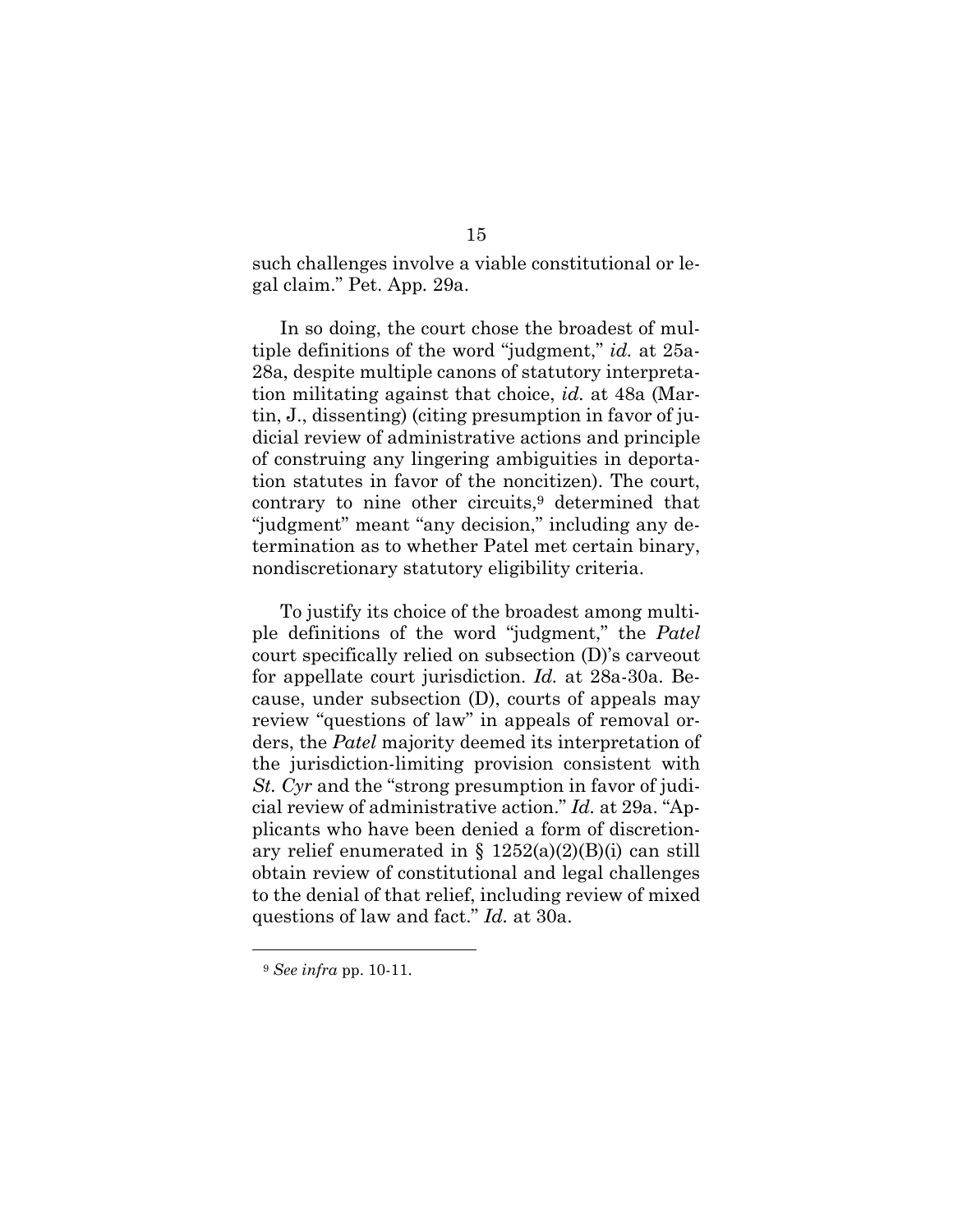But, as noted, subsection (D) does not apply to district courts. As a result, the Eleventh Circuit's interpretation of the jurisdiction-limiting provision forecloses *any* judicial review of adjustment decisions in non-removal cases and for "arriving aliens," even when such challenges involve colorable constitutional or legal claims, leaving those individuals without any avenue for review and no path to citizenship. As discussed below, this immigration purgatory—or outright denial of review—has profound negative effects on applicants and their families, and on society as a whole.

#### **Summary of Argument**

In addition to the other problems with its opinion, the Eleventh Circuit majority failed to appreciate the effect of its decision on Green Card applicants who are not in removal proceedings. In endorsing a broad interpretation of subsection (B)(i) that precludes judicial review of nondiscretionary questions of statutory eligibility, the court relied on subsection (D)'s restoration of jurisdiction to appellate courts—and only appellate courts—to decide legal and constitutional questions, apparently overlooking the many noncitizens who are not placed in removal proceedings and therefore can only seek review in district court under the APA or DJA. Without subsection (D)'s backstop, the Eleventh Circuit's already shaky rationale crumbles.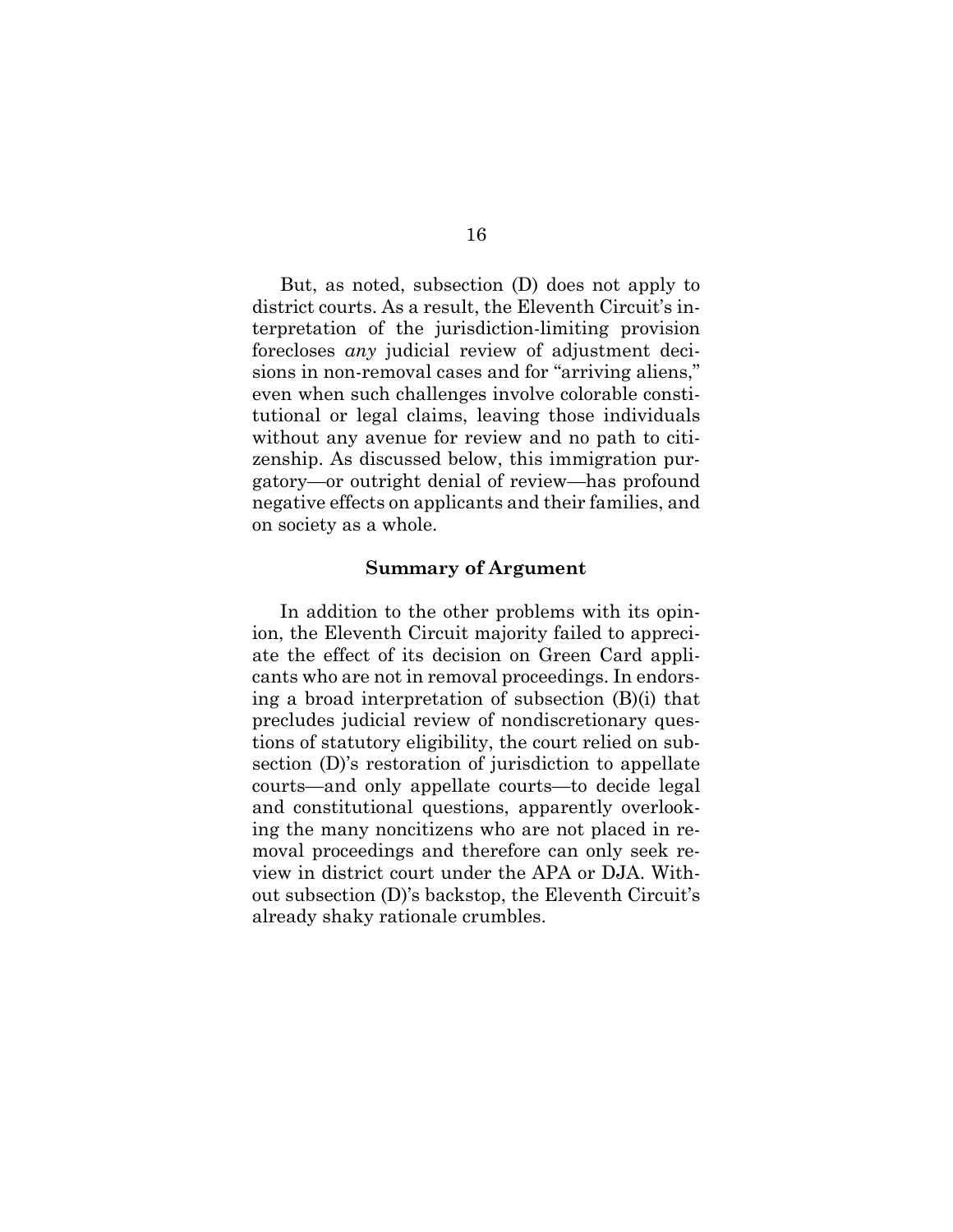I. The incorrectness of the Eleventh Circuit's interpretation of subsection (B)(i) is evidenced by its effect on individuals who are denied a Green Card outside of removal proceedings: the deprivation of any judicial review. Subsection (D), which applies only to petitions for review filed in the courts of appeals, does not help these individuals because they can challenge denials only in district court. For that reason, under the Eleventh Circuit's view, there is *no* judicial review of these important agency decisions, a result that devitalizes the Eleventh Circuit's reliance on subsection (D) as an escape hatch from the strong presumption of judicial review of executive and agency action.

II. The practical consequences of precluding judicial review of unpublished administrative decisions by USCIS Officers are severe. The lack of judicial review leads to "secret agency law" that has proven to be subject to frequent error. In addition, an absence of judicial review will lead to less uniformity in these decisions, contrary to Congress's goals for immigration law in particular, and important ideals of fairness and equity in general. Inaccurate and inconsistent denials of AOS applications cause severe negative personal and societal effects, including wrongly leaving those improperly denied without a path to U.S. citizenship.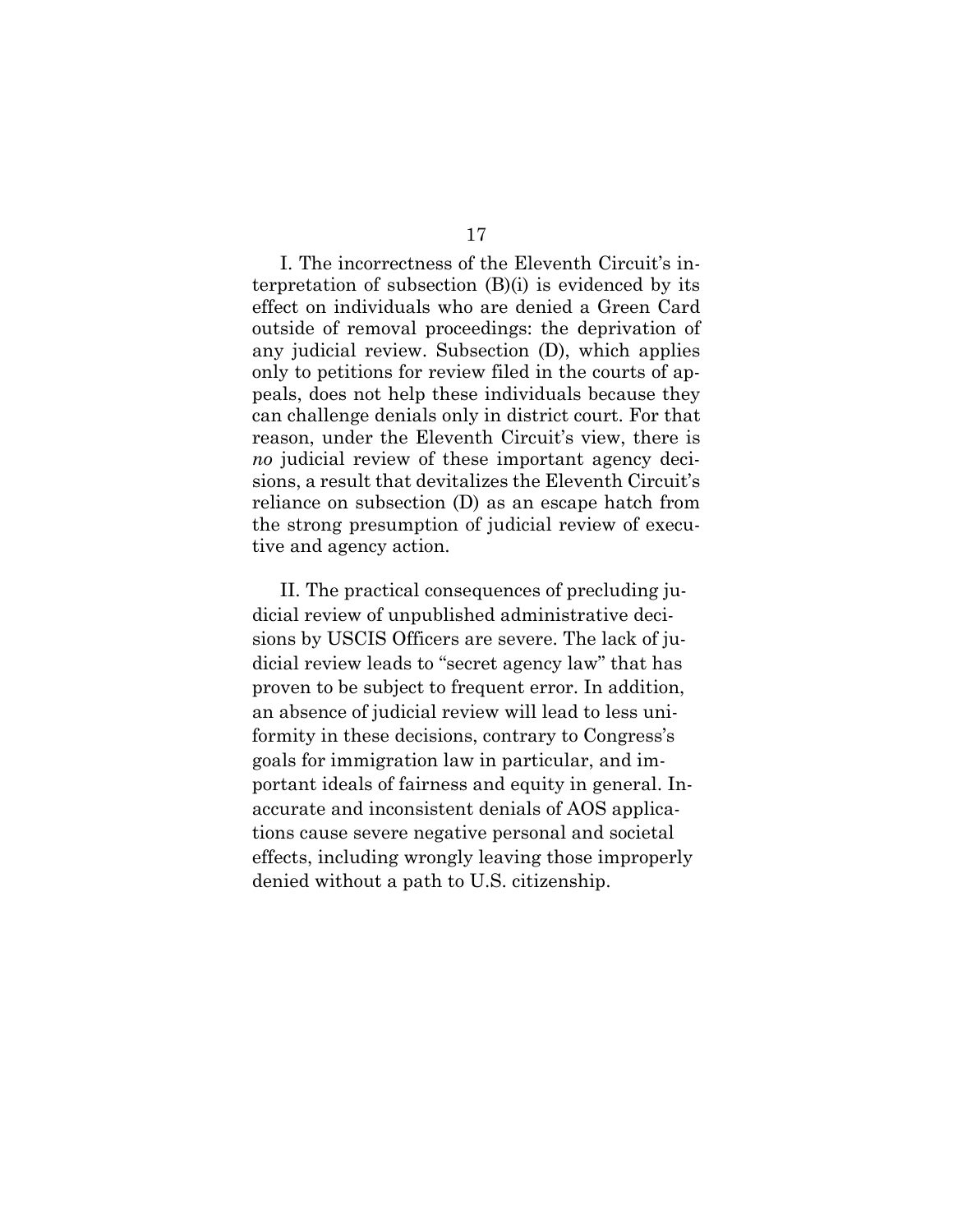#### **Argument**

**I. The effect of the Eleventh Circuit's incorrect interpretation of subsection (B)(i) on individuals who are denied a Green Card outside of removal proceedings highlights the decision's shortcomings.** 

In addition to the reasons discussed by Petitioner and the Eleventh Circuit dissent, the Eleventh Circuit's interpretation is incorrect because it deprives many individuals of any federal court review of their denied AOS applications.

The Eleventh Circuit's interpretation is especially unpersuasive when applied to individuals who apply for AOS outside of removal proceedings, as those individuals cannot rely on subsection (D) in order to seek judicial review. The *Patel* majority relied heavily on subsection (D)'s carveout for appellate jurisdiction to avoid an otherwise irreconcilable conflict with this Court's precedent favoring judicial review of agency action, but that provision undisputedly does not apply to individuals whose applications are adjudicated by USCIS outside of removal proceedings. For those applicants, the *Patel* court's interpretation of the jurisdiction-limiting provision would "entirely preclude review of a pure question of law by any court," *St. Cyr*, 533 U.S. at 300. This result is directly at odds with what the *Patel* court itself recognized as the "clear import of *St. Cyr*" namely, "that judicial review of questions of law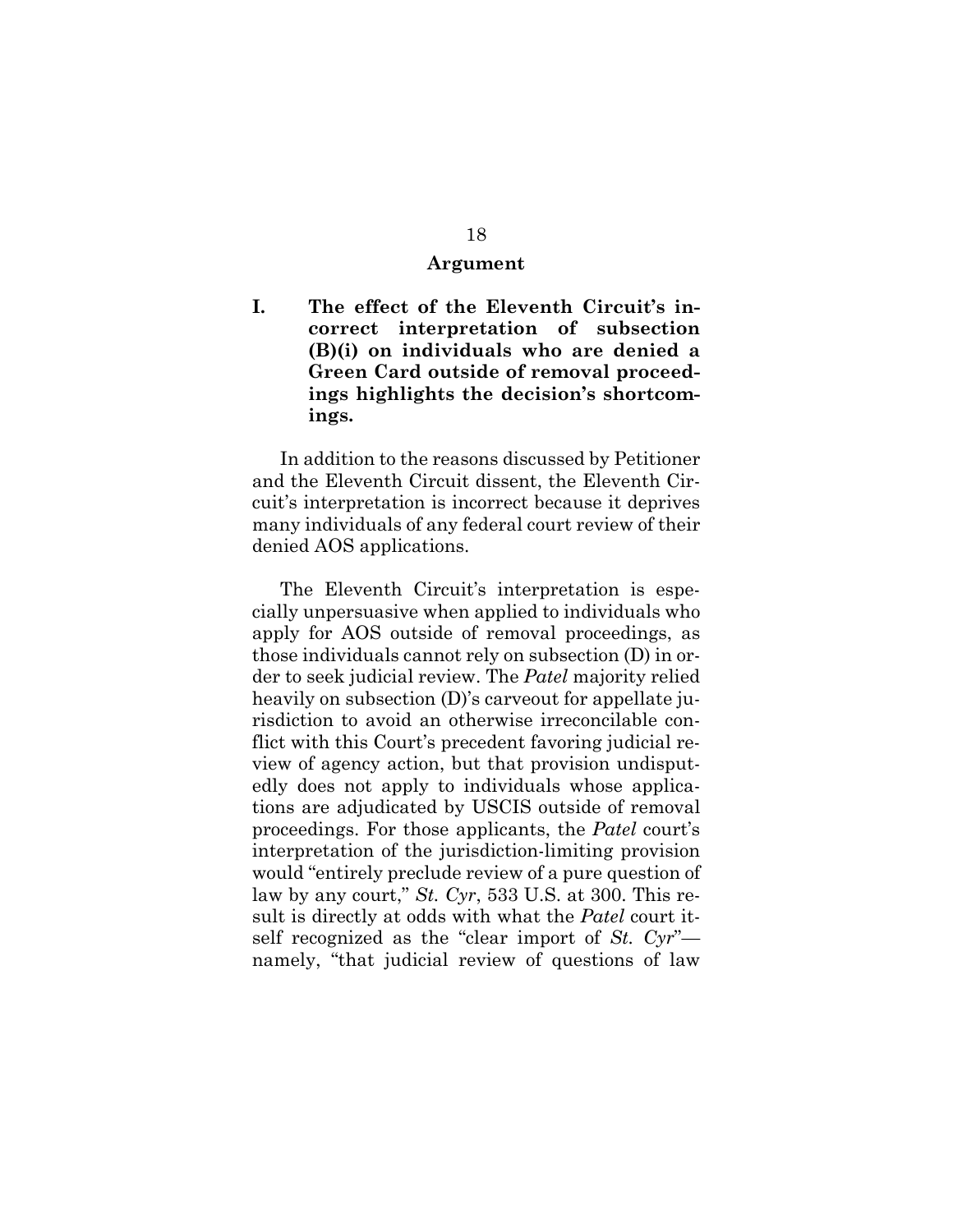regarding removal orders need[s] to be preserved in some manner to avoid creating serious constitutional questions." *Patel*, 971 F. 3d at 1271.

Indeed, the Eleventh Circuit's interpretation of subsection (B) improperly expands the provision's jurisdiction-stripping effect and would create circumstances in which there is no judicial review of any questions—including those of fact or law—contrary to *St. Cyr*, other decisions of this Court, and the APA. This Court has "consistently applied" the "well settled" presumption of reviewability to immigration statutes—including to Section 1252. *See Guerrero-Lasprilla v. Barr*, 140 S. Ct. 1062, 1069‒70 (2020); *McNary v. Haitian Refugee Ctr., Inc*., 498 U.S. 479, 496‒99 (1991) (stating restrictions on jurisdiction are to be construed narrowly, and the court will not assume that its jurisdiction has been repealed unless the statute says so explicitly); *Reno v. Am.–Arab Anti–Discrimination Comm.*, 525 U.S. 471, 480–82 (1999) (rejecting the Ninth Circuit's "broad reading of § 1252(g)"); *Kucana v. Holder,* 558 U.S. 233, 252 (2010) (rejecting a construction of subsection (B)(ii) that would give the executive "a free hand to shelter its own decisions from abuse-of-discretion appellate court review" by self-labeling those decisions "discretionary"). And the APA, under which individuals challenge the denial of their AOS applications by USCIS Officers, makes clear that "[a] person suffering legal wrong because of agency action, or adversely affected or aggrieved by agency action within the meaning of a relevant statute . . . *is entitled to judicial review*." APA, 5 U.S.C. § 702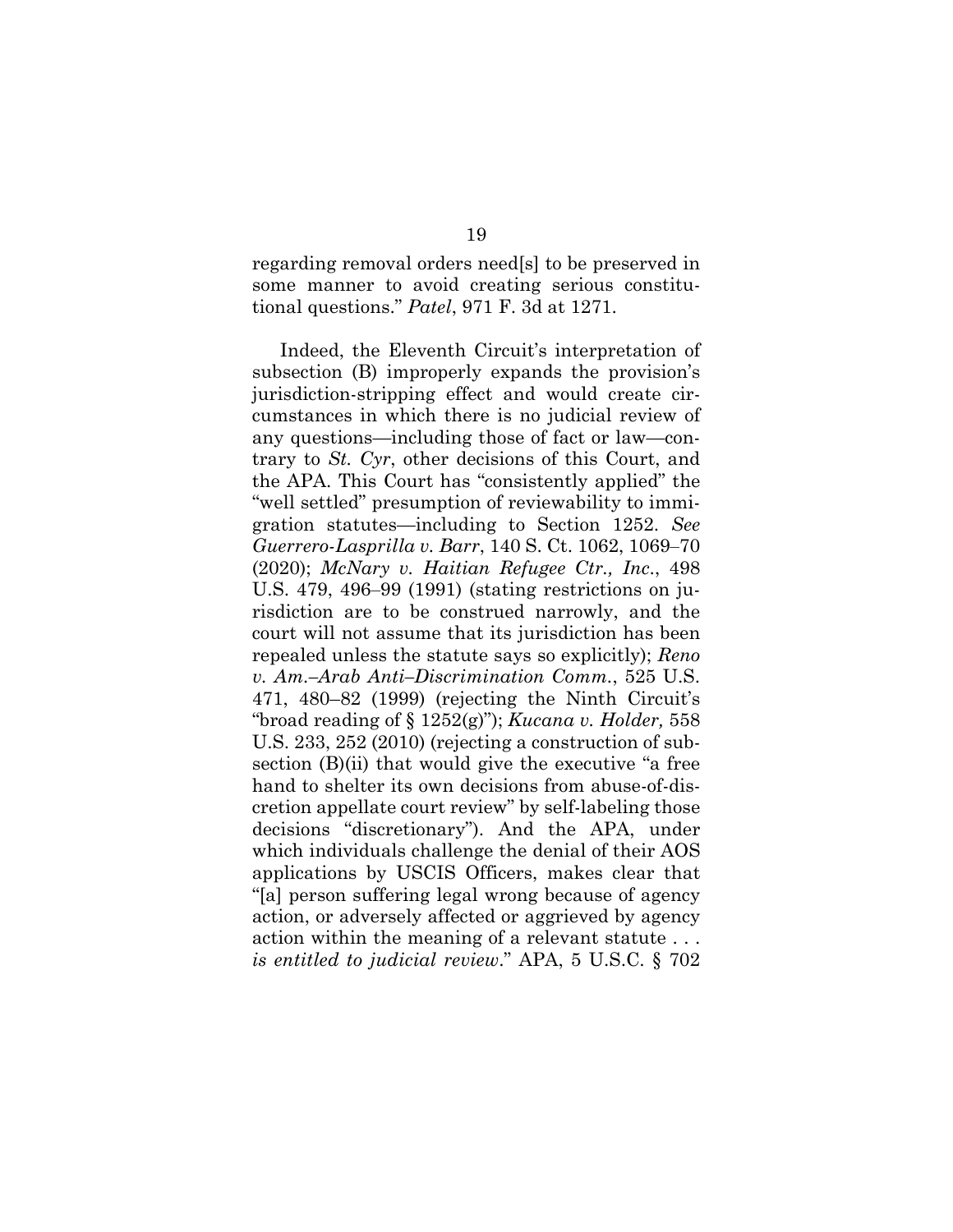(emphasis added); *see also* APA, 5 U.S.C. § 704 ("final agency action for which there is no other adequate remedy in a court are subject to judicial review").

As discussed, the Eleventh Circuit's interpretation forecloses judicial review of *any* aspect of any adjustment decision by a USCIS Officer when the noncitizen is not in removal proceedings, no matter how arbitrary or unlawful that decision might be. And it could preclude judicial review for "arriving aliens," even if their removal is sought. *See* 8 C.F.R. §  $1245.2(a)(1)(ii)$ . In fact, under this interpretation, the agency could deny an application based on the color of the applicant's skin, their religion, country of origin, or the fact that their first name begins with a P and never face any judicial scrutiny. As such, the Eleventh Circuit's interpretation greatly exceeds the permissible bounds of jurisdiction stripping, granting Congress broad authority to impair rights of noncitizens and intrude on the constitutional bounds of judicial authority. With such broad authority, Congress could then "sanction the achievement . . . of any impairment of . . . rights whatever so long as it [is] cloaked in the garb of the realignment of [jurisdiction]." *Gomillion v. Lightfoot*, 364 U.S. 339, 345 (1960).

Moreover, because the "arriving alien" rule which deprives immigration courts of jurisdiction to review AOS application denials even in removal proceedings—is solely the product of regulation, it could be expanded to encompass a larger class of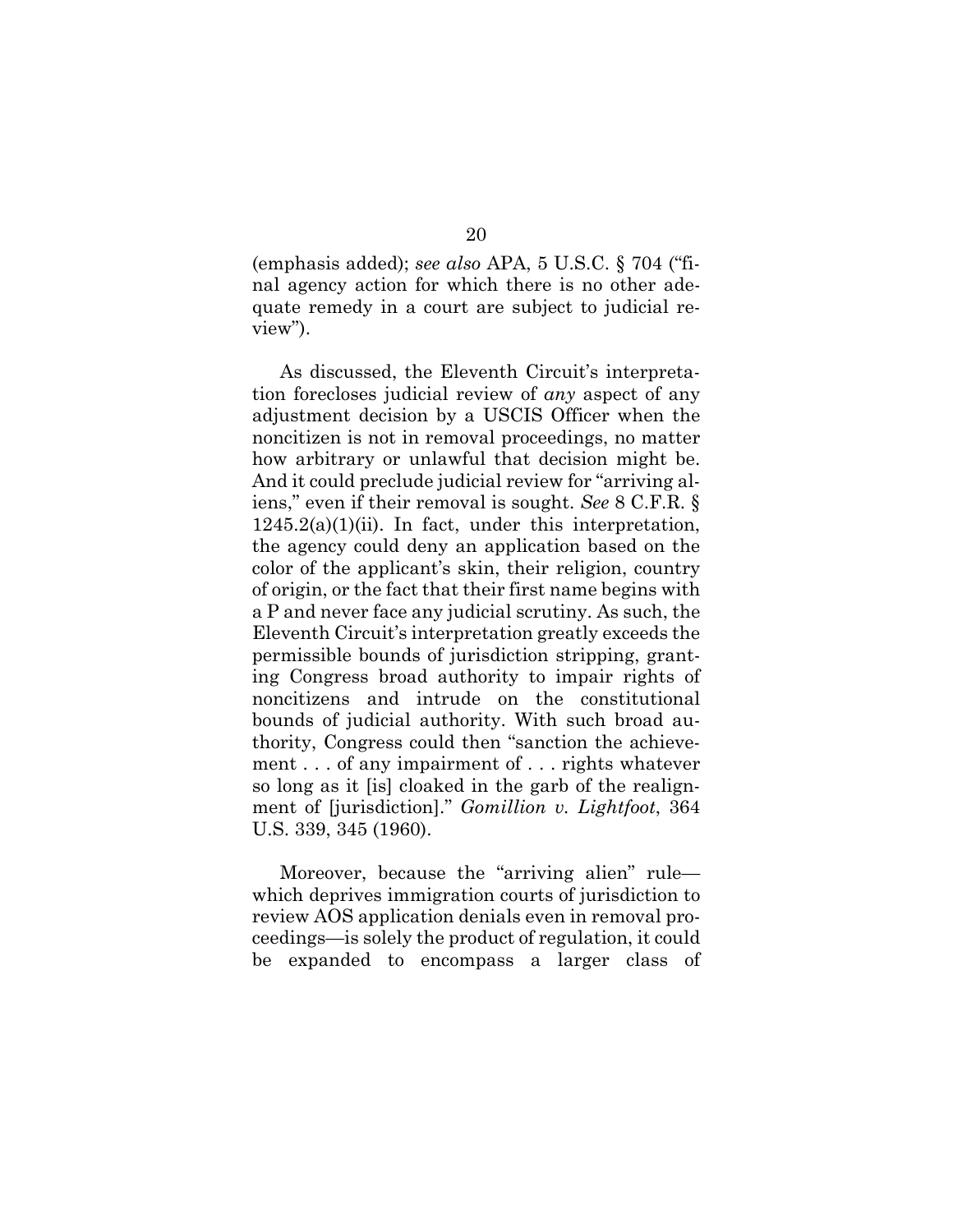noncitizens who, under the Eleventh's Circuit interpretation of subsection (B)(i), would be deprived of any review at all. This unchecked ability to create disfavored groups, precluded from judicial review, is indefensible. *Kucana*, 558 U.S. at 252 ("If the Seventh Circuit's construction of  $\S 1252(a)(2)(B)(ii)$  were to prevail, the Executive would have a free hand to shelter its own decisions from abuse-of-discretion appellate court review simply by issuing a regulation declaring those decisions 'discretionary.'"). Such an extraordinary delegation of authority cannot be extracted from the statute. Where noncitizens have no opportunity for judicial review of clearly incorrect legal or factual non-discretionary decisions of administrative agents, the power ceded to both the executive and legislative branches would be "literally boundless." Laurence H. Tribe, *Jurisdictional Gerrymandering: Zoning Disfavored Rights Out of the Federal Courts*, 16 Harv. C.R.-C.L. L. Rev. 129, 133 (1981).

The Eleventh Circuit does not appear to have considered the implications of such an expansive interpretation: that those who are "arriving aliens," remain in lawful status, or are considered low-priority for deportation would be deprived of *any* judicial review of a bureaucrat's denial of their path to citizenship. Under this scheme, a foreign student who meets his U.S.-citizen spouse at university or a skilled worker whose employer successfully sponsors her for permanent employment would each face a stark choice in the face of an AOS denial: accept the impossibility of ever achieving permanent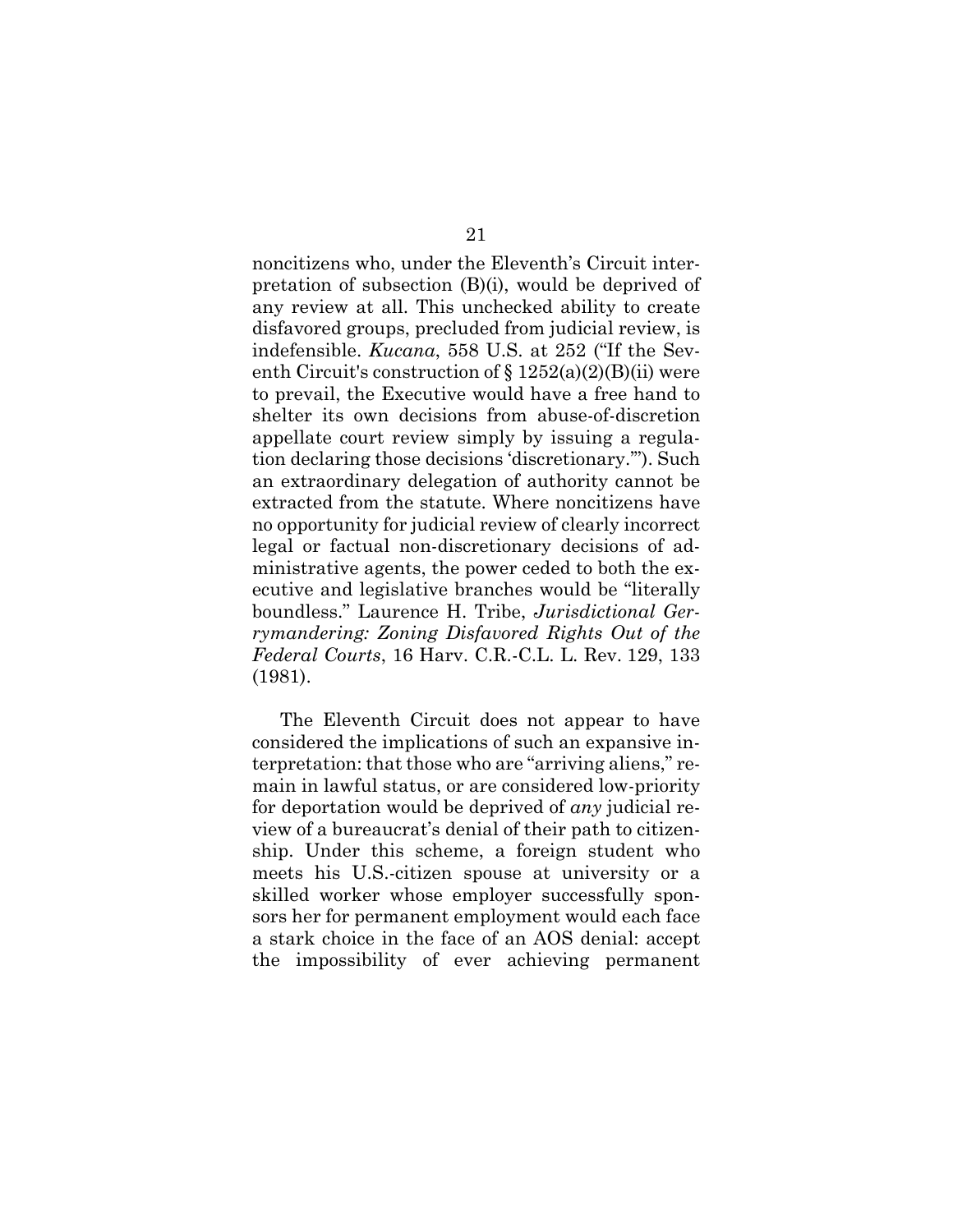residency or citizenship, or intentionally fall out of lawful status in the hopes that USCIS will exercise its discretion to initiate removal proceedings, thus opening the door to review of the AOS denial.

#### **II. The Eleventh Circuit's decision is wrong as a matter of policy.**

In addition to its legal inadequacies, the Eleventh Circuit's decision is harmful as a matter of policy—and thus unlikely to reflect the intent of Congress—for two reasons. First, it would foment inaccurate application of immigration law. Left uncorrected, erroneous denials of adjustment applications cause severe individual and societal harms, ranging from financial and other personal difficulties to a collective detrimental impact on the U.S. economy and employment due to a chilling effect on lawful immigration. Second, it would increase inconsistent application of immigration law, undermining important immigration policy ideals and goals.

The error-correcting and error-inhibiting functions of independent review are needed to ameliorate the deleterious effects of incorrect decisions and provide settled guidance to future adjudicators. Moreover, where a split does develop, independent review provides an opportunity for resolution via courts of appeals. These important functions are entirely lost where judicial review is abrogated.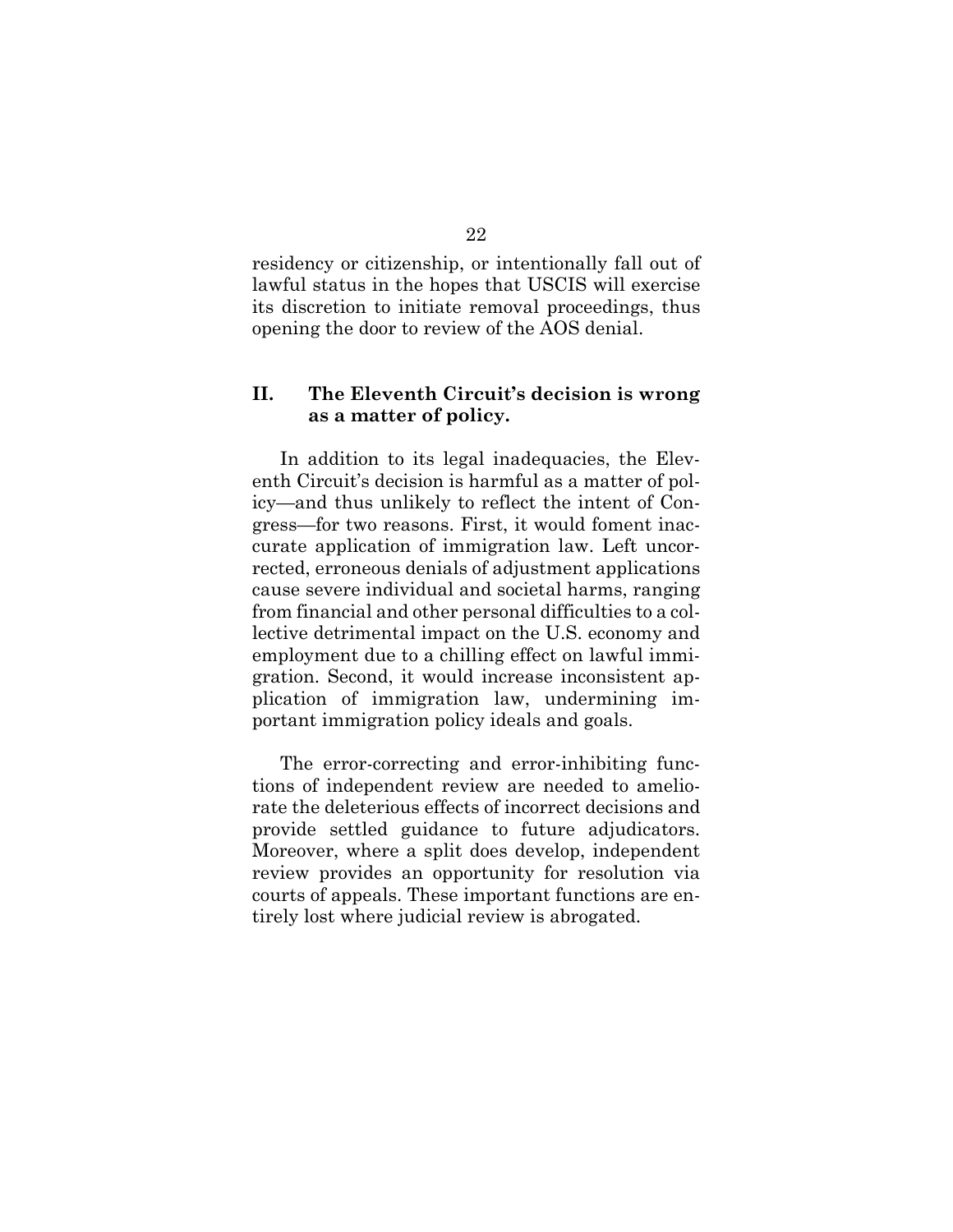#### **A. Precluding review of legally erroneous decisions will cause significant personal and societal harms.**

Without judicial review, incorrect agency decisions will go uncorrected. This is no small matter, as erroneous agency decisions are not uncommon, and their consequences are significant. In fact, district courts regularly find that USCIS Officers wrongly deny adjustment of status applications based on incorrect interpretations of the law. For instance, in appeals from district court decisions, courts of appeals have held that USCIS erred in denying adjustment applications based on a finding that the death of the applicants' U.S. citizen spouses voided the "immediate relative" basis for adjustment of status. *See, e.g., Freeman v. Gonzales*, 444 F.3d 1031 (9th Cir. 2006) (reversing district court dismissal); *Lockhart v. Napolitano*, 573 F.3d 251 (6th Cir. 2009) (affirming district court grant of summary judgment to plaintiff); *Neang Chea Taing v. Napolitano*, 567 F.3d 19 (1st Cir. 2009) (affirming district court's denial of motion to dismiss and remand to USCIS); *but see Robinson v. Napolitano,* 554 F.3d 358 (3d Cir. 2009) (reversing district court and finding that plaintiff did not remain an immediate relative under facts of the case). Similarly, the Third Circuit reversed a district court's grant of summary judgment, holding that USCIS erred in predicating the denial of an application on the applicant's vacated conviction for a drug possession charge. *See Pinho v. Gonzales*, 432 F.3d 193 (3d Cir. 2005).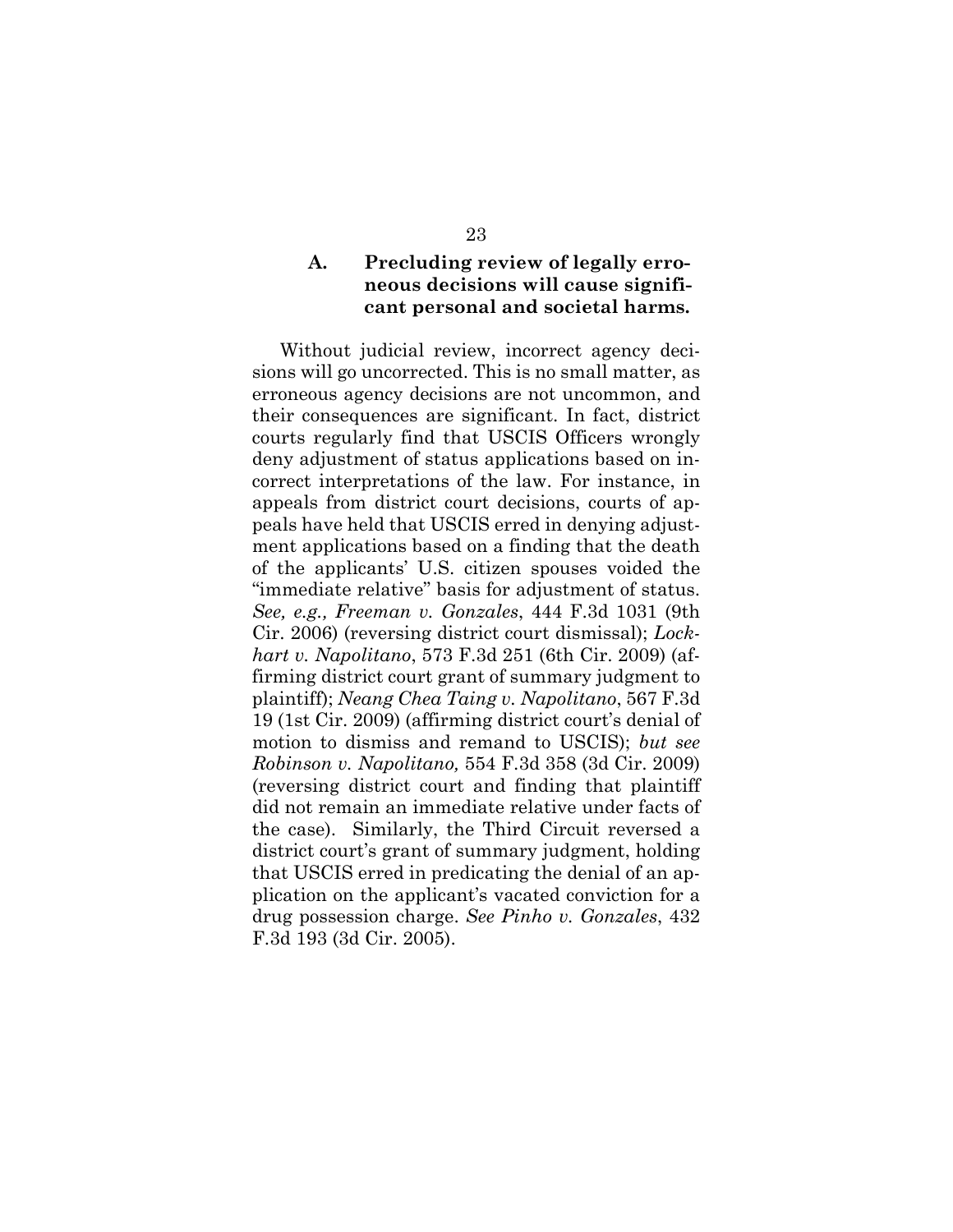District courts have corrected other dispositive legal errors by USCIS officers on a variety of occasions. *See, e.g., Duron v. Nielsen*, 491 F. Supp. 3d 256, 267 (S.D. Tex. 2020) (holding that USCIS misinterpreted the meaning of an "admission" to the United States where a purportedly improper "admission" was the basis of denial); *Alimoradi v. USCIS*, No. CV 08-02529, 2008 WL 11336668, at \*6 (C.D. Cal. Aug. 29, 2008) (holding that USCIS's regulatory interpretation of a statutory exception to a bar on adjustment was impermissibly narrow as applied to the plaintiff); *Verovkin v. Still*, No. C 07-3987, 2007 WL 4557782, at \*5 (N.D. Cal. Dec. 21, 2007) (finding remand warranted because USCIS applied the wrong provision of the statute in denying plaintiff's adjustment application). In the absence of judicial review, these and other injustices have the potential to remain indefinitely unresolved, leading to a proliferation of incorrect—and uncorrected—administrative decisions.

Errors are, unfortunately, prevalent in administrative agency application of immigration law. The Amicus Curiae brief filed by the Former EOIR Judges explains that Immigration Judges and BIA officers face heavy caseloads and are under substantial pressure to complete cases rapidly. Brief for Former Executive Office of Immigration Review Judges as Amici Curiae in Support of Petitioner at 2-3, *Patel v. Garland*, No. 20-979 (U.S. 2021). These conditions, compounded with resource constraints in immigration court, often result in erroneous interpretations of state and federal law, as evidenced by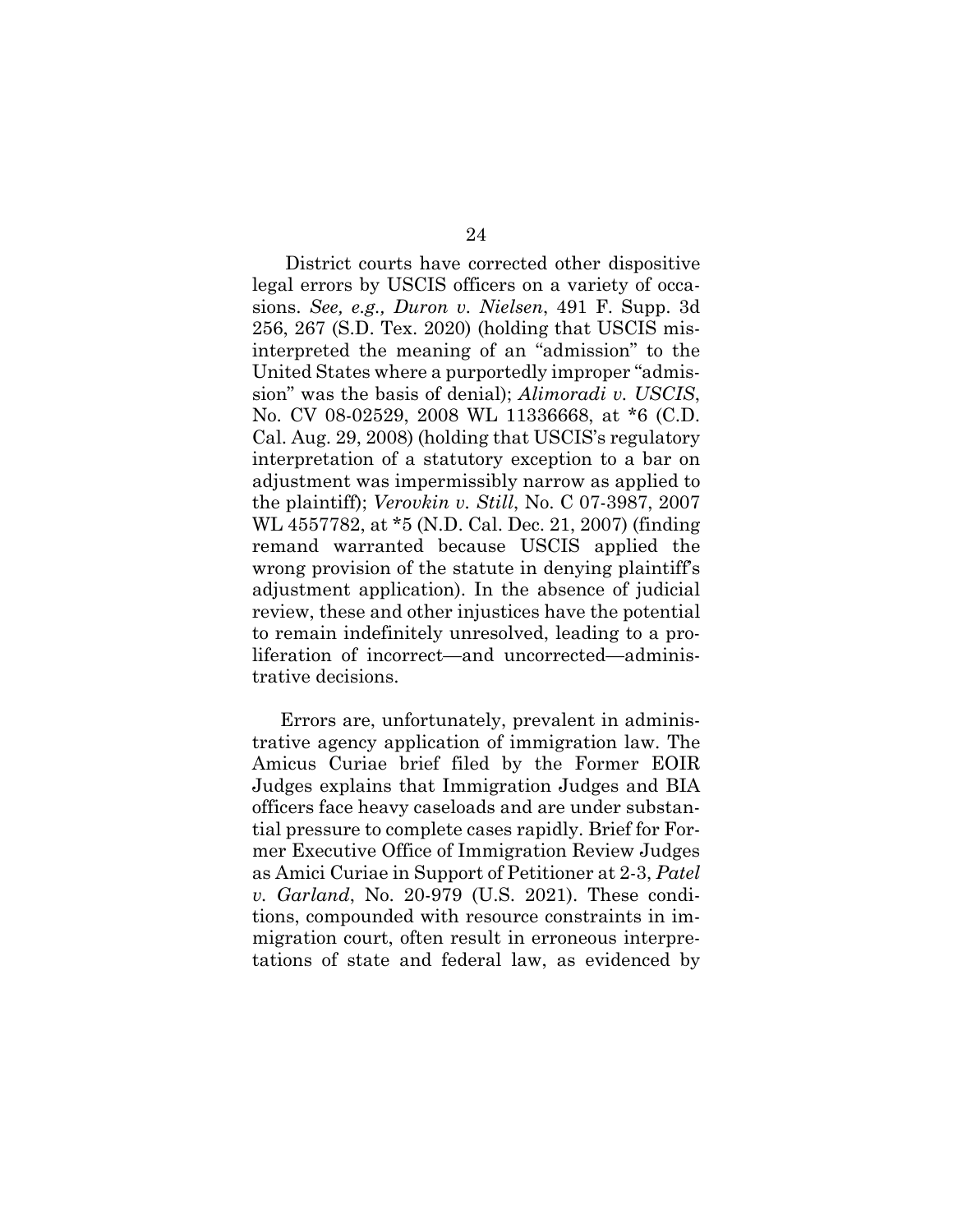numerous federal appellate decisions sharply criticizing those errors. *Id.* at 3. Against this backdrop, the former Immigration Judges welcome Article III review of non-discretionary determinations to maintain "fair, reasoned, and legally sound immigration court adjudications." *Id.* It stands to reason that judicial review serves an equally important role for USCIS Officer decisions, particularly given that such Officers have less familiarity with and expertise in immigration law than immigration judges.

In fact, the mere prospect of judicial review likely encourages administrative adjudicators to engage in more thoughtful, careful, and rational decision-making that is consistent with the law and thus less likely to be reversed. Patrick C. Wohlfarth, How the Prospect of Judicial Review Shapes Bureaucratic Decision Making, (2010) (Ph.D. dissertation, University of North Carolina), available at https://doi.org/10.17615/h706-4949 (showing, via empirical analyses, that the presence of independent review significantly affects agency decision making).

That USCIS Officers issue their decisions as unpublished brief letters only heightens the problems that arise from shielding these—often wrongful decisions from judicial review. There is no administrative secondary review within DHS of these decisions. As a result, denials reflecting legal or factual errors are consigned to the obscurity of the applicant's immigration file, contributing to the phenomenon of "secret agency law," which "systematically limit[s] the access to information of parties opposing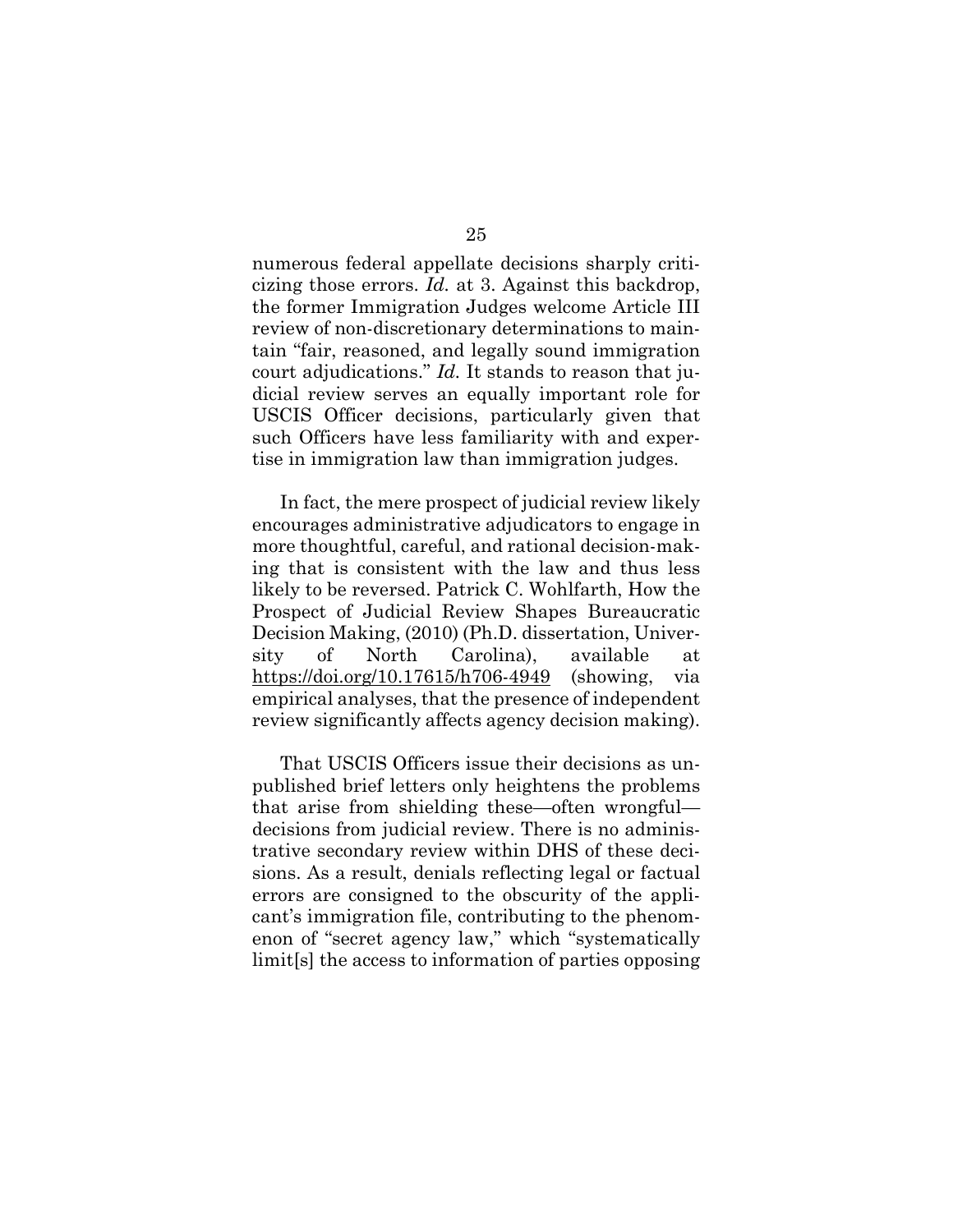the government in immigration proceedings." *N.Y. Legal Assistance Grp. v. Bd. of Immigr. Appeals*, 987 F.3d 207, 223 (2d Cir. 2021). Secret agency law not only limits the ability of applicants to advocate for their own interests, but also the ability of USCIS to self-audit its rulings for consistency and "avoid the inherently arbitrary nature of unpublished ad hoc [administrative] determinations." *Morton v. Ruiz*, 415 U.S. 199, 232 (1974) (emphasizing that the APA was adopted to ensure that "administrative policies affecting individual rights and obligations be promulgated pursuant to certain stated procedures" rather than merely arbitrarily).

And when there are errors, the Eleventh Circuit's decision risks leaving the wrongfully denied applicants in a purgatorial immigration status from which they have no opportunity to seek relief. In the first quarter of 2021 alone, USCIS denied over 15,000 adjustment of status applications, while more than 750,000 remain pending. *See Number of I-485 Applications to Register Permanent Residence or Adjust Status by Category of Admission Case Status, and USCIS Field Office or Service Center Location January 1 - March 31, 2021*, U.S. Citizenship and Immigration Servs., https://www.uscis.gov/sites/default/files/document/reports/I485\_performance-

data\_fy2021\_qtr2.pdf (last visited Aug. 24, 2021). Unless they are placed in removal proceedings, these applicants have no opportunity to appeal their denials other than by filing an APA or DJA claim in federal district court. As noted, *see supra* p. 8, not all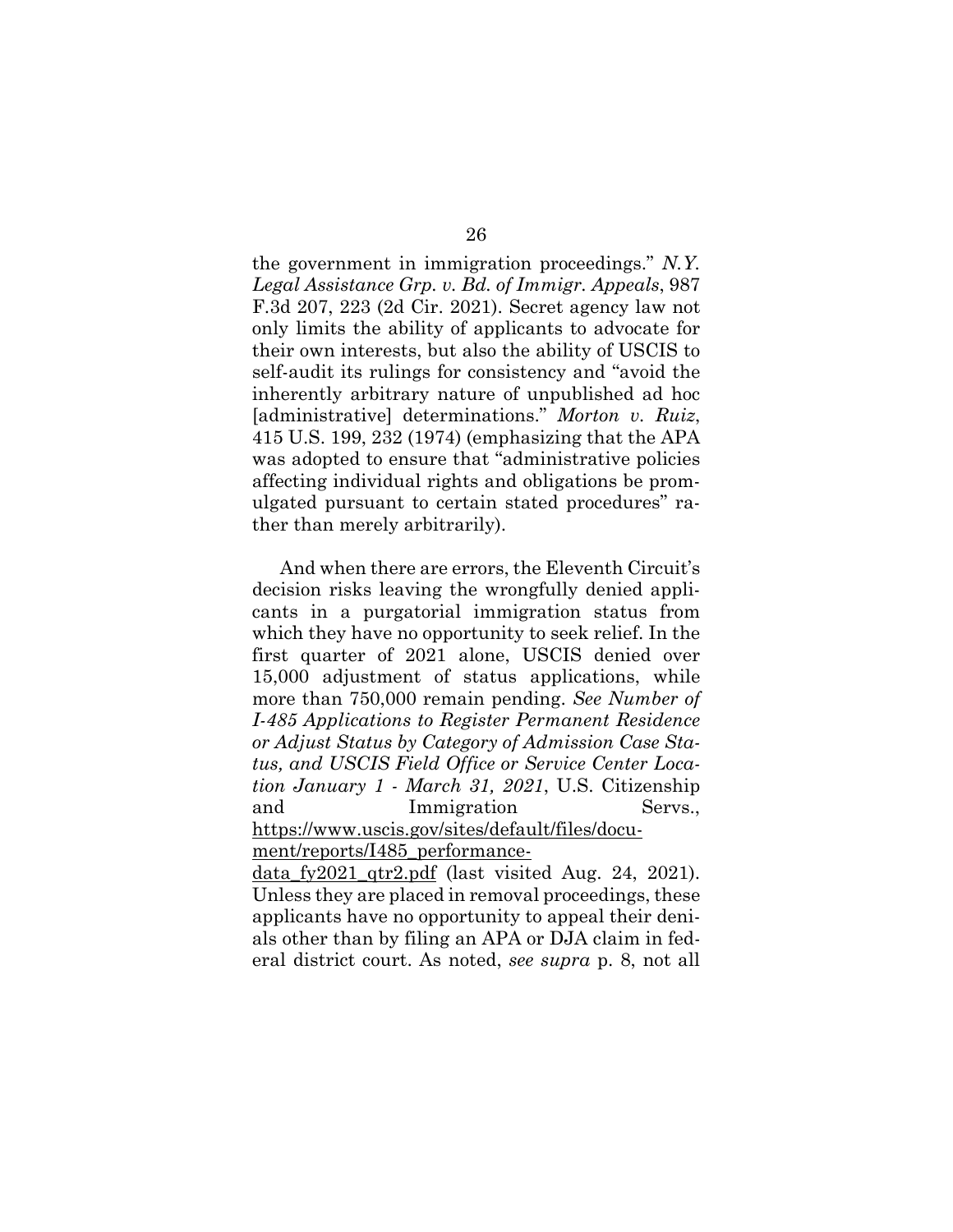AOS applicants are subject to removal upon denial of their adjustment application; moreover, DHS chooses not to place many others—who may be subject to removal—in proceedings. As explained, the Eleventh Circuit's erroneous reading of the law would remove the lone forum of review for all these individuals, leaving them in indefinite immigration limbo.

#### **B. The Eleventh Circuit's interpretation encourages inconsistent outcomes.**

Stripping district—and, by extension, appellate—courts of jurisdiction to review USCIS Officers' denials outside of removal proceedings also promotes inconsistency in decision-making, undermining important immigration policy ideals and goals. Indeed, doctrinal coherence—the pursuit of orderly and consistent administration of laws—is especially important in immigration matters to ensure legal rights are respected within the complex framework of national laws and regulations, often applied by local administrative officials such as USCIS Officers. *Zadvydas v. Davis*, 533 U.S. 678, 700 (2001) (referencing "Nation's need to 'speak with one voice' in immigration matters"); *see also* 151 Cong. Rec. H2813- 01, H2872-2873 (2005) (Section 106 of the REAL ID Act "address[es] the anomalies created by *St. Cyr* and its progeny by restoring uniformity and order to the law."); *see* Stephen H. Legomsky, *Fear and Loathing in Congress and the Courts: Immigration*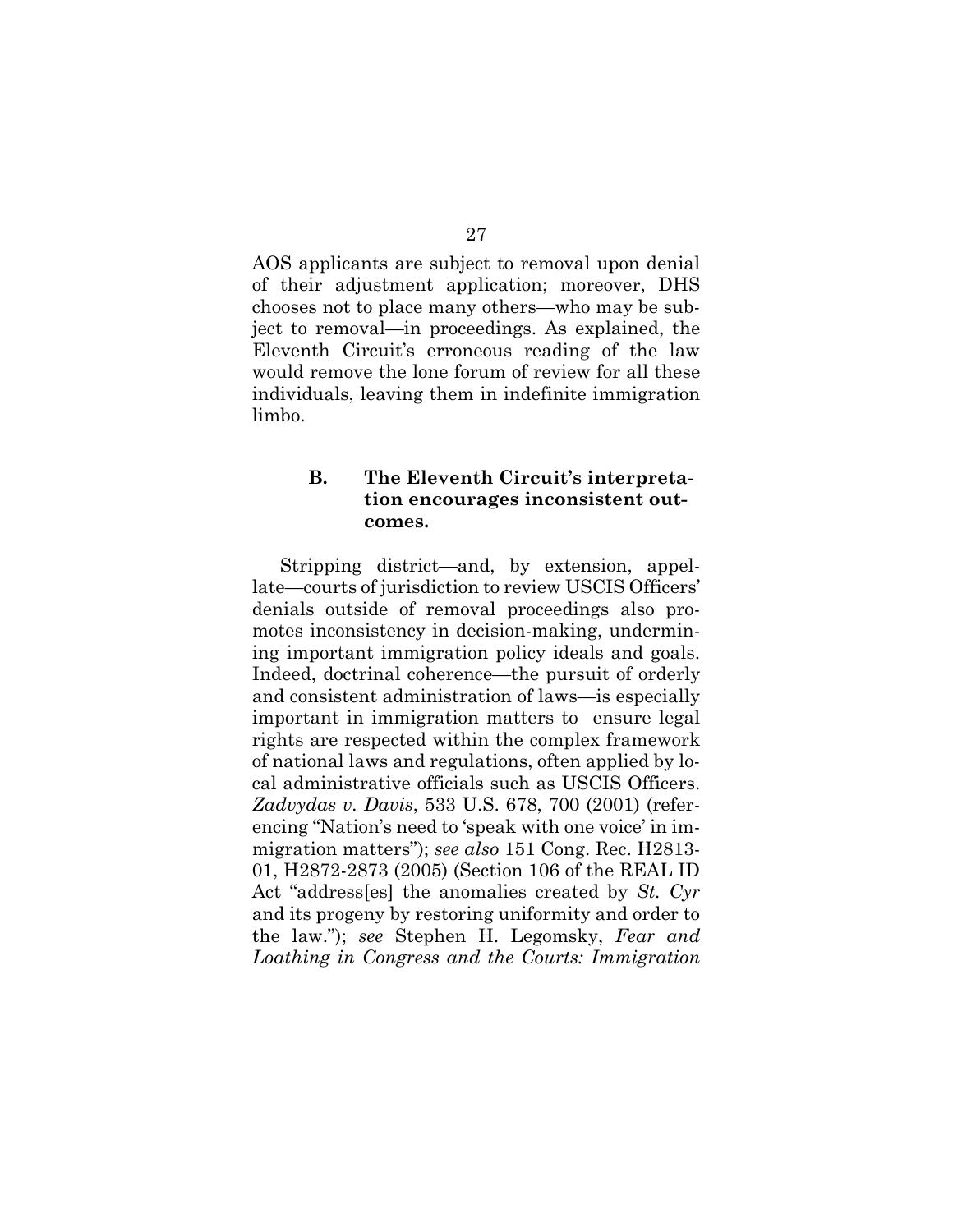*and Judicial Review*, 78 Tex. L. Rev. 1615, 1631 (2000) (explaining benefits of independent review in immigration context).

Abrogating judicial review of agency action undermines the twin goals of curbing incorrect agency decisions and establishing doctrinal coherence. *See e.g. Ornelas v. United States*, 517 U.S. 690, 697 (1996) ("de novo review tends to unify precedent and will…provid[e]… a defined set of rules which, in most instances, makes it possible to reach a correct determination.") (internal quotations omitted); *see Thompson v. Keohane*, 516 U.S. 99, 100 (1995) ("As the Court's decisions bear out, the law declaration aspect of independent review potentially may guide [law enforcement], unify precedent, and stabilize the law."); *see also* Aaron G. Leiderman, *Preserving the Constitution's Most Important Human Right: Judicial Review of Mixed Questions Under the REAL ID Act*, 106 Colum. L. Rev. 1367, 1399–400 (2006) ("[Independent] review empower[s] courts to ensure that agencies are applying the law consistently.").

Indeed, even administrative tribunals that *do*  publish their decisions are vulnerable to inconsistent and arbitrary interpretations of the law. For example, the Department of Justice previously found that the BIA has long struggled to apply even basic principles coherently and consistently. *See* Board of Immigration Appeals: Procedural Reforms to Improve Case Management; Final Rule, 8 C.F.R. pt. 3 (2002) ("[T]he Board's precedent decisions indicate an inability to reach consensus about even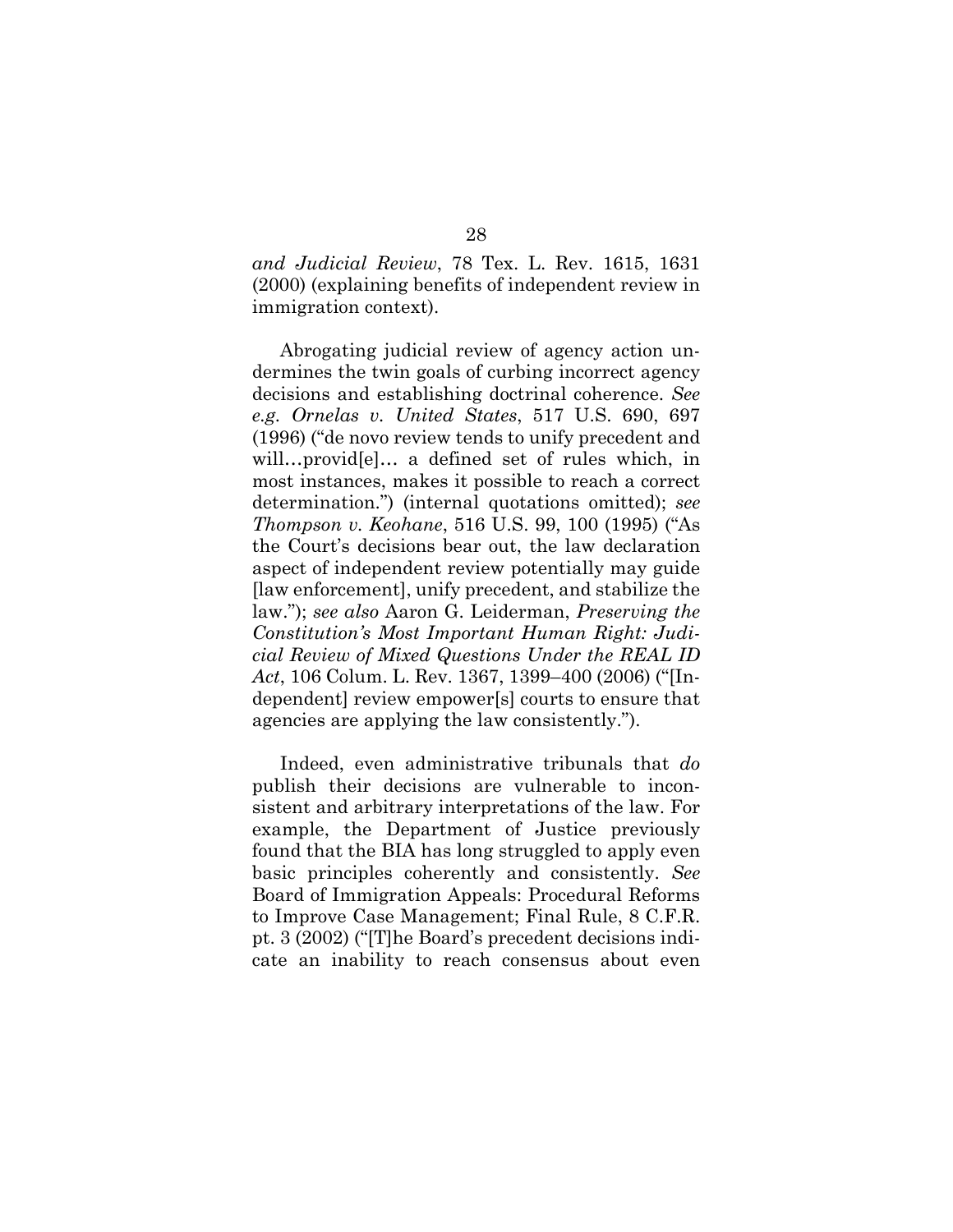fundamental approaches to the law." (statement of John Ashcroft, U.S. Attorney General)). It is entirely plausible, if not likely, that such problems are even more common among decisions rendered by USCIS Officers, for whom legal education is not a prerequisite. Precluding judicial review of such decisions shields them from the vital role of the federal courts in ensuring correct and consistent interpretation of the law.

#### **C. The personal and societal effects of the Eleventh Circuit's decision are severe.**

Incorrect and inconsistent USCIS decisions exact a personal and societal toll. At a personal level, the American Psychological Association has recognized that the stresses of the immigration experience "can cause or exacerbate mental health difficulties, including anxiety, depression, posttraumatic stress disorder (PTSD), substance abuse, suicidal ideation, and severe mental illness." Working with Immigrant-Origin Clients - An Update for Mental Health Professionals, Am. Psych. Ass'n 2 (2013), https://www.apa.org/topics/immigration-refugees/report-professionals.pdf. Many noncitizens' livelihoods depend upon attaining some degree of permanency in the United States. Indeed, the inability to pursue permanent residency—and by extension citizenship—has a significant and lasting impact on noncitizens' earnings relative to naturalized U.S. citizens, with the latter earning 50 to 70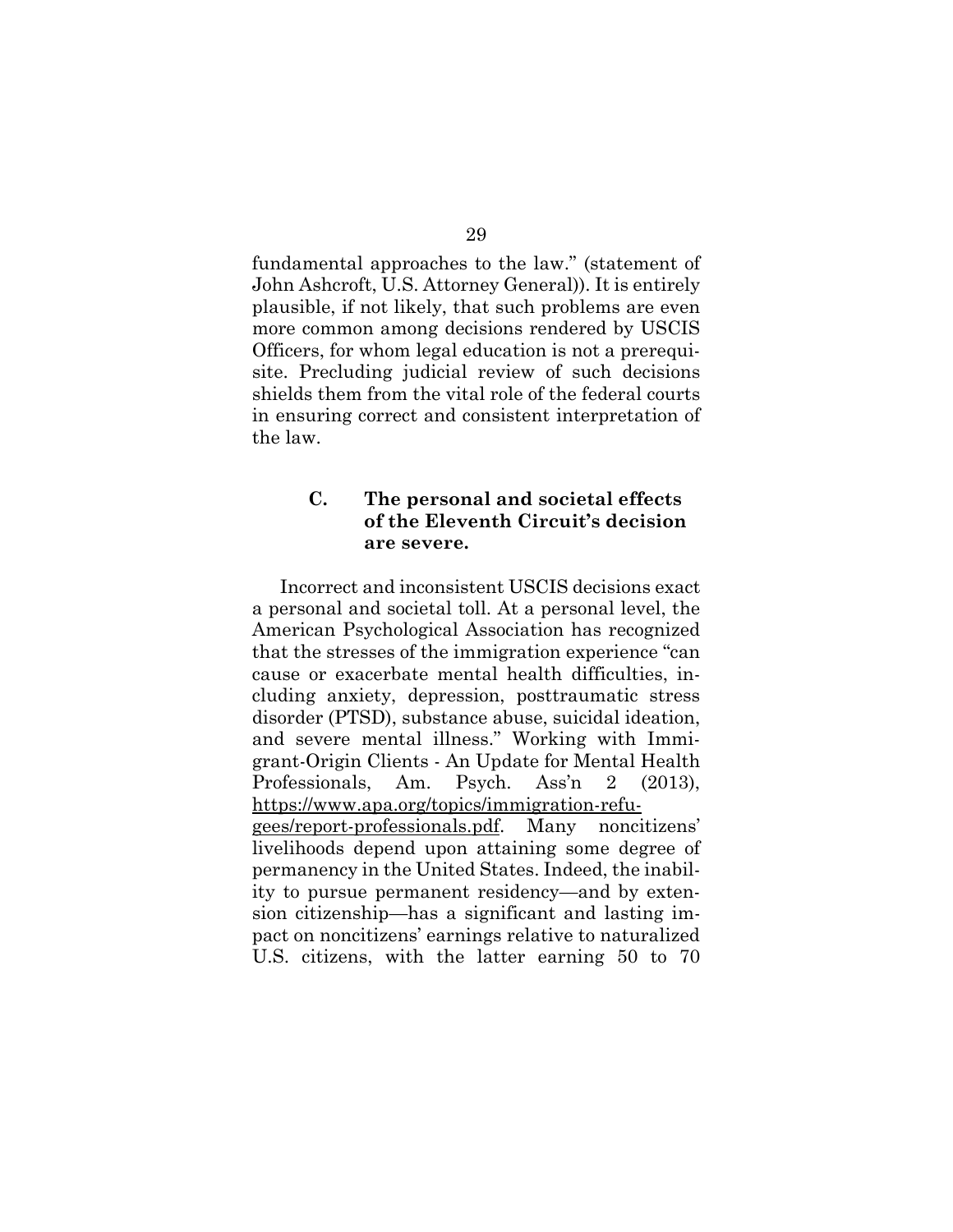percent more than their unnaturalized counterparts. *See* Madeleine Sumption & Sarah Flamm, *The Economic Value of Citizenship for Immigrants in the United States*, Migration Pol'y Inst. (Sept. 2012), https://www.migrationpolicy.org/pubs/citizenshippremium.pdf. Some employment disparities are expressly linked to the ability to obtain a Green Card. For example, Dr. Xiaoqing Tang, a Chinese diabetes researcher at the University of Kentucky, received a \$300,000 research grant from the National Institutes of Health, contingent on proof of her LPR status or evidence of meaningful progress toward that end. Sasser*, supra*, at 2512. For Dr. Tang and others like her, a USCIS adjustment of status denial is far more than an administrative inconvenience; it is a potentially insurmountable barrier to pursuing a fully realized life and career in the United States.

More generally, applicants awaiting permanent residency report that the uncertainties of the process—compounded by legally or factually erroneous agency decisions—cause them financial insecurity and hinder their ability to invest in a home, or even a car. *See* Pooja B. Vijayakumar & Christopher J. L. Cunningham, *An Indentured Servant - The Impact of Green Card Waiting Time on the Life of Highly Skilled Indian Immigrants in the United States of America*, Indus. and Organizational Psych. Translational Rsch. and Working Papers (2019), https://scholar.utc.edu/cgi/viewcontent.cgi?article=1002&context=iopsy. They also report wage stagnation, obstacles to promotion, and an inability to start their own businesses or engage in other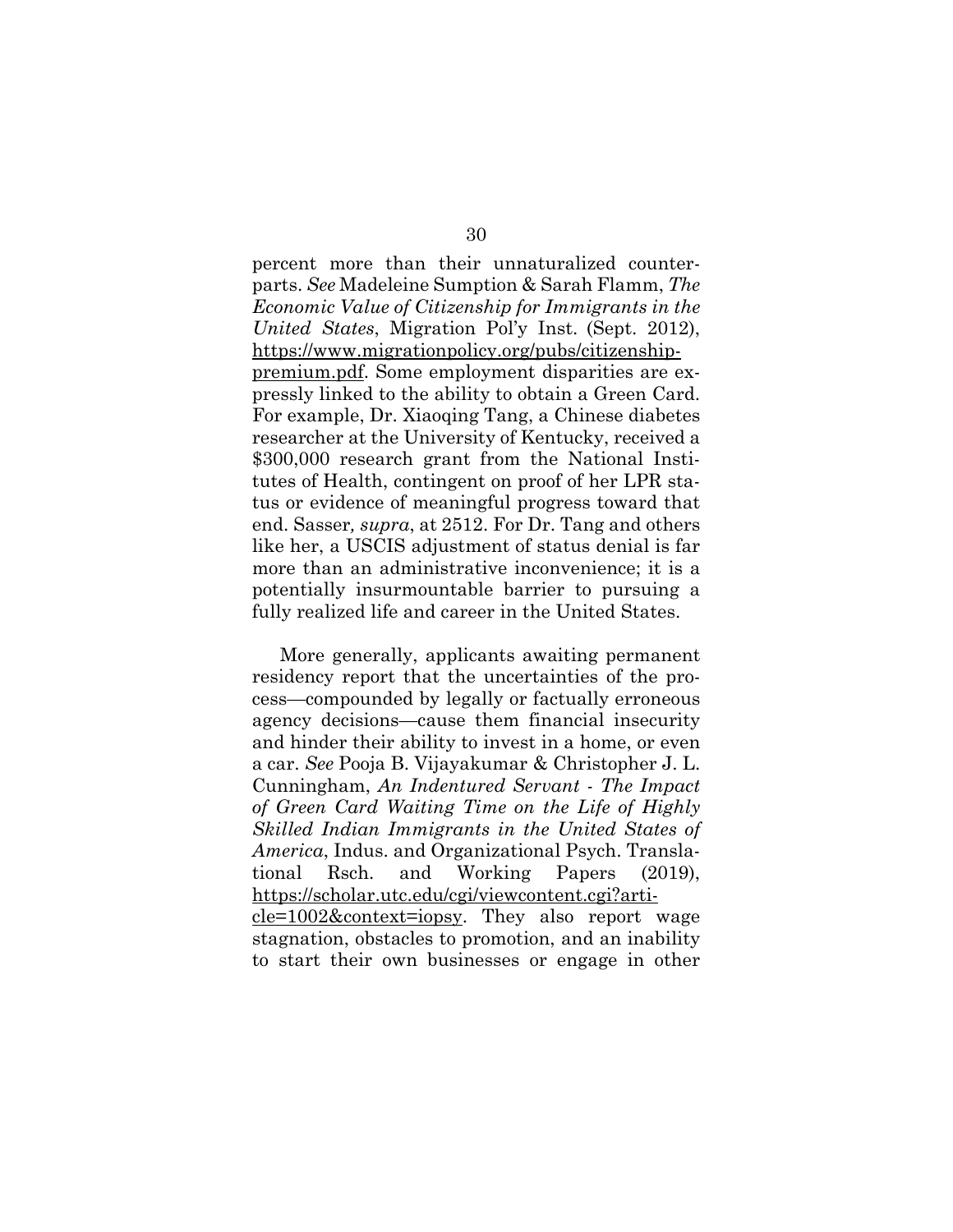#### forms of entrepreneurship. *See id.* at 27.

The vagaries of the immigration process have negative implications not only for individual AOS applicants, but also for U.S. domestic policy. This nation—which, as Franklin D. Roosevelt recognized, is "descended from immigrants and revolutionists"—derives enormous wealth and vibrancy from the innovations of its immigrant residents. Oxford Essential Quotations, Franklin D. Roosevelt, Daughters of the American Revolution Convention, Washington, D.C., 21 April 1938 (4th ed. 2016) https://www.oxfordrefer-

ence.com/view/10.1093/acref/9780191826719.001.00 01/q-oro-ed4-00008907 (last visited Aug 26, 2021). To take but one example, more than half of startup companies worth \$1 billion in 2016 had at least one immigrant founder, and 71% of those companies had at least one immigrant in a key management or product development position. *See* Stuart Anderson, *Immigrants and Billion Dollar Startups*, Nat'l Found. for Am. Pol'y (Mar. 2016), https://www.immigrationresearch.org/system/files/Immigrants-and-

Billion-Dollar-Startups.NFAP-Policy-Brief.March-2016.pdf. And the H-1B visa program, championed as having allowed "some of the most talented persons in the world to come to the United States," allows domestic employers to obtain needed business skills and abilities from unique individuals not otherwise authorized to work in the United States. *Examining the Importance of the H-1B Visa to the American Economy*, *Hearing Before the Committee*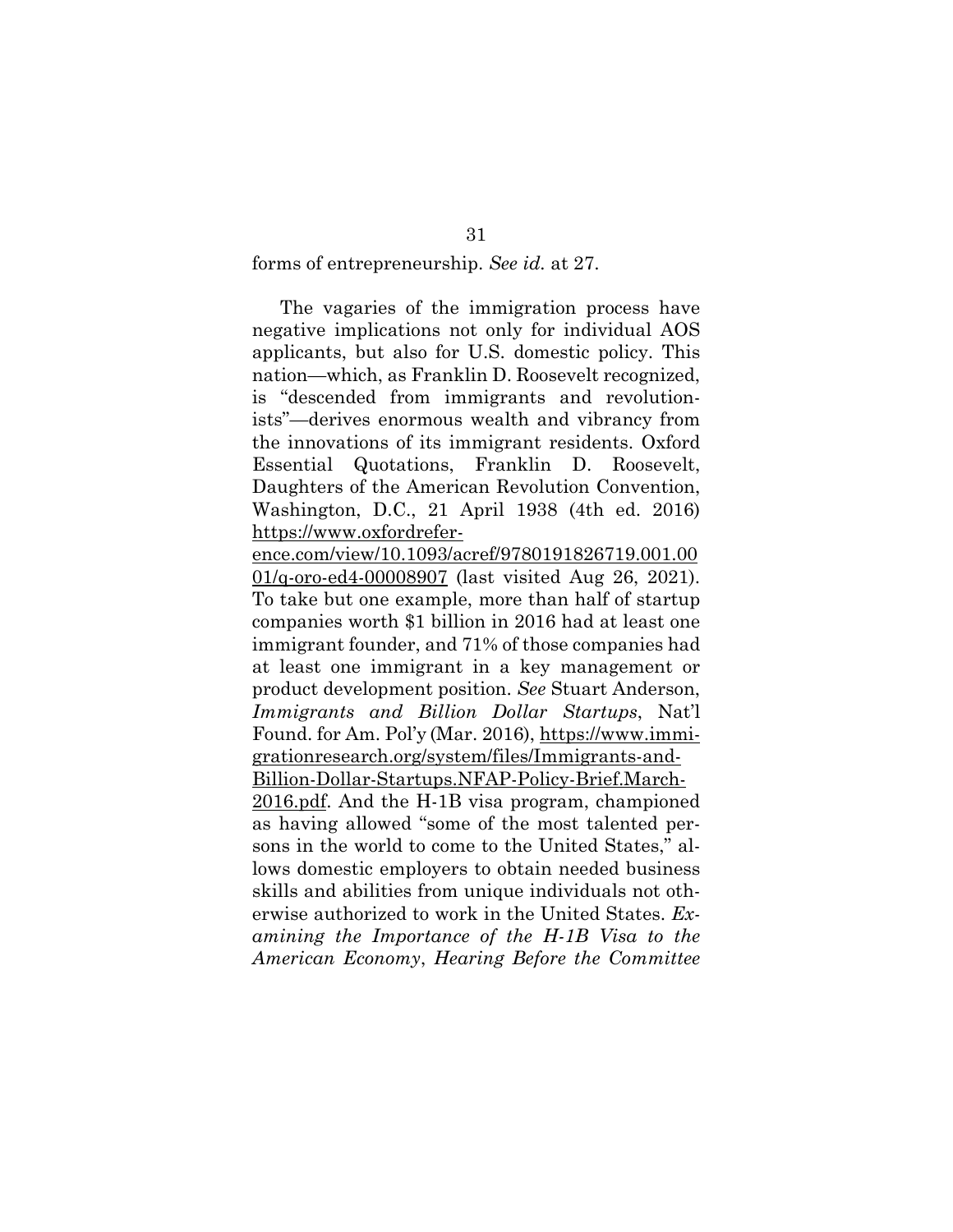*on the Judiciary of the United States Senate*, *One Hundred Eighth Congress*, S. Hrg. 108–415, 1 (2003) (statement of Sen. Orrin Hatch); U.S. Dep't of Labor, "H-1B Program," available at https://www.dol.gov /agencies/whd/immigration/h1b.

But skilled immigrants are increasingly unwilling to tolerate the personal, financial, and bureaucratic stresses associated with the AOS process, and, as a result, significant numbers of these highly skilled individuals are contemplating a return to their home countries, or to more visa-friendly third countries. *See, e.g.*, Vijayakumar et. al, *supra*, https://www.researchgate.net/publica-

tion/341611638 (noting that 32% of skilled Indian immigrants surveyed reported "seriously thinking of returning to their home country in the next 12 months," while 70% reported seriously considering emigrating to a more hospitable third country in the face of obstacles posed by the U.S. green card process). The loss of such highly skilled immigrants from just one country, India, would—in a single year—directly cost U.S. organizations \$19–54 billion. *Id*. at 44. The United States "can no longer expect highly skilled arrivals from other countries to endure the indignities and inefficiencies of an indifferent immigration system" without looking for opportunities elsewhere. V. Vivek Wadhwa, *A Reverse Brain Drain*, Issues in Sci. & Tech. 45, (2009), https://papers.ssrn.com/sol3/papers.cfm?ab-

stract\_id=1358382. The lack of judicial review for adjustment of status denials and the concomitant increase in errors and inconsistencies can only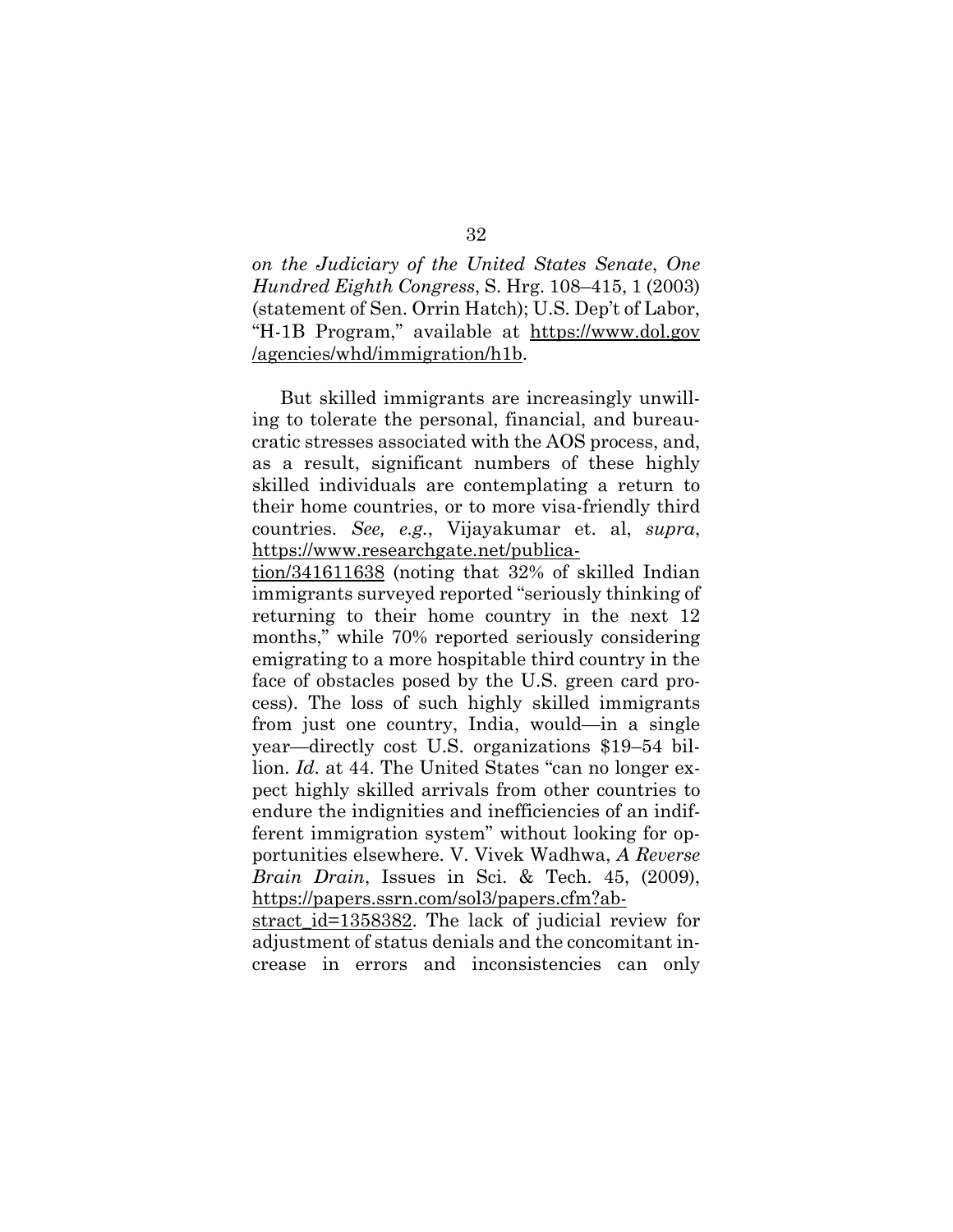exacerbate these "indignities and inefficiencies," which risks further chilling lawful immigration by leaving immigrants with the not unreasonable sense that the immigration system is not only arduous, but arbitrary and unjust.

It is, of course, not the role of the courts to set the direction of the nation's immigration policy. But it is entirely appropriate and right that courts should continue to exercise judicial review over an already often-arbitrary, lengthy, and confusing process, providing much-needed consistency and transparency to agency determinations while also ensuring that the executive branch properly interprets the conditions that Congress has set for discretionary relief. In doing so, the judiciary indirectly benefits broader policy aims such as providing denied applicants with an avenue for relief, correcting agency misinterpretations of relevant law, and alleviating some of the more extreme bureaucratic obstacles facing would-be permanent residents of the United States.